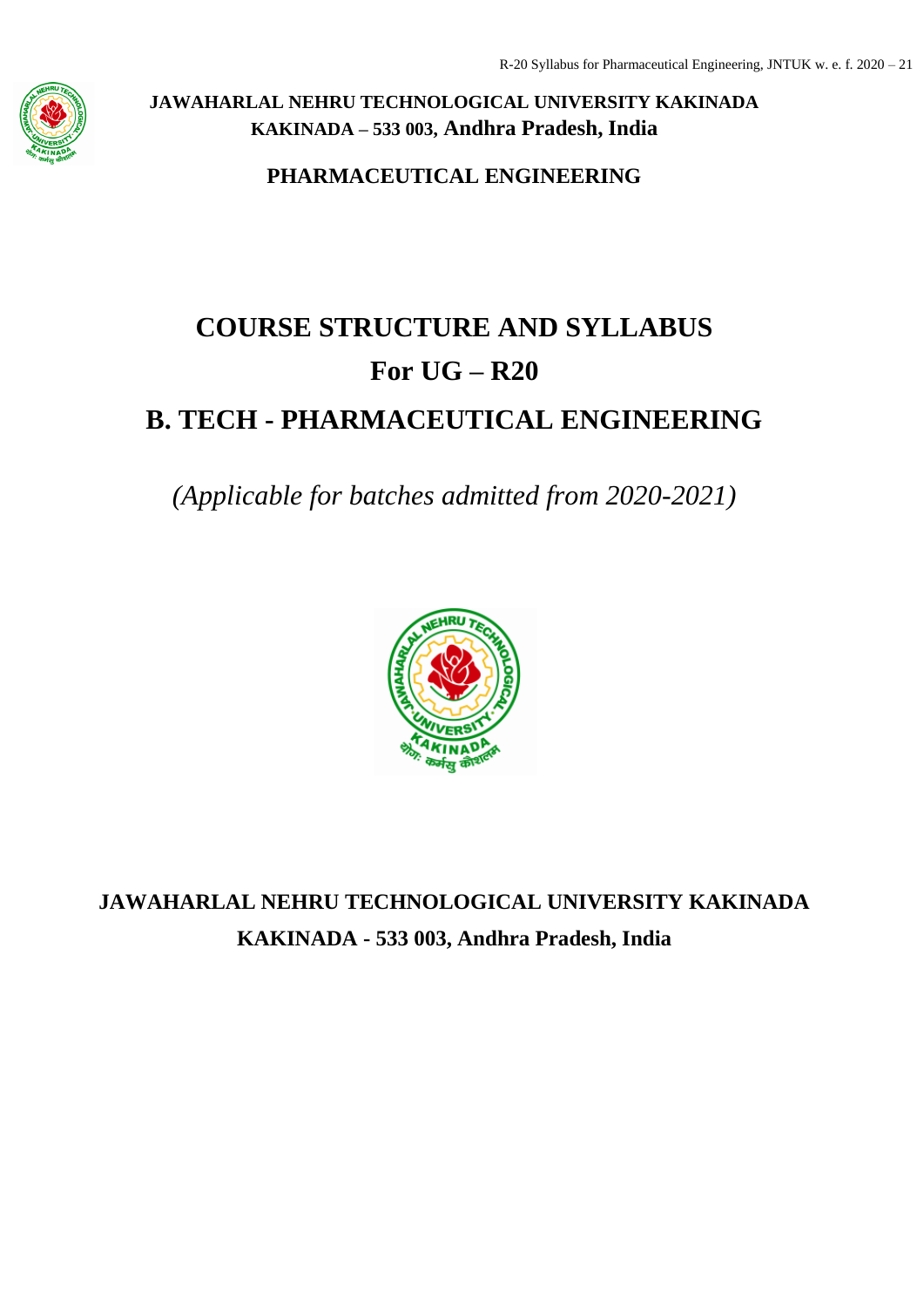

## **PHARMACEUTICAL ENGINEERING**

## **COURSE STRUCTURE**

|                | <b>I-Year I-Semester</b>                               |            |   |   |                |             |
|----------------|--------------------------------------------------------|------------|---|---|----------------|-------------|
| S.No           | <b>Course Title</b>                                    | <b>CAT</b> | L | T | ${\bf P}$      | $\mathbf C$ |
| 1              | Communicative English                                  | <b>HS</b>  | 3 |   |                | 3           |
| $\overline{2}$ | Mathematics-I<br>(Calculus and Differential Equations) | <b>BS</b>  | 3 |   |                | 3           |
| 3              | <b>Engineering Physics</b>                             | <b>BS</b>  | 3 |   |                | 3           |
| $\overline{4}$ | <b>Engineering Chemistry</b>                           | <b>BS</b>  | 3 |   |                | 3           |
| 5              | Programming for Problem Solving using C                | ES         | 3 |   |                | 3           |
| 6              | Programming for Problem Solving using C<br>Laboratory  | ES         |   |   | 3              | 1.5         |
| 7              | <b>Engineering Physics Lab</b>                         | <b>BS</b>  |   |   | 3              | 1.5         |
| 8              | <b>Engineering Chemistry Lab</b>                       | <b>BS</b>  |   |   | 3              | 1.5         |
| 9              | <b>Rural Sensitization</b> (Activity Based Learning)   | <b>MC</b>  |   |   | $\overline{2}$ |             |
|                | <b>Total</b>                                           |            |   |   |                | 19.5        |

| <b>I-Year II-Semester</b> |                                                           |            |          |   |                          |             |
|---------------------------|-----------------------------------------------------------|------------|----------|---|--------------------------|-------------|
| S.No                      | <b>Course Title</b>                                       | <b>CAT</b> | L        | T | ${\bf P}$                | $\mathbf C$ |
| 1                         | <b>Pharmaceutical Chemistry</b>                           | <b>BS</b>  | 3        |   |                          | 3           |
| $\overline{2}$            | Mathematics -II<br>(Linear Algebra and Numerical Methods) | <b>BS</b>  | 3        |   |                          | 3           |
| 3                         | <b>Engineering and Solid Mechanics</b>                    | <b>BS</b>  | 3        |   |                          | 3           |
| $\overline{4}$            | <b>Engineering Drawing</b>                                | <b>ES</b>  | 1        |   | 4                        | 3           |
| 5                         | Basic Electrical & Electronics Engineering                | <b>ES</b>  | 3        |   | $\overline{\phantom{0}}$ | 3           |
| 6                         | Basic Electrical & Electronics Engineering Lab            | <b>ES</b>  |          |   | 3                        | 1.5         |
| $\overline{7}$            | <b>English Communication Skills Laboratory</b>            | <b>HS</b>  |          |   | 3                        | 1.5         |
| 8                         | <b>Engineering Workshop</b>                               | <b>ES</b>  | $\Omega$ |   | 3                        | 1.5         |
| 9                         | <b>Environmental Science</b>                              | <b>MC</b>  |          |   | $\overline{2}$           |             |
|                           | <b>Total</b>                                              |            |          |   |                          | 19.5        |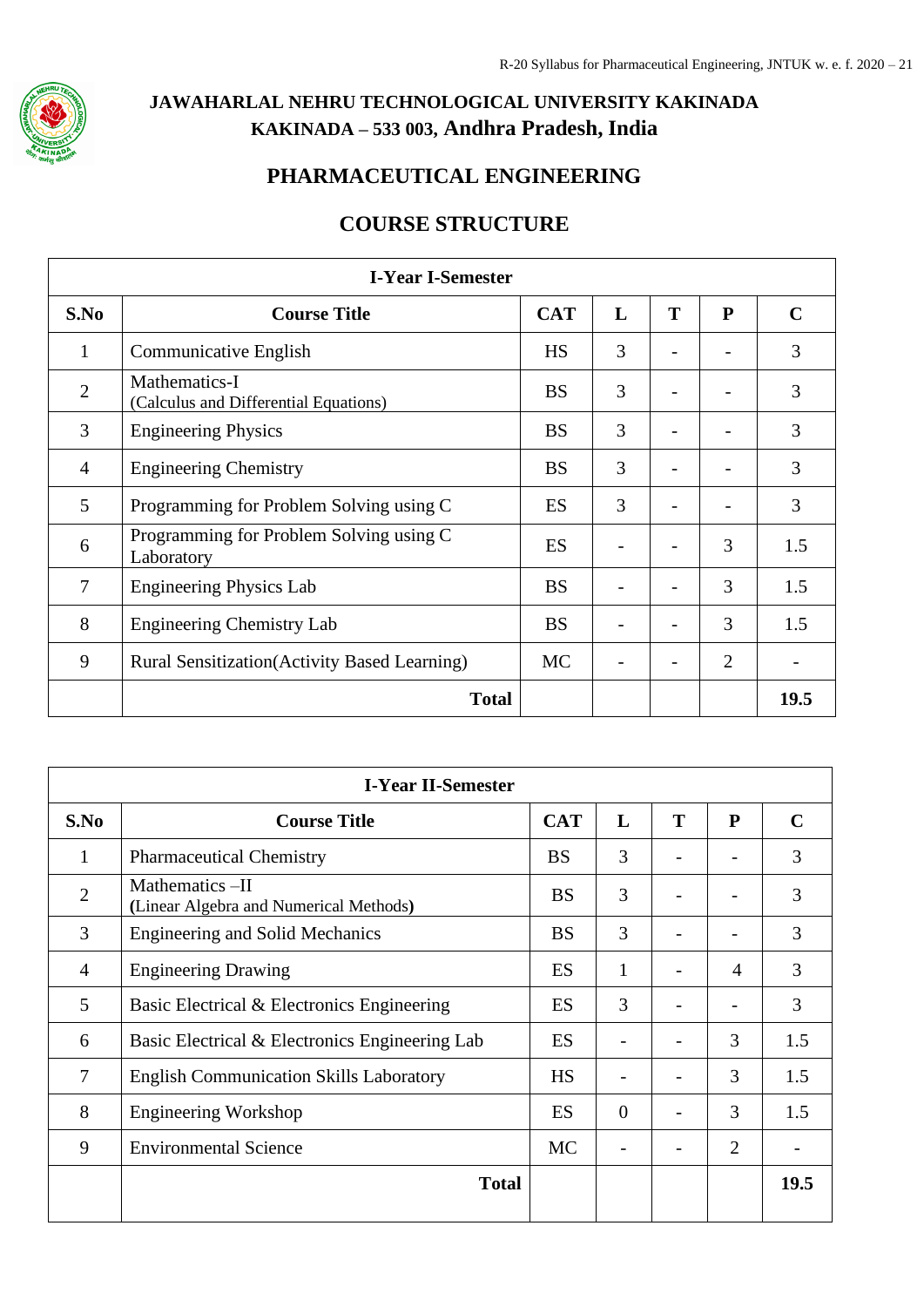

## **PHARMACEUTICAL ENGINEERING**

|                | <b>II-Year I-Semester</b>                                    |            |    |   |    |             |
|----------------|--------------------------------------------------------------|------------|----|---|----|-------------|
| S.NO           | <b>Course Title</b>                                          | <b>CAT</b> | L  | T | P  | $\mathbf C$ |
| 1              | Pharmacology                                                 | <b>PC</b>  | 3  |   |    | 3           |
| 2              | Material and Energy Balance Computations                     | <b>PC</b>  | 3  |   |    | 3           |
| 3              | Fluid Mechanics and Mechanical Unit<br>Operations            | <b>PC</b>  | 3  |   |    | 3           |
| $\overline{4}$ | Thermodynamics for pharmaceutical engineers                  | <b>PC</b>  | 3  |   |    | 3           |
| 5              | Mathematics – III (Vector Calculus, Transforms<br>and PDE)   | <b>BS</b>  | 3  |   |    | 3           |
| 6              | Basic Pharmaceutical Engineering Lab                         | <b>PC</b>  |    |   | 3  | 1.5         |
| 7              | Fluid Mechanics and Mechanical Unit<br><b>Operations</b> Lab | <b>PC</b>  |    |   | 3  | 1.5         |
| 8              | <b>Communication lab</b>                                     | <b>HS</b>  |    |   | 3  | 1.5         |
| 9              | <b>Foundation Skills in Information Technology</b>           | <b>MC</b>  |    |   | 2  |             |
|                | <b>Total</b>                                                 |            | 15 |   | 11 | 19.5        |

|                | <b>II-Year II-Semester</b>                           |            |    |                          |                          |             |
|----------------|------------------------------------------------------|------------|----|--------------------------|--------------------------|-------------|
| S.NO           | <b>Course Title</b>                                  | <b>CAT</b> | L  | T                        | P                        | $\mathbf C$ |
| 1              | Heat Transfer for Pharmaceutical Engineers           | <b>PC</b>  | 3  | $\overline{\phantom{m}}$ |                          | 3           |
| 2              | <b>Physical Pharmaceutics</b>                        | <b>PC</b>  | 3  |                          |                          | 3           |
| 3              | Principles of Microbiology and Biochemistry          | <b>PC</b>  | 3  |                          |                          | 3           |
| $\overline{4}$ | Reaction Engineering for Pharmaceutical<br>Engineers | PC         | 3  |                          |                          | 3           |
| 5              | Anatomy and Physiology                               | PC         | 3  |                          | $\overline{\phantom{a}}$ | 3           |
| 6              | <b>Physical Pharmaceutics Lab</b>                    | PC         |    |                          | 3                        | 1.5         |
| $\overline{7}$ | Microbiology lab                                     | PC         |    |                          | 3                        | 1.5         |
| 8              | <b>Gender Sensitization</b>                          | <b>MC</b>  |    |                          | $\overline{2}$           |             |
| 9              | Minor project                                        | <b>PW</b>  |    |                          | 3                        | 1.5         |
|                | <b>Total</b>                                         |            | 15 |                          | 11                       | 19.5        |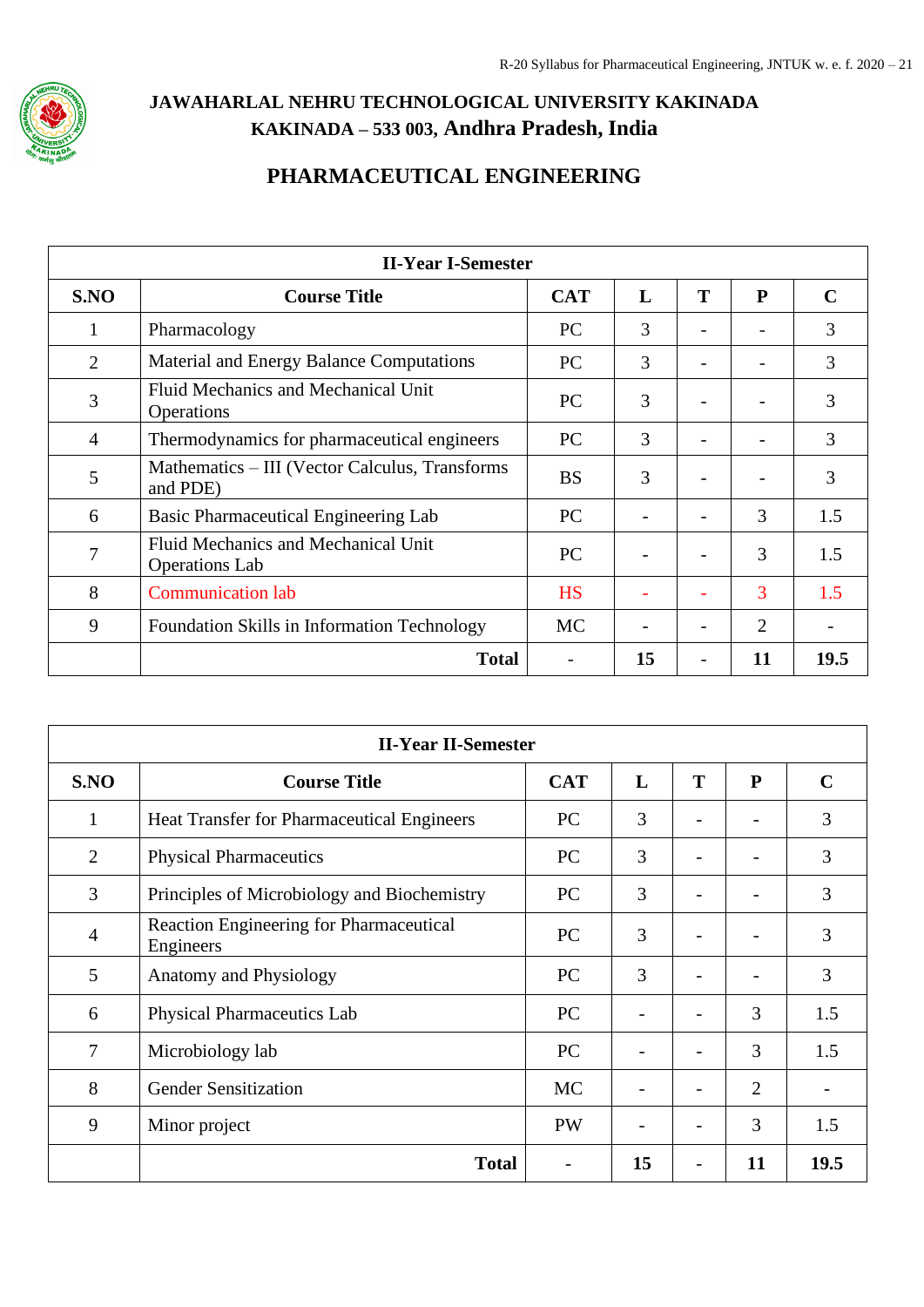

## **PHARMACEUTICAL ENGINEERING**

|                |                              | -         | m              | D |  |
|----------------|------------------------------|-----------|----------------|---|--|
| I Year – I Sem |                              | <u>له</u> | $\blacksquare$ |   |  |
|                | <b>COMMUNICATIVE ENGLISH</b> |           |                |   |  |

#### **Introduction**

The course is designed to train students in receptive (listening and reading) as well as productive and interactive (speaking and writing) skills by incorporating a comprehensive, coherent and integrated approach that improves the learners' ability to effectively use English language in academic/ workplace contexts. The shift is from *learning about the language* to *using the language*. On successful completion of the compulsory English language course/s in B.Tech., learners would be confident of appearing for international language qualification/proficiency tests such as IELTS, TOEFL, or BEC, besides being able to express themselves clearly in speech and competently handle the writing tasks and verbal ability component of campus placement tests. Activity based teaching-learning methods would be adopted to ensure that learners would engage in actual use of language both in the classroom and laboratory sessions.

#### **Course Objectives**

- ➢ Facilitate effective listening skills for better comprehension of academic lectures and English spoken by native speakers
- $\triangleright$  Focus on appropriate reading strategies for comprehension of various academic texts and authentic materials
- $\triangleright$  Help improve speaking skills through participation in activities such as role plays, discussions and structured talks/oral presentations
- ➢ Impart effective strategies for good writing and demonstrate the same in summarizing, writing well organized essays, record and report useful information
- $\triangleright$  Provide knowledge of grammatical structures and vocabulary and encourage their appropriate use in speech and writing

### **Learning Outcomes**

At the end of the module, the learners will be able to

- ➢ understand social or transactional dialogues spoken by native speakers of English and identify the context, topic, and pieces of specific information
- ➢ ask and answer general questions on familiar topics and introduce oneself/others
- ➢ employ suitable strategies for skimming and scanning to get the general idea of a text and locate specific information
- $\triangleright$  recognize paragraph structure and be able to match beginnings/endings/headings with paragraphs
- $\triangleright$  form sentences using proper grammatical structures and correct word forms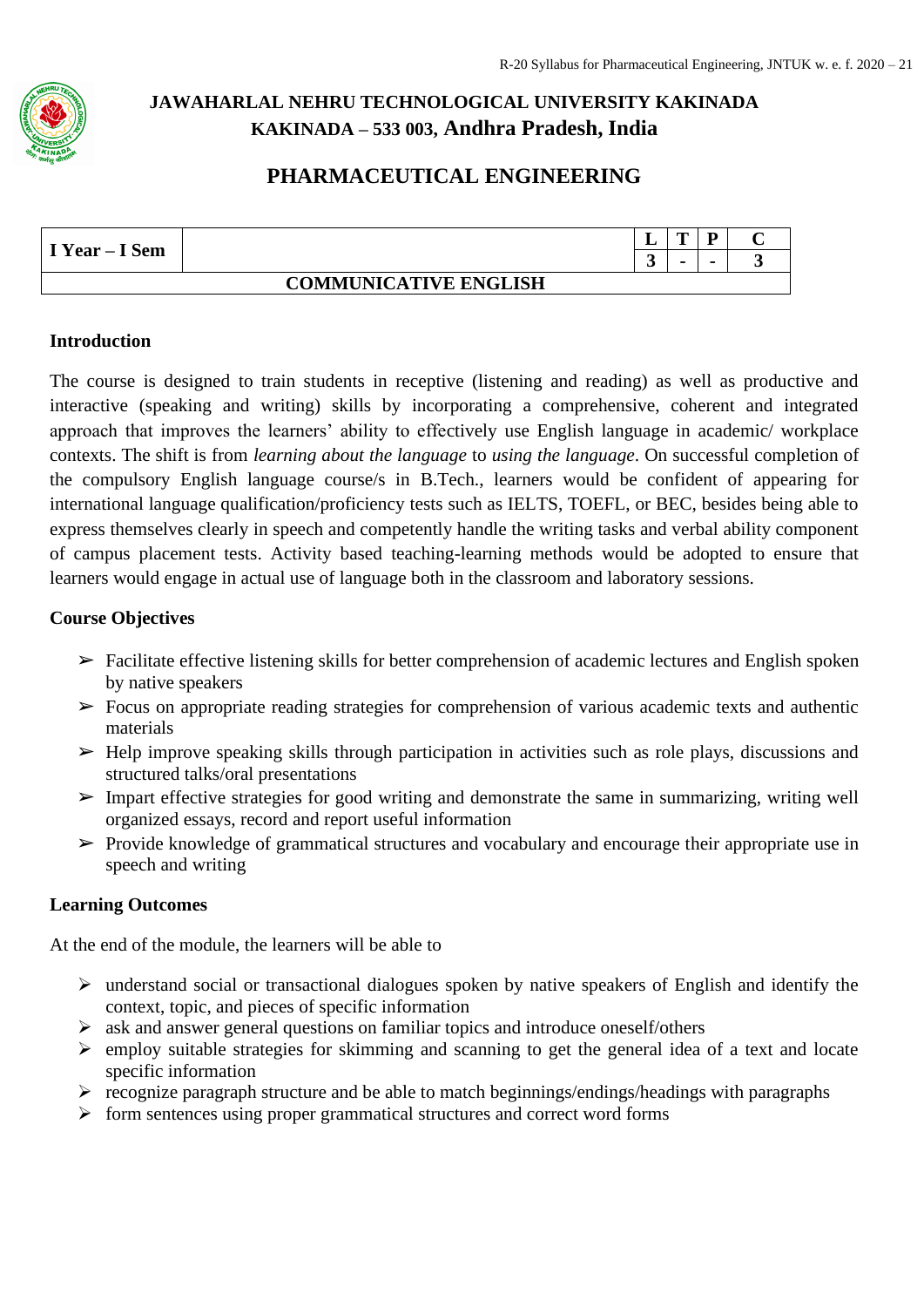

## **PHARMACEUTICAL ENGINEERING**

### **Unit 1:**

**Lesson-1: A Drawer full of happiness** from "**Infotech English**", Maruthi Publications

**Lesson-2: Deliverance by Premchand**from "**The Individual Society",**Pearson Publications. (Nondetailed)

Listening: Listening to short audio texts and identifying the topic. Listening to prose, prose and conversation.

**Speaking:** Asking and answering general questions on familiar topics such as home, family, work, studies and interests. Self-introductions and introducing others.

**Reading:** Skimming text to get the main idea. Scanning to look for specific pieces of information.

**Reading for Writing:** Paragraph writing (specific topics) using suitable cohesive devices; linkers, sign posts and transition signals; mechanics of writing - punctuation, capital letters.

**Vocabulary:** Technical vocabulary from across technical branches (20) GRE Vocabulary (20) (Antonyms and Synonyms, Word applications) Verbal reasoning and sequencing of words.

Grammar: Content words and function words; word forms: verbs, nouns, adjectives and adverbs; nouns: countable and uncountable; singular and plural basic sentence structures; simple question form - whquestions; word order in sentences.

**Pronunciation**: Vowels, Consonants, Plural markers and their realizations

### **Unit 2:**

**Lesson-1: Nehru's letter to his daughter Indira on her birthday** from "**Infotech English**", Maruthi Publications

**Lesson-2: Bosom Friend by Hira Bansode**from "**The Individual Society",** Pearson Publications(Nondetailed)

Listening: Answering a series of questions about main idea and supporting ideas after listening to audio texts, both in speaking and writing.

**Speaking:** Discussion in pairs/ small groups on specific topics followed by short structured talks. Functional English: Greetings and leave takings.**Reading**: Identifying sequence of ideas; recognizing verbal techniques that help to link the ideas in a paragraph together.

**Reading for Writing**: Summarizing - identifying main idea/s and rephrasing what is read; avoiding redundancies and repetitions.

**Vocabulary**: Technical vocabulary from across technical branches (20 words). GRE Vocabulary Analogies (20 words) (Antonyms and Synonyms, Word applications)

**Grammar**: Use of articles and zero article; prepositions.

**Pronunciation**: Past tense markers, word stress-di-syllabic words

#### **Unit 3:**

**Lesson-1: Stephen Hawking-Positivity 'Benchmark'** from "**Infotech English**", Maruthi Publications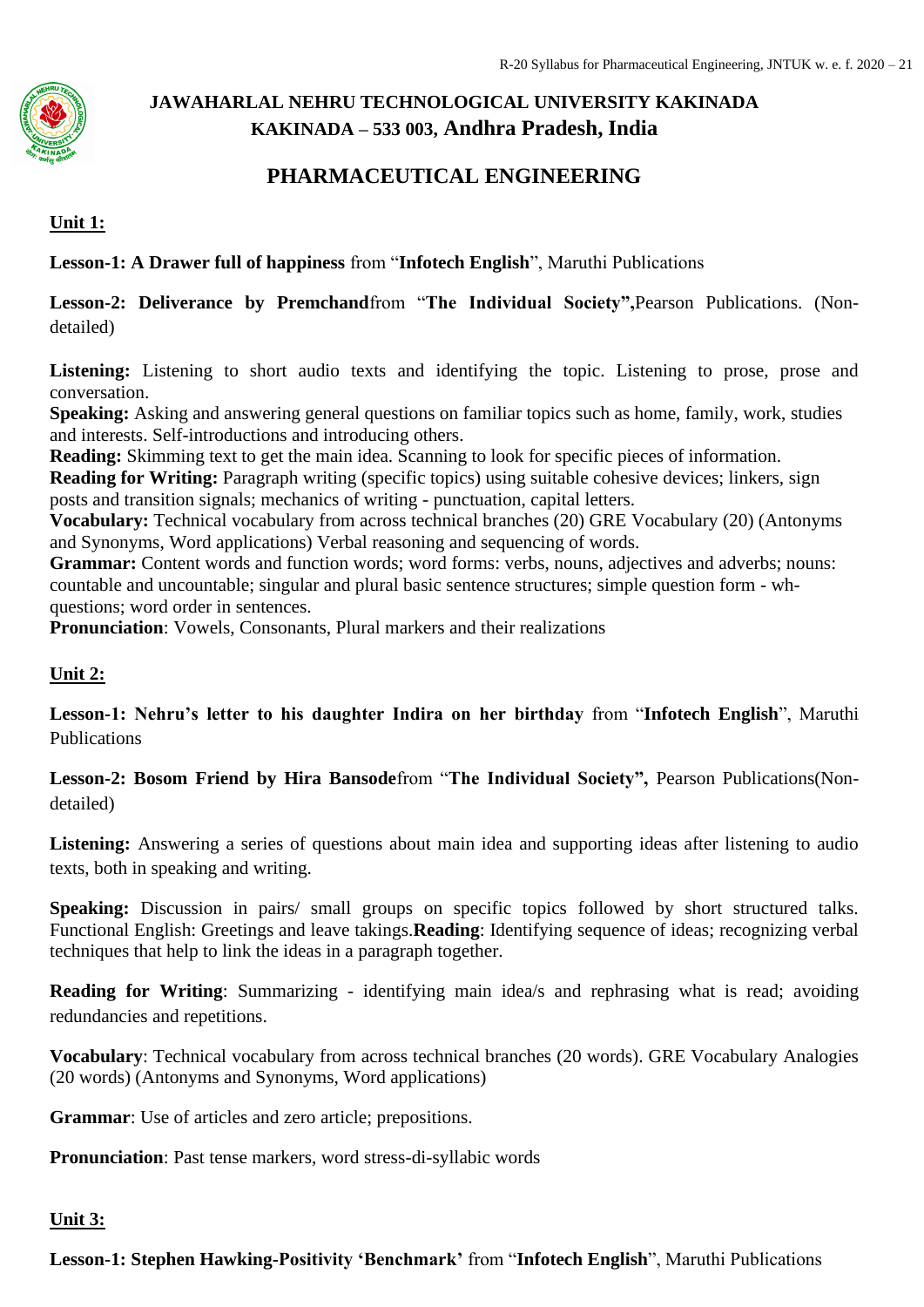

## **PHARMACEUTICAL ENGINEERING**

**Lesson-2: Shakespeare's Sister by Virginia Woolf** from "**The Individual Society",** Pearson Publications(Non-detailed**)**

**Listening:**Listening for global comprehension and summarizing what is listened to, both in speaking and writing.

**Speaking:** Discussing specific topics in pairs or small groups and reporting what is discussed.FunctionalEnglish:Complaining and Apologizing.

**Reading**: Reading a text in detail by making basic inferences - recognizing and interpreting specific context clues; strategies to use text clues for comprehension.Critical reading.

**Reading for Writing**: Summarizing - identifying main idea/s and rephrasing what is read; avoiding redundancies and repetitions. Letter writing-types, format and principles of letter writing.Email etiquette, Writing CV's.

**Vocabulary**: Technical vocabulary from across technical branches (20 words). GRE Vocabulary (20 words) (Antonyms and Synonyms, Word applications) Association, sequencing of words

**Grammar**: Verbs - tenses; subject-verb agreement; direct and indirect speech, reporting verbs for academic purposes.

**Pronunciation**: word stress-poly-syllabic words.

#### **Unit 4:**

**Lesson-1: Liking a Tree, Unbowed: Wangari Maathai-biography** from "**Infotech English**", Maruthi Publications

**Lesson-2: Telephone Conversation-Wole Soyinka** from "**The Individual Society",** Pearson Publications(Non-detailed)

Listening: Making predictions while listening to conversations/ transactional dialogues without video (only audio); listening to audio-visual texts.

**Speaking:** Role plays for practice of conversational English in academic contexts (formal and informal) asking for and giving information/directions.Functional English: Permissions, Requesting, Inviting.

**Reading**: Studying the use of graphic elements in texts to convey information, reveal trends/patterns/relationships, communicative process or display complicated data.

**Reading for Writing**: Information transfer; describe, compare, contrast, identify significance/trends based on information provided in figures/charts/graphs/tables.Writing SOP, writing for media.

**Vocabulary**: Technical vocabulary from across technical branches (20 words) GRE Vocabulary (20 words) (Antonyms and Synonyms, Word applications) Cloze Encounters.

**Grammar**: Quantifying expressions - adjectives and adverbs; comparing and contrasting; degrees of comparison; use of antonyms

**Pronunciation**: Contrastive Stress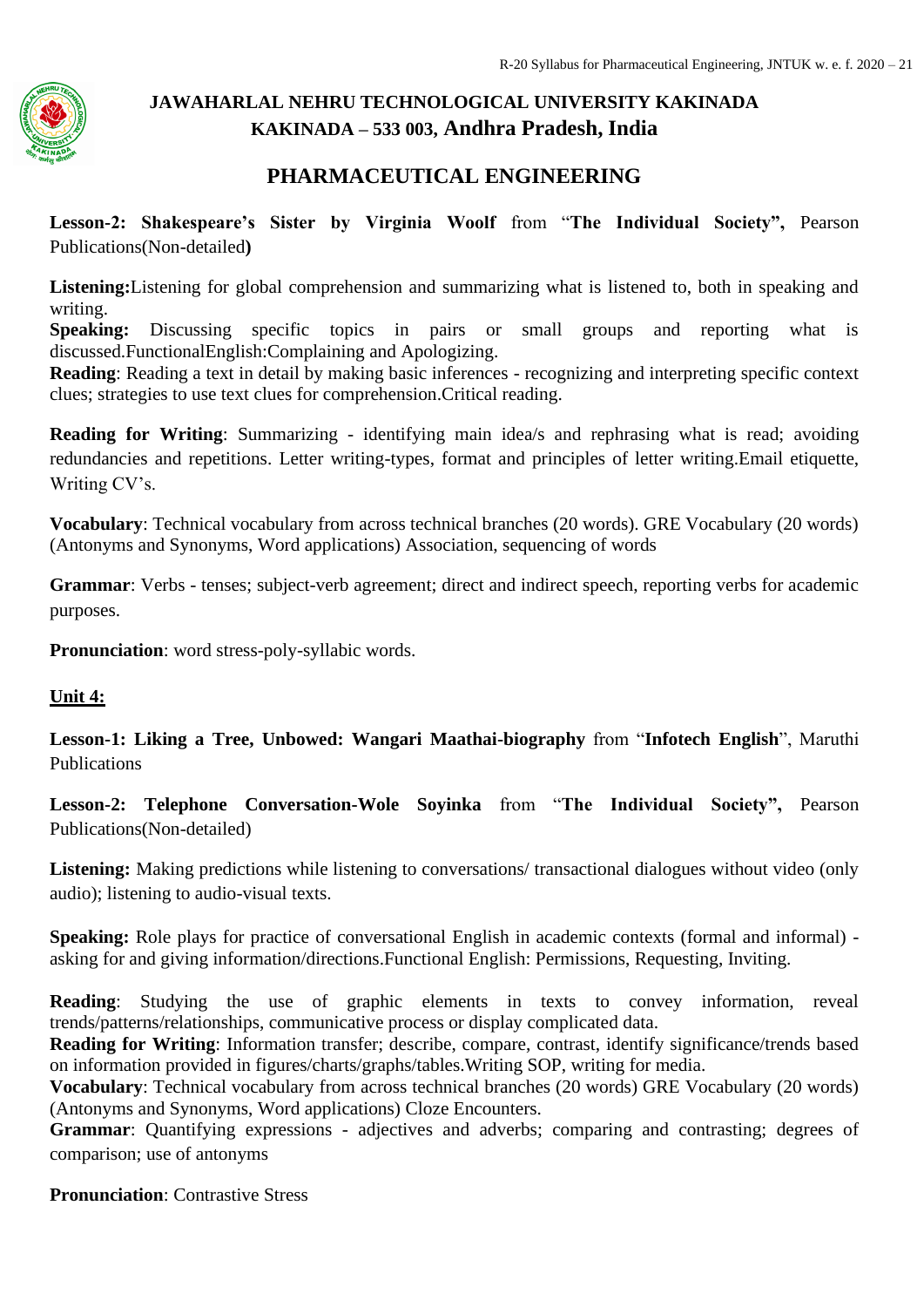

## **PHARMACEUTICAL ENGINEERING**

### **Unit 5:**

**Lesson-1: Stay Hungry-Stay foolish** from "**Infotech English**", Maruthi Publications

**Lesson-2: Still I Rise by Maya Angelou** from "**The Individual Society",** Pearson Publications.(Nondetailed)

Listening: Identifying key terms, understanding concepts and interpreting the concepts both in speaking and writing.

**Speaking:** Formal oral presentations on topics from academic contexts - without the use of PPT slides.Functional English: Suggesting/Opinion giving.

**Reading**: Reading for comprehension. RAP StrategyIntensive reading and Extensive reading techniques.

**Reading for Writing**: Writing academic proposals- writing research articles: format and style.

**Vocabulary**: Technical vocabulary from across technical branches (20 words) GRE Vocabulary (20 words) (Antonyms and Synonyms, Word applications) Coherence, matching emotions.

**Grammar**: Editing short texts – identifying and correcting common errors in grammar and usage (articles, prepositions, tenses, subject verb agreement)

**Pronunciation**: Stress in compound words **Prescribed text books for theory for Semester-I:** 

- **1.** "**Infotech English**", Maruthi Publications. (Detailed)
- **2.**"**The Individual Society",** Pearson Publications(Non-detailed)

### **Prescribed text book for Laboratory for Semesters-I & II:**

1. "**Infotech English**", Maruthi Publications. (with Compact Disc)

#### **Reference Books:**

- Bailey, Stephen. *Academic writing: A handbook for international students*. Routledge, 2014.
- Chase, Becky Tarver. *Pathways: Listening, Speaking and Critical Thinking.* Heinley ELT; 2nd Edition, 2018.
- Skillful Level 2 Reading & Writing Student's Book Pack (B1) Macmillan Educational.
- Hewings, Martin. *Cambridge Academic English (B2)*. CUP, 2012.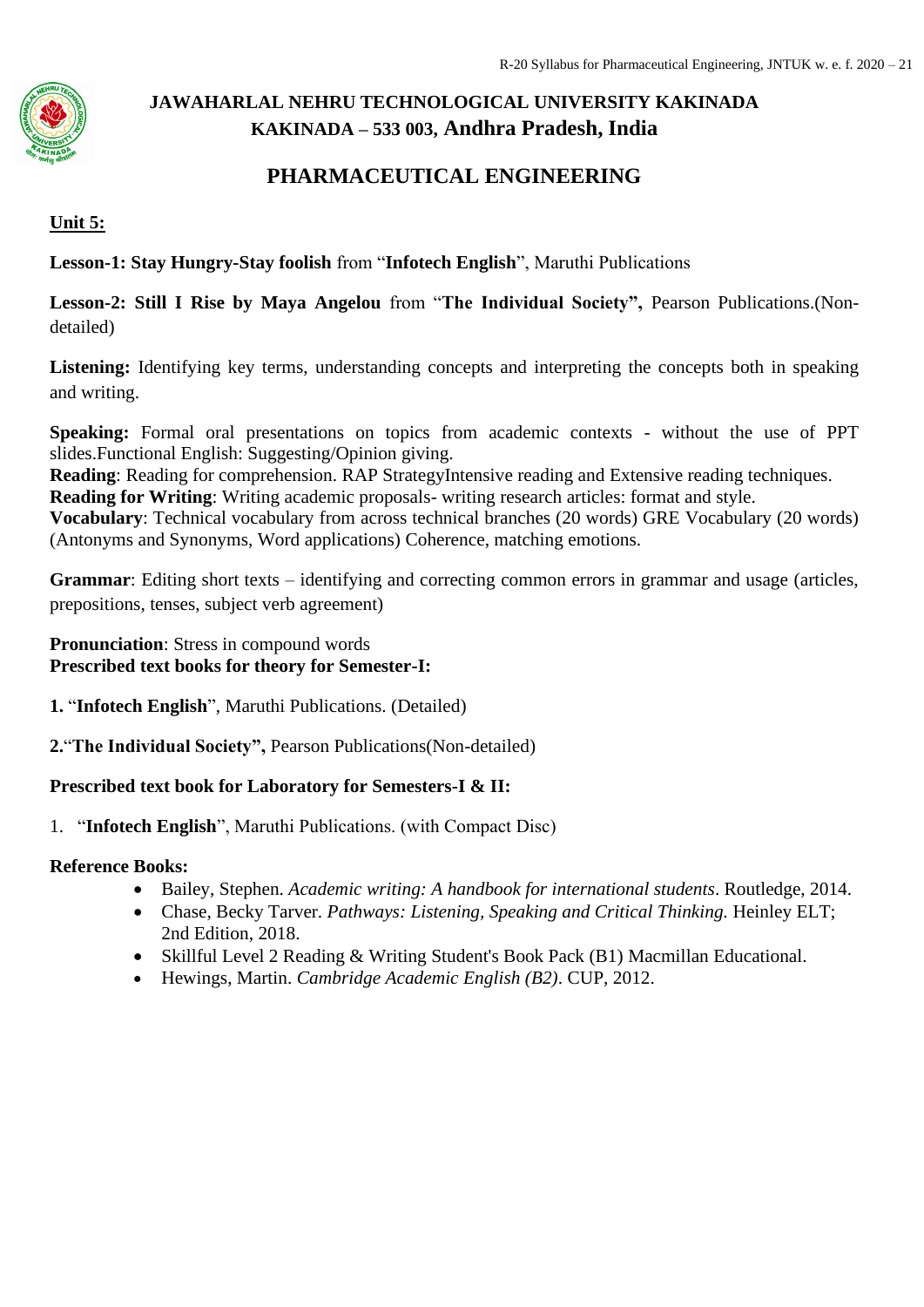

## **PHARMACEUTICAL ENGINEERING**

| I Year – I Sem |                                       | $\mathbf{m}$   |  |
|----------------|---------------------------------------|----------------|--|
|                |                                       | $\blacksquare$ |  |
|                | <b>MATHEMATICS-I</b>                  |                |  |
|                | (Calculus and Differential Equations) |                |  |

### **Course Objectives:**

- To familiarize a variety of well-known sequences and series, with a developing intuition about the behavior of new ones.
- To enlighten the learners in the concept of differential equations and multivariable calculus.
- To equip the students with standard concepts and tools at an intermediate to advanced level mathematics to develop the confidence and ability among the students to handle various real-world problems and their applications.

**Course Outcomes:** At the end of the course, the student will be able to

- utilize mean value theorems to real life problems (L3)
- solve the differential equations related to various engineering fields (L3)
- familiarize with functions of several variables which is useful in optimization (L3)
- apply double integration techniques in evaluating areas bounded by region (L3)
- students will also learn important tools of calculus in higher dimensions. Students will become familiar with 2- dimensional and 3-dimensional coordinate systems(L5)

**UNIT – I: Sequences, Series and Mean value theorems: (10hrs)** Sequences and Series: Convergences and divergence – Ratio test – Comparison tests – Integral test – Cauchy's root test – Alternate series– Leibnitz's rule.

Mean Value Theorems (without proofs): Rolle's Theorem – Lagrange's mean value theorem – Cauchy's mean value theorem – Taylor's and Maclaurin's theorems with remainders, Problems and applications on the above theorem.

#### **UNIT – II: Differential equations of first order and first degree: (10hrs)** Linear differential equations– Bernoulli's equations –Exact equations and equations reducible to exact form. Applications: Newton's Law of cooling– Law of natural growth and decay– Orthogonal trajectories– Electrical circuits.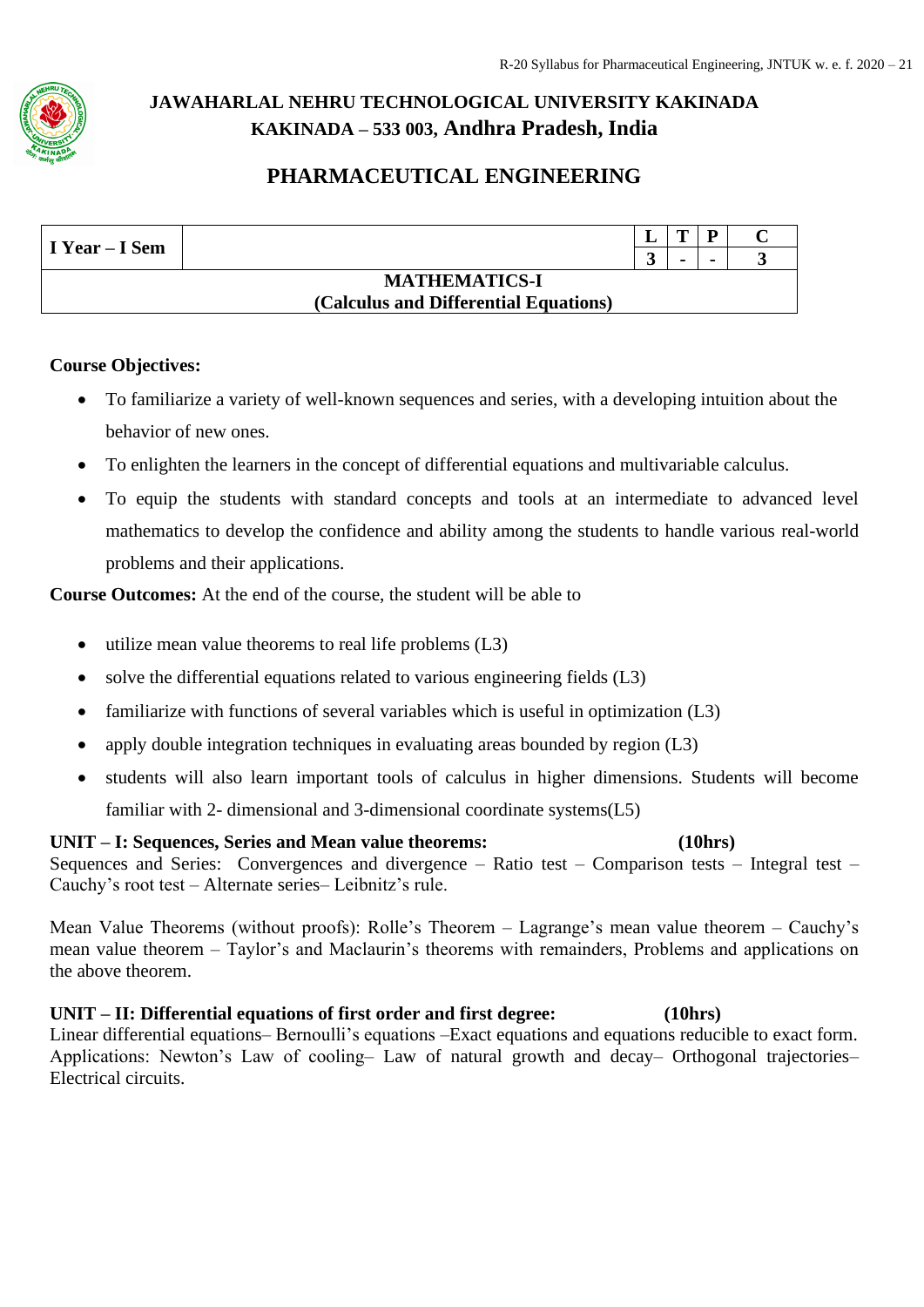### **PHARMACEUTICAL ENGINEERING**

#### **UNIT – III: Linear differential equations of higher order: (10hrs)**

Homogeneous and Non-homogeneous differential equations of higher order with constant coefficients – with non-homogeneous term of the type  $e^{ax}$ , sin ax, cos ax, polynomials in  $x^n$ ,  $e^{ax}V(x)$  and  $x^nV(x)$  – Method of Variation of parameters, Cauchy and Legendre's linear equations.

Applications: LCR circuit, Simple Harmonic motion.

#### **UNIT – IV: Partial differentiation: (10hrs)**

Introduction – Homogeneous function – Euler's theorem– Total derivative– Chain rule– Jacobian – Functional dependence –Taylor's and MacLaurin's series expansion of functions of two variables. Applications: Maxima and Minima of functions of two variables without constraints and Lagrange's method.

#### **UNIT – V: Multiple integrals: (8 hrs)**

Double and Triple integrals – Change of order of integration in double integrals – Change of variables to polar, cylindrical and spherical coordinates. Applications: Finding Areas and Volumes.

#### **Text Books:**

- 1. B. S. Grewal, Higher Engineering Mathematics,  $44<sup>th</sup>$  Edition, Khanna Publishers, 2018
- 2. B. V. Ramana, Higher Engineering Mathematics, 6<sup>th</sup> Edition, Tata Mc. Graw Hill Education, 2007.

#### **Reference Books:**

- 1. Erwin Kreyszig, Advanced Engineering Mathematics, 10<sup>th</sup> Edition, Wiley-India, 2011.
- 2. Joel Hass, Christopher Heil and Maurice D. Weir, Thomas calculus, 14<sup>th</sup>Edition, Pearson, 2017.
- 3. Lawrence Turyn, Advanced Engineering Mathematics, CRC Press, 2013.
- 4. Srimantha Pal, S C Bhunia, Engineering Mathematics, Oxford University Press, 2015.

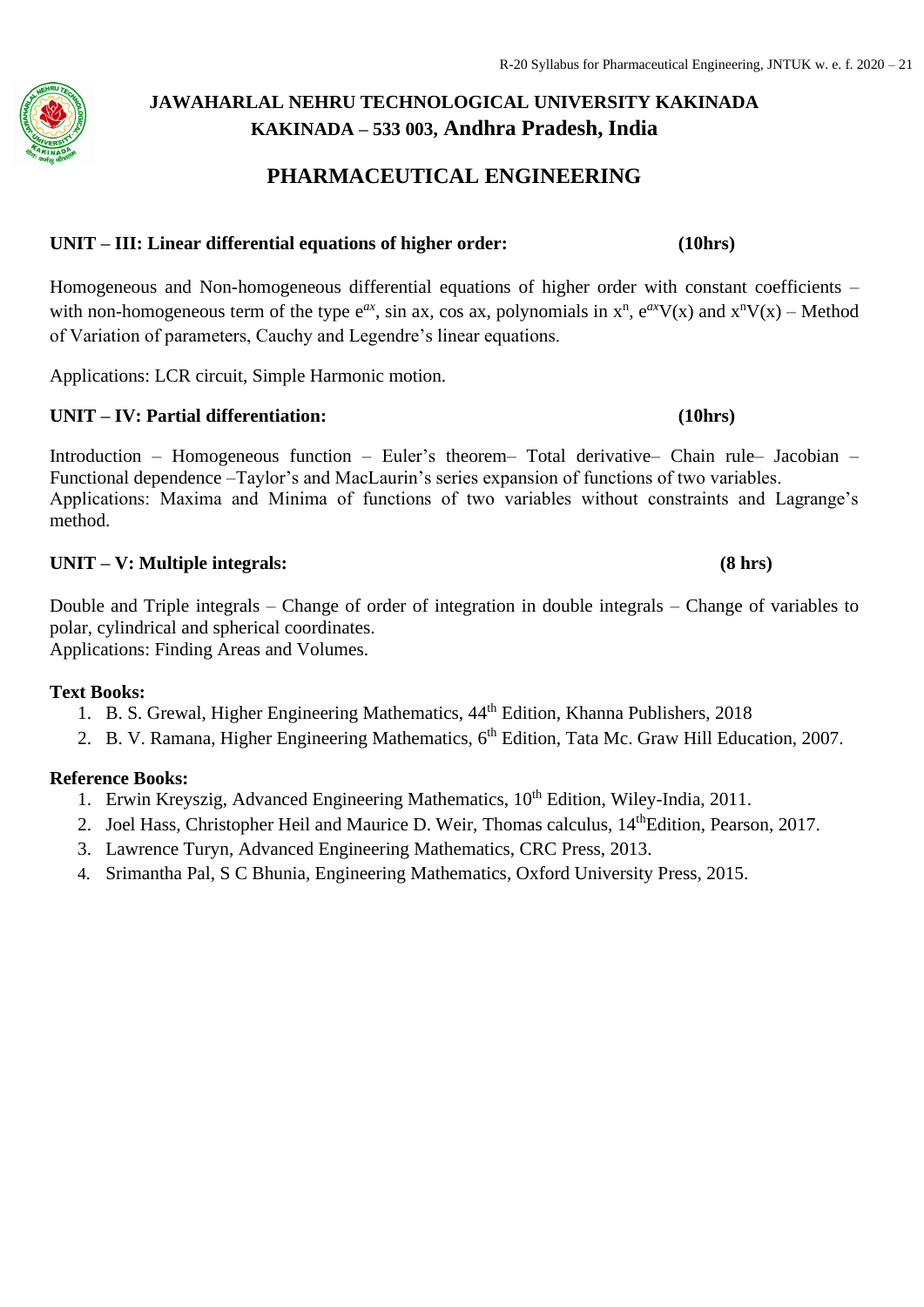

## **PHARMACEUTICAL ENGINEERING**

| I Year – I Sem |                           | ≖ | m | D              |  |
|----------------|---------------------------|---|---|----------------|--|
|                |                           | ູ |   | $\blacksquare$ |  |
|                | <b>ENGINEERINGPHYSICS</b> |   |   |                |  |

#### **Unit-I:WaveOptics 12hrs**

**Interference:** Principle of superposition –Interference of light - Interference in thin films (Reflection Geometry) & applications -Colors in thin films- Newton's Rings- Determination of wavelength and refractive index.

**Diffraction:** Introduction - Fresnel and Fraunhofer diffraction - Fraunhofer diffraction due to single slit, double slit - N-slits(Qualitative) – Grating - Dispersive power and resolving power of Grating(Qualitative).

**Polarization:** Introduction-Types of polarization - Polarization by reflection, refraction and Double refraction - Nicol's Prism -Half wave and Quarter wave plates.

### **Unit Outcomes:**

### *The students will be able to*

- ➢ **Explain** the need of coherent sources and the conditions for sustained interference(L2)
- ➢ **Identify** engineering applications of interference(L3)
- ➢ **Analyze** the differences between interference and diffraction with applications(L4)
- ➢ **Illustrate** the concept of polarization of light and its applications(L2)
- ➢ **Classify** ordinary polarized light and extraordinary polarized light(L2)

### **Unit-II: Lasers andFiberoptics 10hrs**

**Lasers:** Introduction – Characteristics of laser – Spontaneous and Stimulated emissions of radiation – Einstein's coefficients – Population inversion –Lasing action- Pumping mechanisms – Ruby laser – He-Ne laser - Applications of lasers.

**Fiber optics:** Introduction –Principle of optical fiber- Acceptance Angle-Numerical Aperture-Classification of optical fibers based on refractive index profile and modes –Propagation of electromagnetic wave through optical fibers - Applications.

### **Unit Outcomes:**

#### *The students will be able to*

- ➢ **Understand** the basic concepts of LASER light Sources(L2)
- $\triangleright$  **Apply** the concepts to learn the types of lasers(L3)
- ➢ **Identifies** the Engineering applications of lasers(L2)
- ➢ **Explain** the working principle of optical fibers(L2)
- ➢ **Classify** optical fibers based on refractive index profile and mode of propagation(L2)
- ➢ **Identify** the applications of optical fibers in various fields(L2)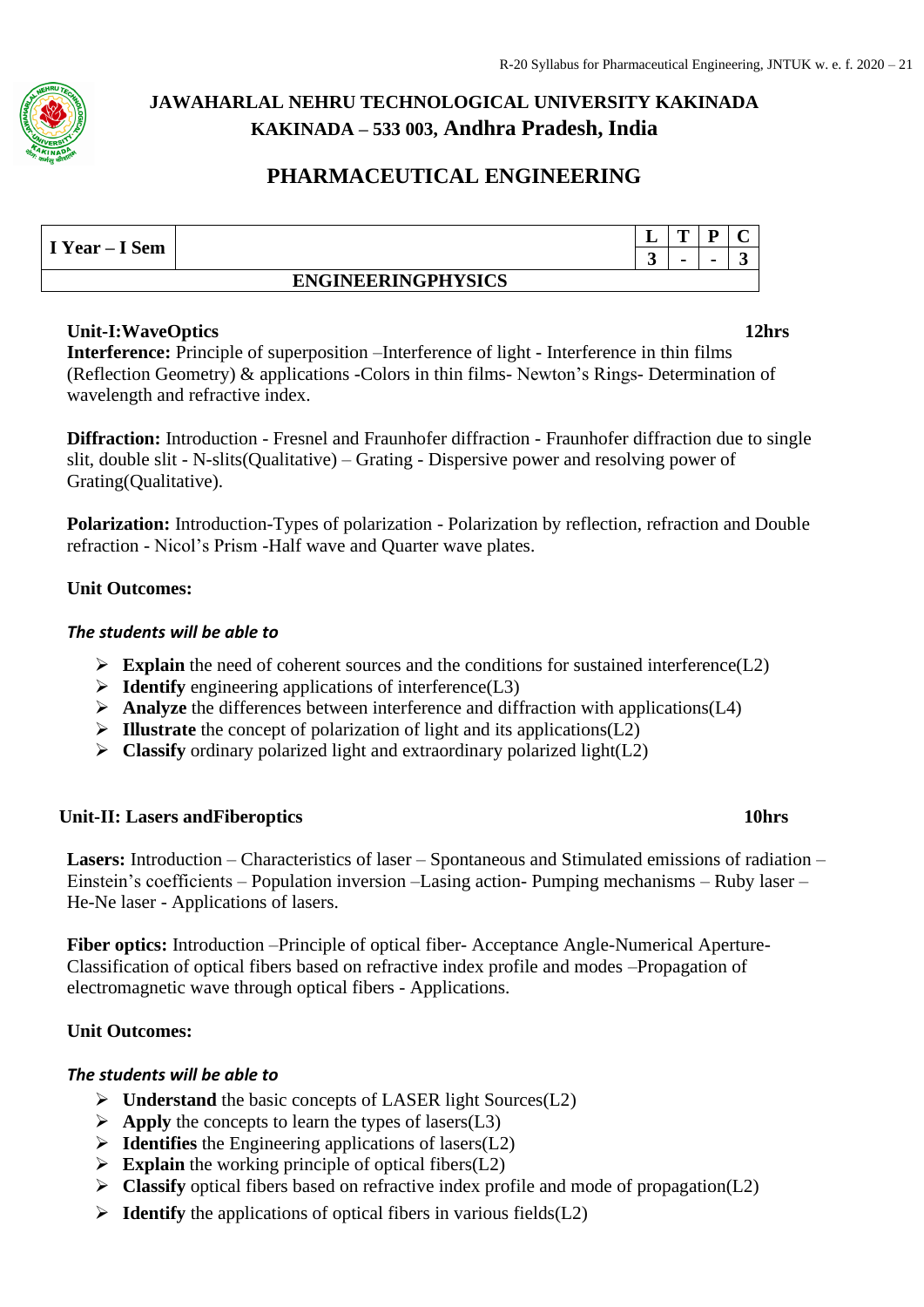### **PHARMACEUTICAL ENGINEERING**

#### **UNIT III:EngineeringMaterials 8hrs**

**DielectricMaterials:** Introduction - Dielectric polarization - Dielectric polarizability, Susceptibility and Dielectric constant - Types of polarizations- Electronic (Quantitative), Ionic (Quantitative) and Orientation polarizations (Qualitative) - Lorentz internal field- Clausius-Mossotti equation-Piezoelectricity.

**Magnetic Materials:** Introduction - Magnetic dipole moment - Magnetization-Magnetic susceptibility and permeability - Origin of permanent magnetic moment - Classification of magnetic materials: Dia, para, Ferro, antiferro& Ferrimagnetic materials - Domain concept for Ferromagnetism & Domain walls (Qualitative) - Hysteresis - soft and hard magnetic materials-Eddy currents- Engineering applications.

#### **Unit Outcomes:**

#### *The students will be able to*

- ➢ **Explain** the concept of dielectric constant and polarization in dielectric materials(L2)
- ➢ **Summarize** various types of polarization of dielectrics(L2)
- ➢ **Interpret** Lorentz field and Claussius- Mosotti relation indielectrics(L2)
- ➢ **Classify** the magnetic materials based on susceptibility and their temperature dependence  $(L2)$
- ➢ **Explain** the applications of dielectric and magnetic materials(L2)
- ➢ **Apply** the concept of magnetism to magnetic devices(L3)

#### **Unit-IV: AcousticsandUltrasonics 10hrs**

**Acoustics**: Introduction – requirements of acoustically good hall– Reverberation – Reverberation time– Sabine's formula (Derivation using growth and decay method) - Absorption coefficient and its determination – Factors affecting acoustics of buildings and their remedial measures.

**Ultrasonics:** Introduction - Properties - Production by magnetostriction and piezoelectric methods – Detection - Acoustic grating - Non-Destructive Testing – pulse echo system throughtransmission and reflection modes -Applications.

#### **Unit Outcomes:**

#### *The students will be able to*

- ➢ **Explain** how sound is propagated in buildings(L2)
- ➢ **Analyze** acoustic properties of typically used materials in buildings(L4)
- ➢ **Recognize** sound level disruptors and their use in architectural acoustics(L2)
- ➢ **Identify** the use of ultrasonics in different fields(L3)

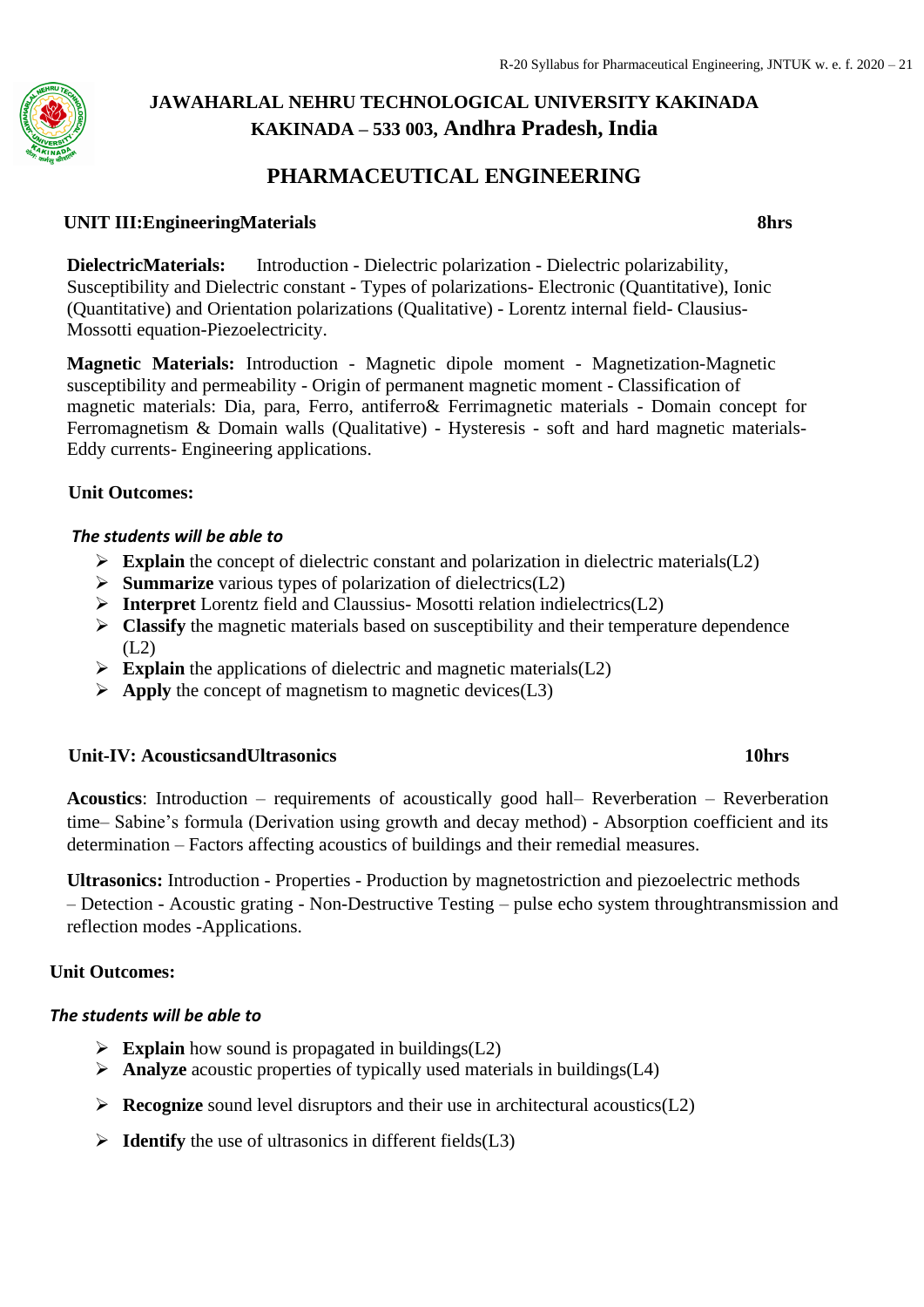### **PHARMACEUTICAL ENGINEERING**

#### **Unit-V: Crystallography andX-raydiffraction 8hrs**

**Crystallography**: Space lattice, Basis, Unit Cell and lattice parameters – Bravais Lattice – crystal systems  $(3D)$  – coordination number - packing fraction of SC, BCC & FCC - Miller indices – separation between successive (hkl) planes.

**X- Raydiffraction:**Bragg'slaw-X-rayDiffractometer–crystalstructuredeterminationbyLaue's and powder methods.

#### **Unit Outcomes:**

#### *The students will be able to*

- ➢ **Classify** various crystal systems(L2)
- ➢ **Identify** different planes in the crystal structure(L3)
- ➢ **Analyze** the crystalline structure by Bragg's X-ray diffractometer(L4)
- $\triangleright$  **Apply** powder method to measure the crystallinity of a solid(L4)

#### **Text books:**

- 1. Engineering Physics Dr. M.N. Avadhanulu& Dr. P.G. Kshirsagar, S. Chand andCompany
- 2. Engineering physics D.K. Battacharya and Poonam Tandon, Oxford Universitypress.
- 3. Engineering Physics by P.K.Palanisamy SciTechpublications.

#### **Reference Books:**

- 1. Fundamentals of Physics Halliday, Resnick and Walker, John Wiley&Sons
- 2. Engineering Physics M.R.Srinivasan, New AgePublications
- 3. Engineering Physics D K Pandey, S. Chaturvedi, CengageLearning
- 4. Engineering Physics Sanjay D. Jain, D. Sahasrambudhe and Girish, UniversityPress

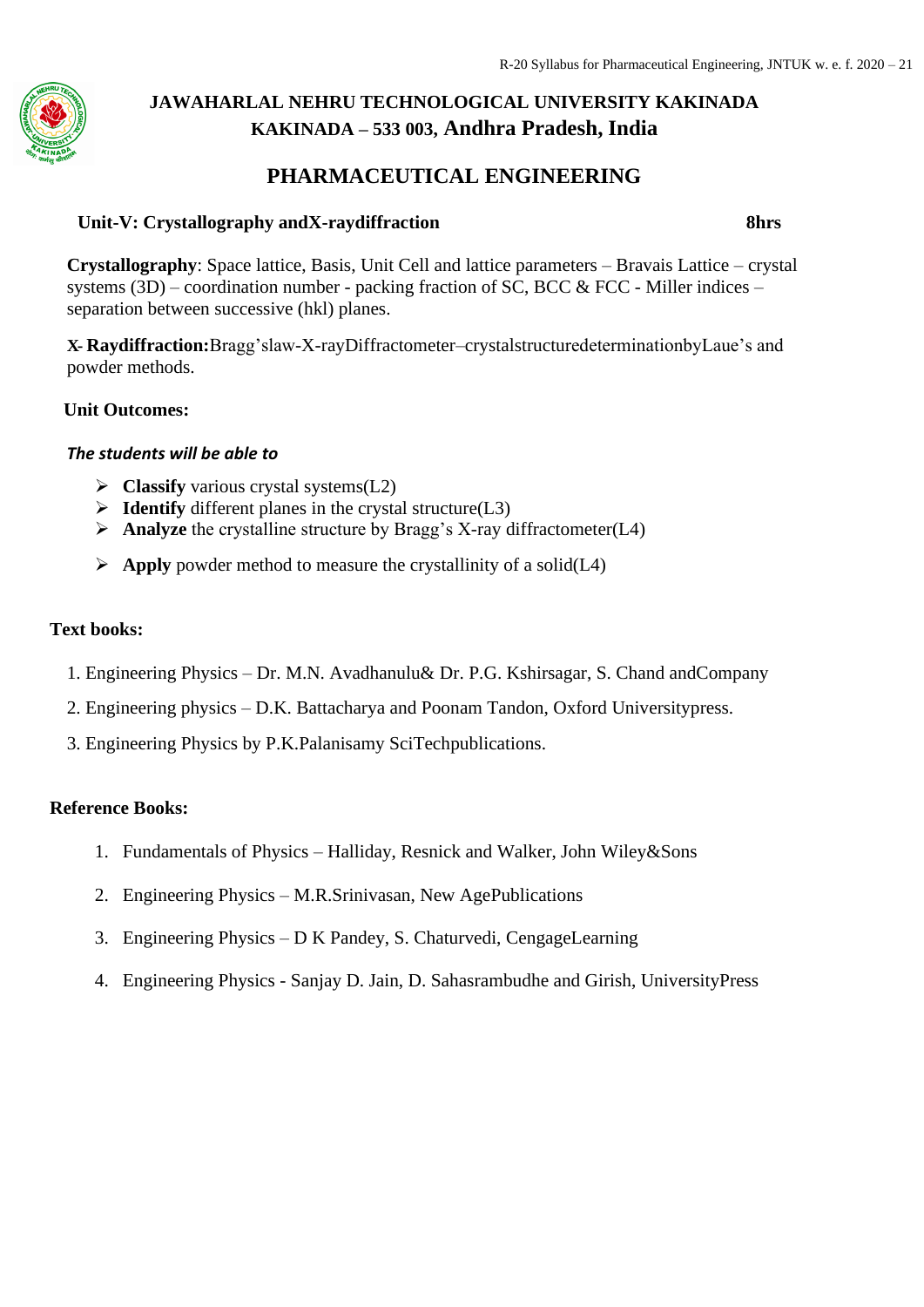

## **PHARMACEUTICAL ENGINEERING**

|                |                              | ≖ |  |  |
|----------------|------------------------------|---|--|--|
| I Year – I Sem |                              | ູ |  |  |
|                | <b>ENGINEERING CHEMISTRY</b> |   |  |  |

Knowledge of basic concepts of Chemistry for Engineering students will help them as professional engineers later in design and material selection, as well as utilizing the available resources.

### **COURSE OBJECTIVES**

- *Importance* of usage of plastics in household appliances and composites (FRP) in aerospace and automotive industries.
- *Outline* the basics for the construction of electrochemical cells, batteries and fuel cells. Understand the mechanism of corrosion and how it can be prevented.
- *Express* the increases in demand as wide variety of advanced materials are introduced; which have excellent engineering properties.

*Classifyand discuss* the materials used in major industries like steel industry, metallurgical industries and construction industries and electrical equipment manufacturing industries. Lubrication is also *summarized*.

- *Relate* the need of fuels as a source of energy to any industry, particularly industries like thermal power stations, steel industry, fertilizer industry etc., and hence introduced.
- *Explain* the importance and usage of water as basic material in almost all the industries; *interpret* drawbacks of steam boilers and also how portable water is supplied for drinking purposes.

### **UNIT I: POLYMER TECHNOLOGY** 8 hrs

*Polymerization: -*Introduction, methods of polymerization (emulsion and suspension), mechanical properties.

*Plastics:* Compounding, fabrication (compression, injection, blown film and extrusion), preparation, properties and applications (PVC, polycarbonates and Bakelite), mention some examples of plastic materials used in electronic gadgets, recycling of e-plastic waste (waste to wealth).

*Elastomers: -* Introduction, preparation, properties and applications (Buna S, thiokol and polyurethanes).

*Composite materials:* Fiber reinforced plastics, conducting polymers, biodegradable polymers, biopolymers, biomedical polymers.

### **Course Outcomes:** *At the end of this unit, the students will be able to*

• *Analyze* the different types of composite plastic materials and *interpret*the mechanism of conduction in conducting polymers.

### **UNIT II: ELECTROCHEMICAL CELLS AND CORROSION 10 hrs**

Single electrode potential, electrochemical series and uses of series, standard hydrogen electrode, calomel electrode, construction of glass electrode, batteries (Dry cell, Li ion battery and zinc air cells), fuel cells (H2- O2, CH3OH-O2, phosphoric acid and molten carbonate).

*Corrosion: -*Definition, theories of corrosion (chemical and electrochemical), galvanic corrosion, differential aeration corrosion, stress corrosion, galvanic series, factors influencing rate of corrosion, corrosion control (proper designing and cathodic protection), Protective coatings (surface preparation, cathodic coatings, anodic coatings, electroplating and electroless plating [nickel]), Paints (constituents, functions and special paints).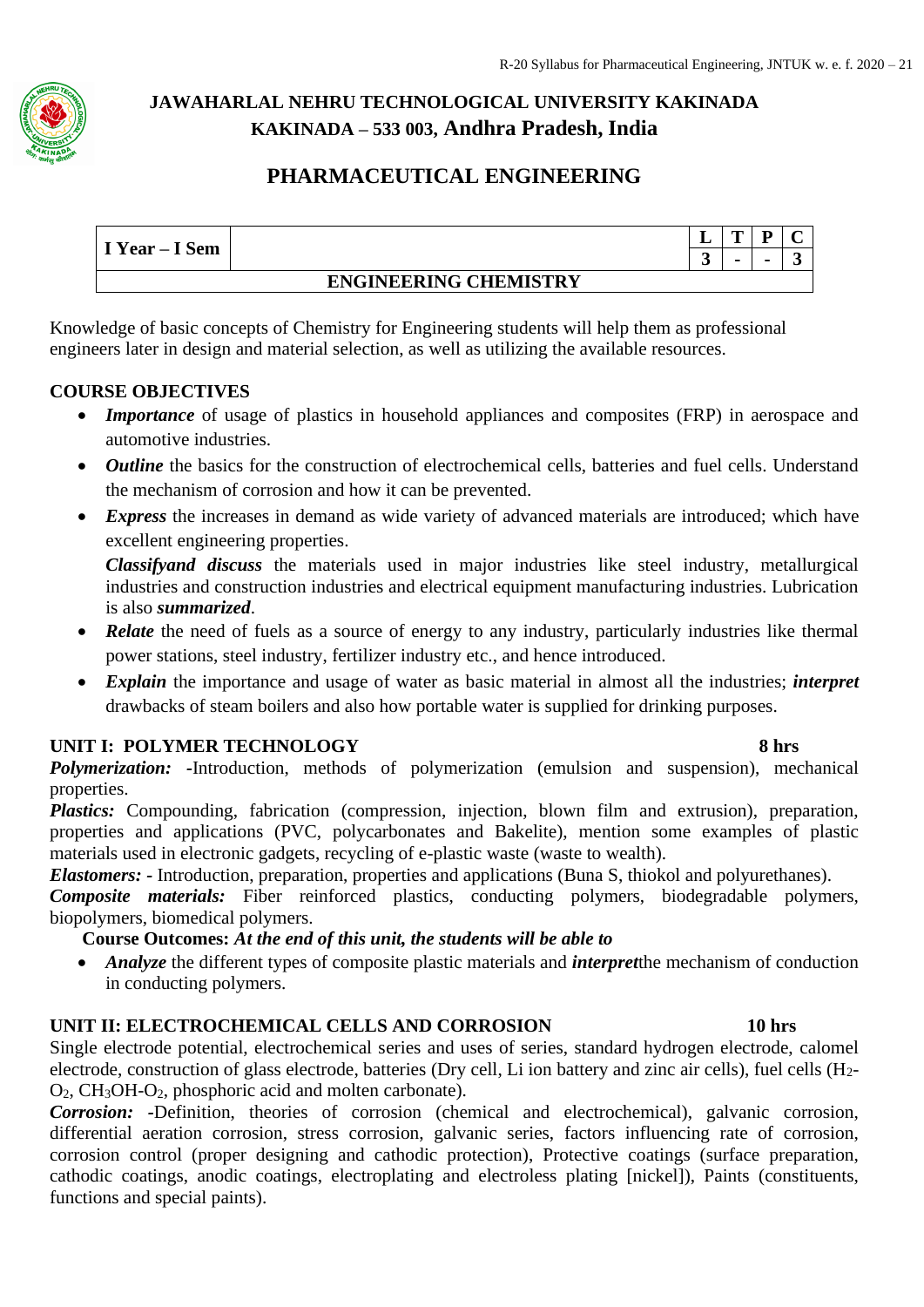

## **PHARMACEUTICAL ENGINEERING**

#### **Course Outcomes:** *At the end of this unit, the students will be able to*

*Utilize* the theory of construction of electrodes, batteries and fuel cells in redesigning new engineering products and c*ategorize* the reasons for corrosion and study methods to control corrosion.

#### **UNIT III: CHEMISTRY OF MATERIALS 10 hrs**

#### **Part- A:**

*Nano materials: -* Introduction, sol-gel method, characterization by (Brunauer Emmet Teller [BET]), (scanning electron microscopy [SEM]) and (transmission electron microscopy [TEM]) with example (TiO<sub>2</sub>), applications of graphene and fullerenes, carbon nanotubes (types, preparation and applications)

*Thermal analysis techniques*: Instrumentation and applications of thermogravimetric analysis (TGA), differential thermal analysis (DTA), differential scanning calorimetry (DSC).

#### **Part-B:**

*Refractories: -* Definition, classification, properties (refractoriness, refractoriness under load, porosity and thermal spalling), failure of refractories.

*Lubricants: -* Definition, mechanism of lubricants, properties (definition and importance).

*Cement: -* Constituents, manufacturing, parameters to characterize the clinker formation: lime saturation factor (LSF), silica ratio (SR) and alumina ratio (AR), chemistry of setting and hardening, deterioration of cement.

#### **Course Outcomes:** *At the end of this unit, the students will be able to*

- *Synthesize* nanomaterials for modern advances of engineering technology.
- *Summarize* the techniques that detect and measure changes of state of reaction.
- *Illustrate* the commonly used industrial materials.

#### **UNIT IV: FUELS 10 hrs**

Introduction, calorific value, higher calorific value, lower calorific values, problems using Dulong's formula, proximate and ultimate analysis of coal sample and their significance, numerical problems, petroleum (refining-cracking), synthetic petrol (Fischer Tropsch and Bergius), petrol knocking, diesel knocking, octane and cetane ratings, anti-knocking agents, Introduction to alternative fuels (Bio-diesel, ethanol, methanol, natural gas, liquefied petroleum gas, compressed natural gas), Flue gas analysis by Orsat apparatus, rocket fuels.

#### **Course Outcomes:** *At the end of this unit, the students will be able to*

- *Differentiate* petroleum, petrol, synthetic petrol and have knowledge how they are produced.
- *Study* alternate fuels and a*nalyze*flue gases.

#### **UNIT V: WATER TECHNOLOGY 8 hrs**

Hardness of water, determination of hardness by complexometric method, boiler troubles (priming and foaming, scale formation, boiler corrosion, caustic embrittlement), internal treatments, softening of hard water (zeolite process and related sums, ion exchange process), treatment of industrial waste water, potable water and its specifications, steps involved in purification of water, chlorination, break point chlorinationdesalination (reverse osmosis and electro dialysis).

#### **Course Outcomes:** *At the end of this unit, the students will be able to*

• *Analyze* the suitable methods for purification and treatment of hard water and brackish water.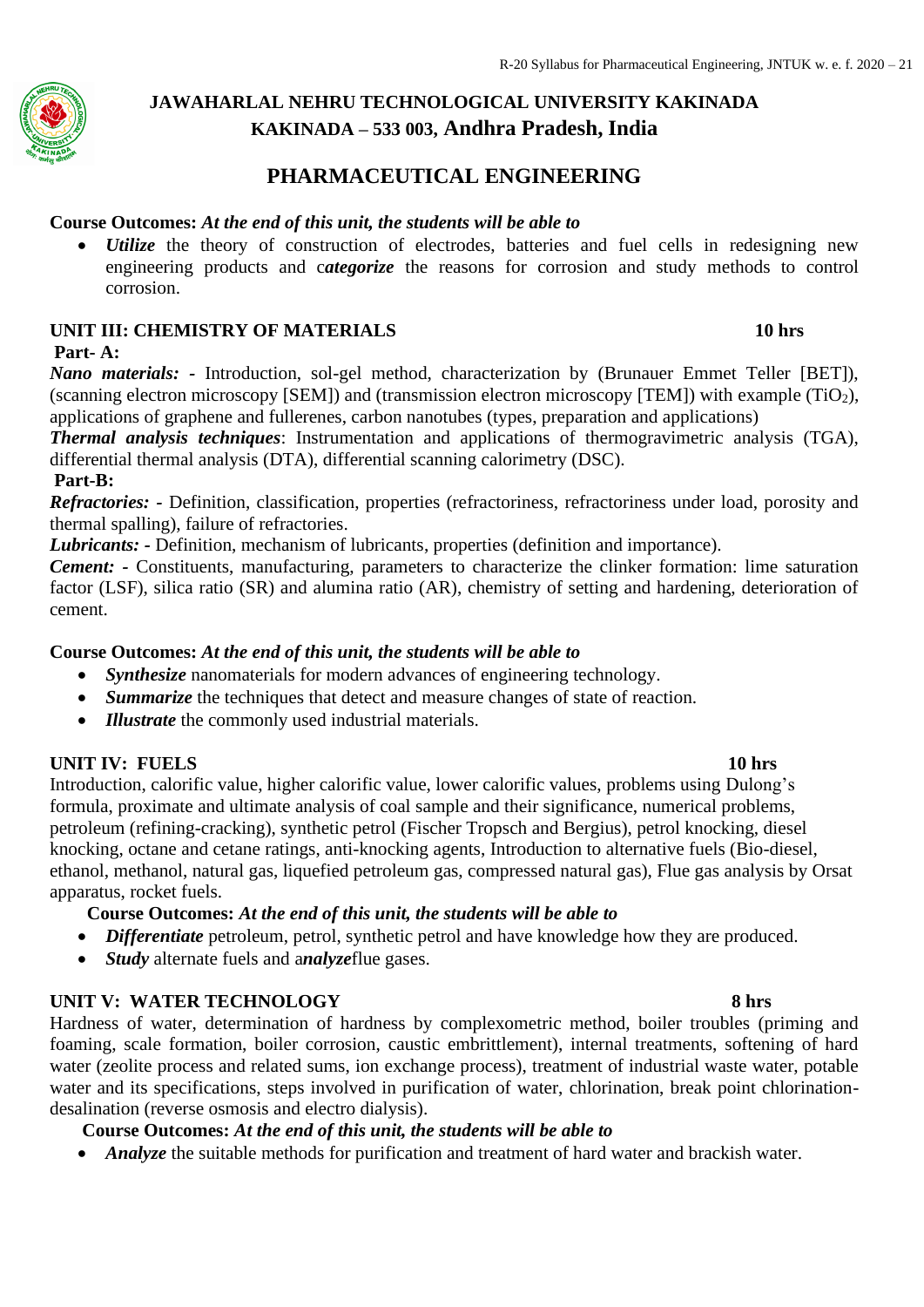

## **PHARMACEUTICAL ENGINEERING**

#### **Standard Books:**

- 1. P.C. Jain and M. Jain "**Engineering Chemistry**", 15/e, Dhanpat Rai & Sons, Delhi, (Latest edition).
- **2.** Shikha Agarwal, "**Engineering Chemistry**", Cambridge University Press, New Delhi, (2019).
- 3. S.S. Dara, "**A Textbook of Engineering Chemistry**", S.Chand& Co, (2010).
- 4. Shashi Chawla, "Engineering Chemistry", Dhanpat Rai Publications Co. (Latest edition).

#### **Reference:**

- 1. K. SeshaMaheshwaramma and MridulaChugh, "**Engineering Chemistry**", Pearson India Edn.
- 2. O.G. Palana, "**Engineering Chemistry**", Tata McGraw Hill Education Private Limited, (2009).
- 3. CNR Rao and JM Honig (Eds) "**Preparation and characterization of materials**" Academic press, New York (latest edition)
- 4. B. S. Murthy, P. Shankar and others, "**Textbook of Nanoscience and Nanotechnology**", University press (latest edition)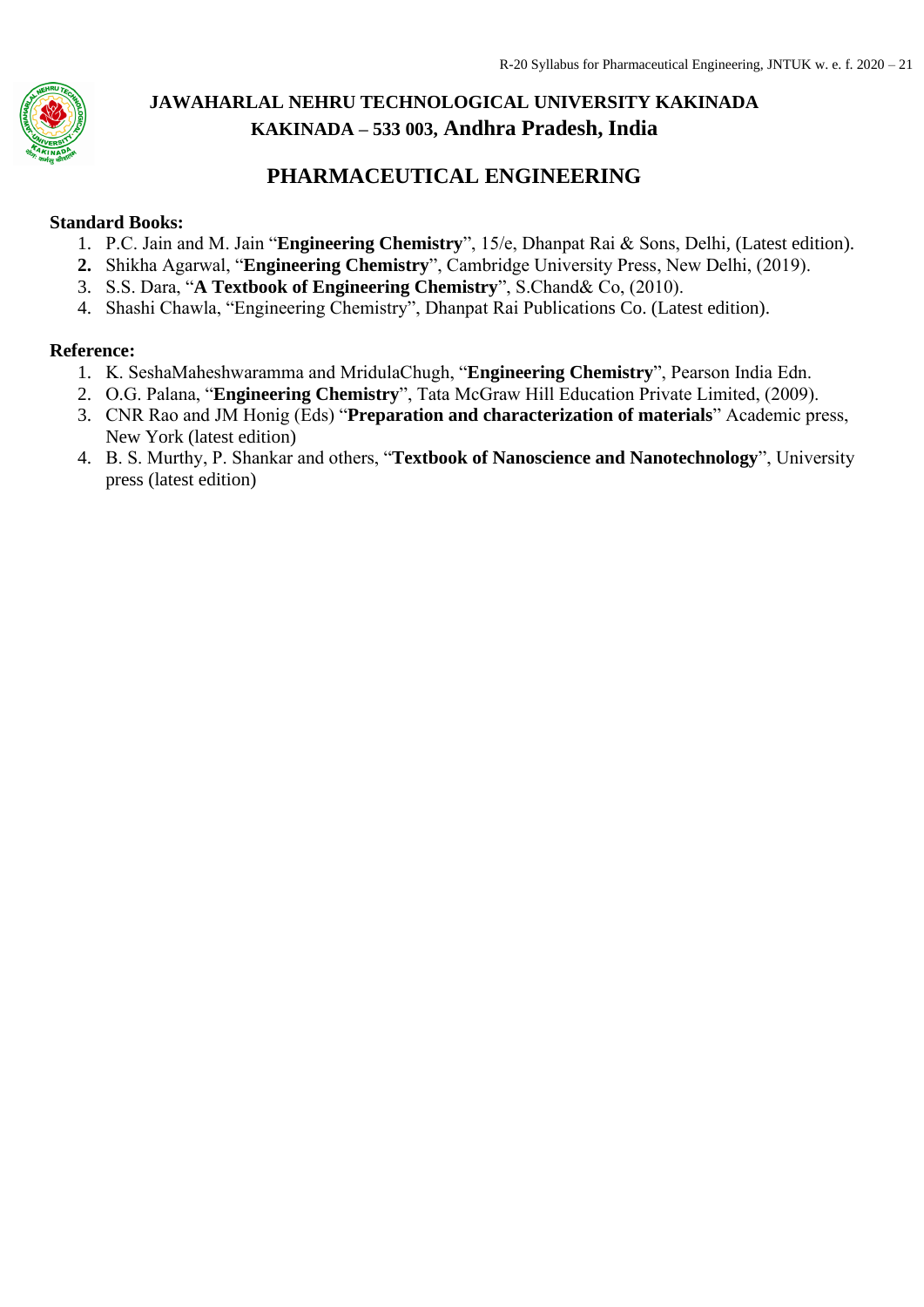

## **PHARMACEUTICAL ENGINEERING**

| I Year – I Sem |                                         |  |  |
|----------------|-----------------------------------------|--|--|
|                | PROGRAMMING FOR PROBLEM SOLVING USING C |  |  |

#### **Course Objectives:**

- To learn about the computer systems, computing environments, developing of a computer program and Structure of a C Program
- To gain knowledge of the operators, selection, control statements and repetition in C
- To learn about the design concepts of arrays, strings, enumerated structure and union types. To learn about their usage.
- To assimilate about pointers, dynamic memory allocation and know the significance of Preprocessor.
- To assimilate about File I/O and significance of functions

### **UNIT I**

**Introduction to Computers:** Creating and running Programs, Computer Numbering System, Storing Integers, Storing Real Numbers

**Introduction to the C Language:** Background, C Programs, Identifiers, Types, Variable, Constants, Input/output, Programming Examples, Scope, Storage Classes and Type Qualifiers.

**Structure of a C Program:** Expressions Precedence and Associativity, Side Effects, Evaluating Expressions, Type Conversion Statements, Simple Programs, Command Line Arguments.

### **UNIT II**

**Bitwise Operators:** Exact Size Integer Types, Logical Bitwise Operators, Shift Operators.

**Selection & Making Decisions:** Logical Data and Operators, Two Way Selection, Multi-way Selection, More Standard Functions

**Repetition:** Concept of Loop, Pretest and Post-test Loops, Initialization and Updating, Event and Counter Controlled Loops, Loops in C, Other Statements Related to Looping, Looping Applications, Programming Examples

### **UNIT III**

**Arrays:** Concepts, Using Array in C, Array Application, Two Dimensional Arrays, Multidimensional Arrays, Programming Example – Calculate Averages

**Strings:** String Concepts, C String, String Input / Output Functions, Arrays of Strings, String Manipulation Functions String/ Data Conversion, A Programming Example – Morse Code

**Enumerated, Structure, and Union:** The Type Definition (Type def), Enumerated Types, Structure, Unions, and Programming Application

#### **UNIT IV**

**Pointers:** Introduction, Pointers to pointers, Compatibility, L value and R value **Pointer Applications:** Arrays, and Pointers, Pointer Arithmetic and Arrays, Memory Allocation Function, Array of Pointers, Programming Application **Processor Commands**: Processor Commands

#### **UNIT V**

**Functions:** Designing, Structured Programs, Function in C, User Defined Functions, Inter-Function Communication, Standard Functions, Passing Array to Functions, Passing Pointers to Functions, Recursion Text Input / Output: Files, Streams, Standard Library Input / Output Functions. Formatting Input / Output Functions, Character Input / Output Functions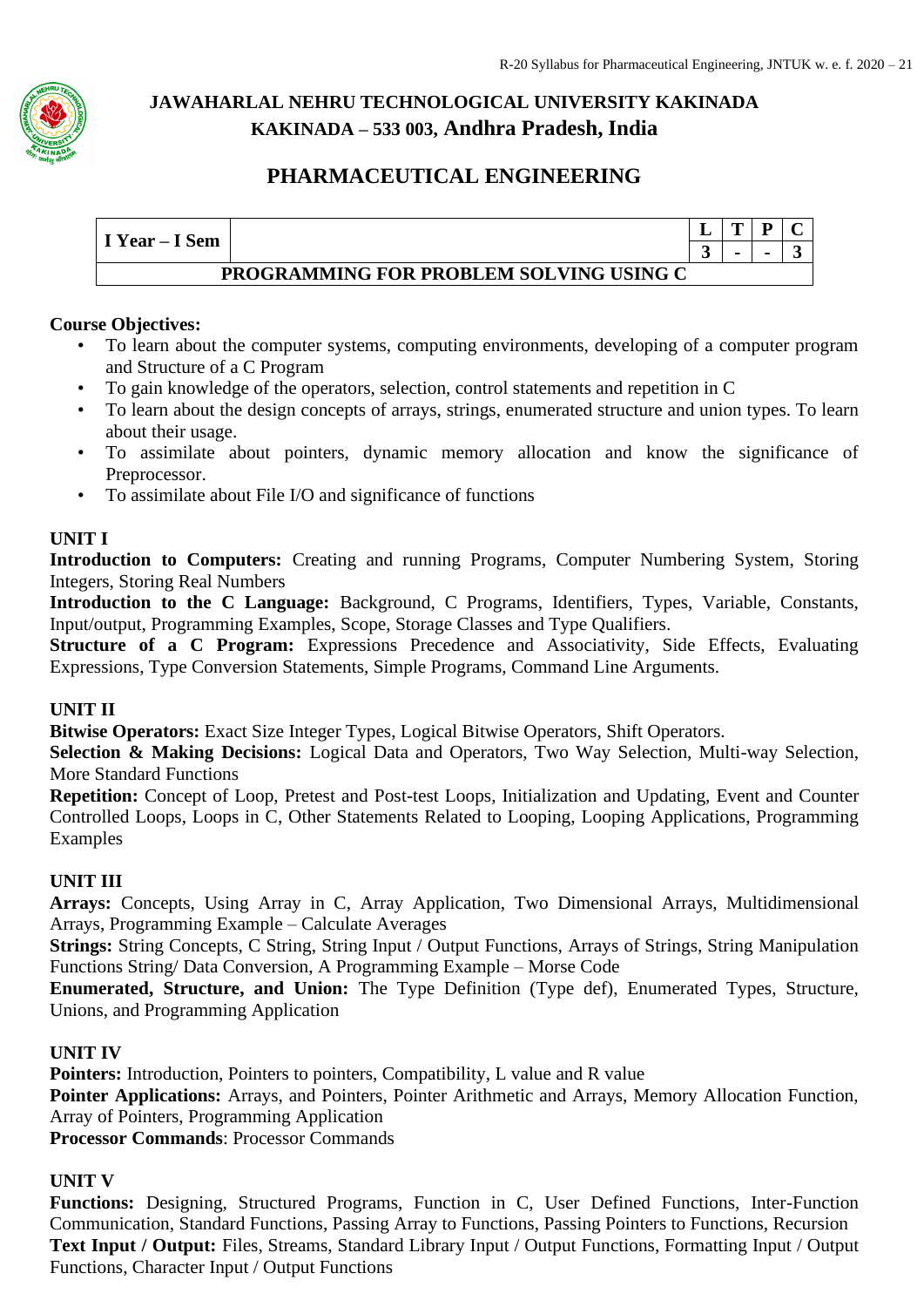

## **PHARMACEUTICAL ENGINEERING**

**Binary Input / Output:** Text versus Binary Streams, Standard Library, Functions for Files, Converting File Type.

### **Course Outcomes:**

After the completion of the course the student should be able:

- To write algorithms and to draw flowcharts for solving problems
- To convert flowcharts/algorithms to C Programs, compile and debug programs
- To use different operators, data types and write programs that use two-way/ multi-way selection
- To select the best loop construct for a given problem
- To design and implement programs to analyze the different pointer applications
- To decompose a problem into functions and to develop modular reusable code
- To apply File I/O operations

#### **Text Books:**

- 1. Programming for Problem Solving, Behrouz A. Forouzan, Richard F. Gilberg, 1<sup>st</sup> edition, Cengage, 2019.
- 2. The C Programming Language, Brian W.Kernighan, Dennis M. Ritchie, 2 edition, Pearson, 2015.

#### **References:**

- 1. Computer Fundamentals and Programming, Sumithabha Das, 1<sup>st</sup> edition, McGraw Hill, 2018.
- 2. Programming in C, Ashok N. Kamthane, Amit Kamthane,3rd edition, Pearson, 2015.
- 3. Computer Fundamentals and Programming in C, PradipDey, ManasGhosh, 2<sup>nd</sup> edition, Oxford, 2013.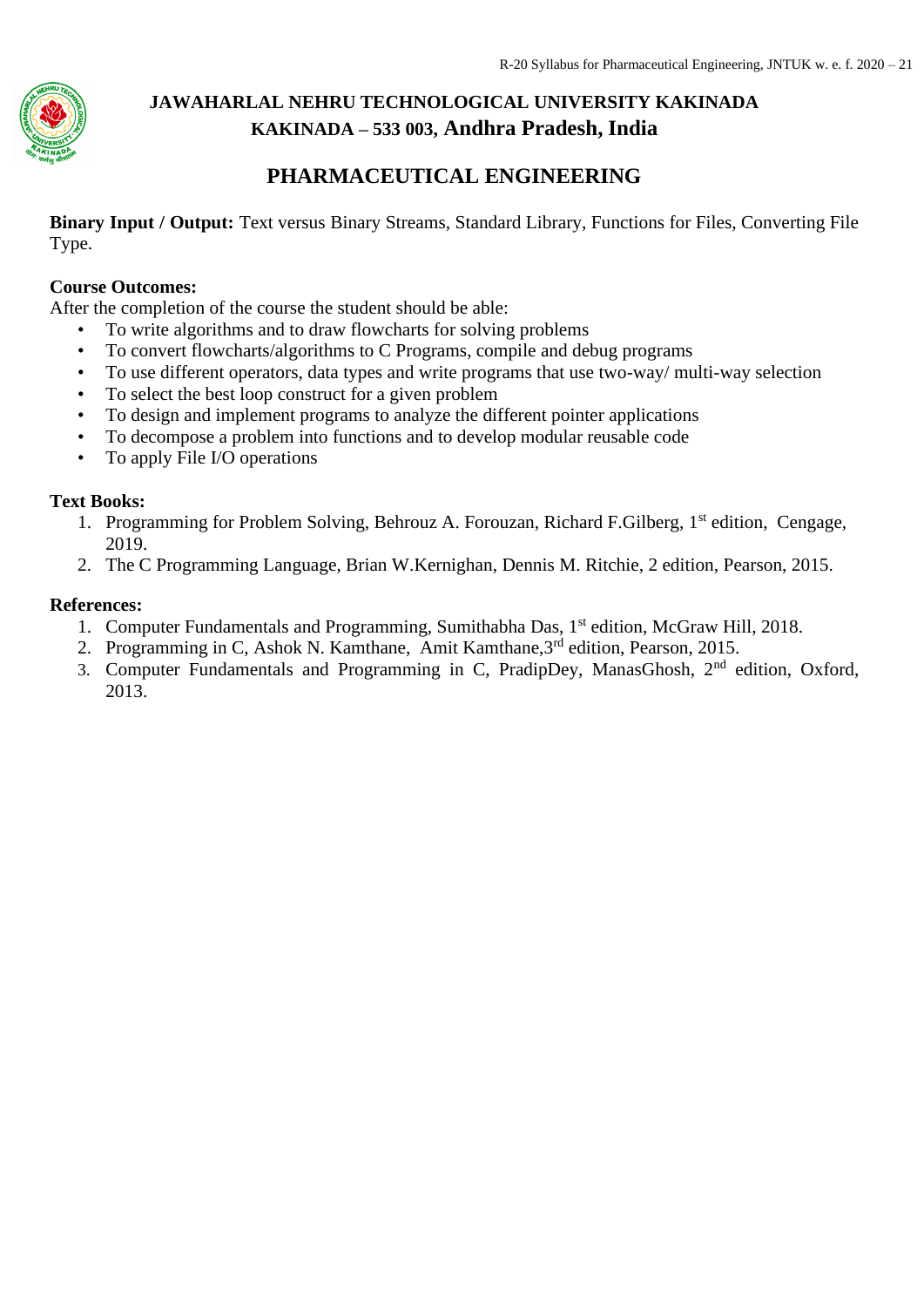

## **PHARMACEUTICAL ENGINEERING**



#### **Course Objectives:**

- Apply the principles of C language in problem solving.
- To design flowcharts, algorithms and knowing how to debug programs.
- To design & develop of C programs using arrays, strings pointers & functions.
- To review the file operations, preprocessor commands.

#### **Exercise 1:**

- Write a C program to print a block F using hash (#), where the F has a height of six characters and width of five and four characters.
- Write a C program to compute the perimeter and area of a rectangle with a height of 7 inches and width of 5 inches.
- Write a C program to display multiple variables.

#### **Exercise 2:**

- Write a C program to calculate the distance between the two points.
- Write a C program that accepts 4 integers p, q, r, s from the user where r and s are positive and p is even. If q is greater than r and s is greater than p and if the sum of r and s is greater than the sum of p and q print "Correct values", otherwise print "Wrong values".

#### **Exercise 3:**

- Write a C program to convert a string to a long integer.
- Write a program in C which is a Menu-Driven Program to compute the area of the various geometrical shape.
- Write a C program to calculate the factorial of a given number.

#### **Exercise 4:**

- Write a program in C to display the n terms of even natural number and their sum.
- Write a program in C to display the n terms of harmonic series and their sum.  $1 + 1/2 + 1/3 + 1/4 + 1/5$  ... 1/n terms.
- Write a C program to check whether a given number is an Armstrong number or not.

#### **Exercise 5:**

- Write a program in C to print all unique elements in an array.
- Write a program in C to separate odd and even integers in separate arrays.
- Write a program in C to sort elements of array in ascending order.

#### **Exercise 6:**

- Write a program in C for multiplication of two square Matrices.
- Write a program in  $C$  to find transpose of a given matrix.

#### **Exercise 7:**

- Write a program in C to search an element in a row wise and column wise sorted matrix.
- Write a program in C to print individual characters of string in reverse order.

#### **Exercise 8:**

- Write a program in C to compare two strings without using string library functions.
- Write a program in  $C$  to copy one string to another string.

#### **Exercise 9:**

- Write a C Program to Store Information Using Structures with Dynamically Memory Allocation
- Write a program in C to demonstrate how to handle the pointers in the program.

#### **Exercise 10:**

- Write a program in C to demonstrate the use of & (address of) and \*(value at address) operator.
- Write a program in C to add two numbers using pointers.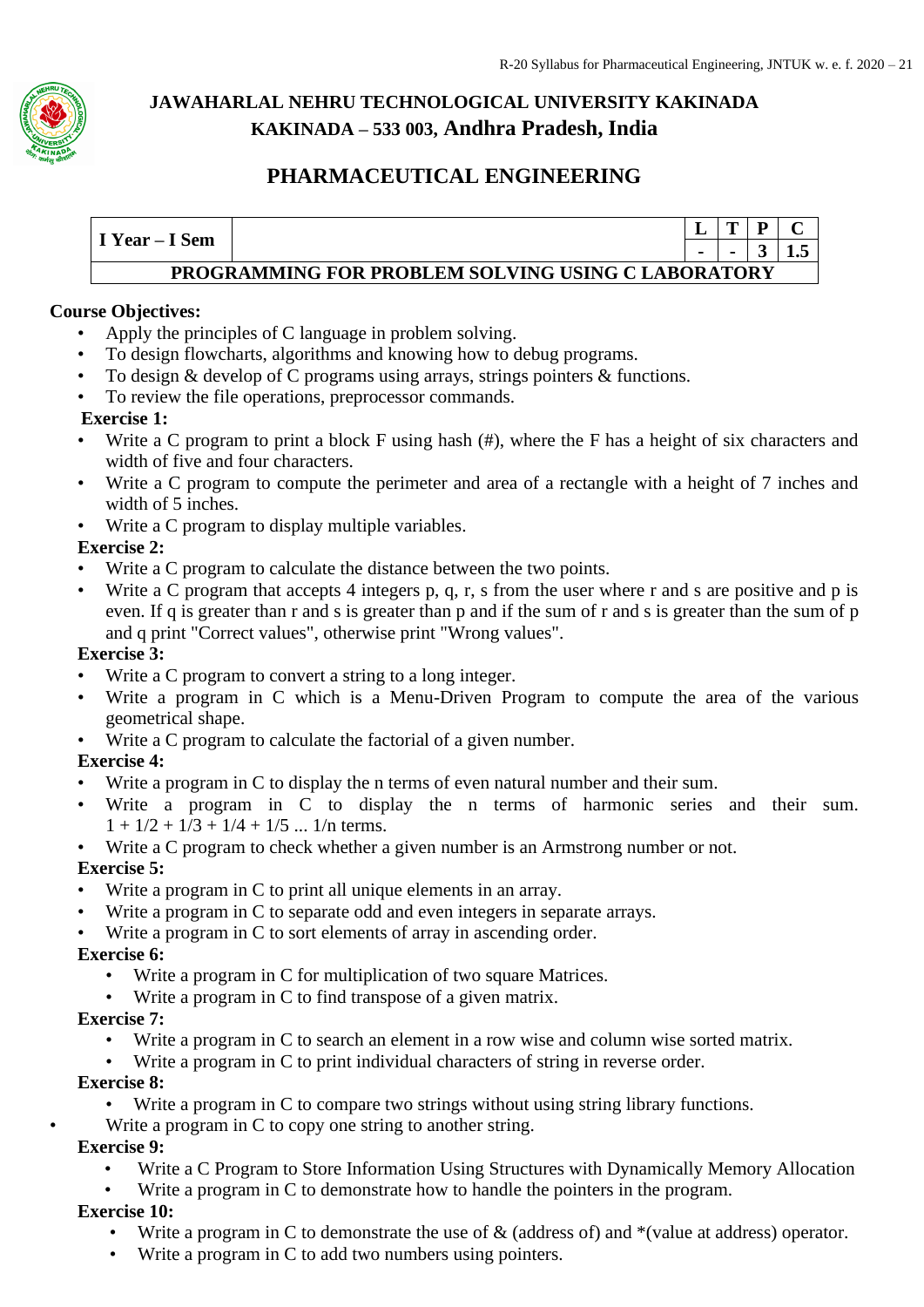

## **PHARMACEUTICAL ENGINEERING**

#### **Exercise 11:**

- Write a program in C to add numbers using call by reference.
- Write a program in C to find the largest element using Dynamic Memory Allocation.

#### **Exercise 12:**

- Write a program in C to swap elements using call by reference.
- Write a program in C to count the number of vowels and consonants in a string using a pointer.

#### **Exercise 13:**

- Write a program in C to show how a function returning pointer.
- Write a C program to find sum of n elements entered by user. To perform this program, allocate memory dynamically using malloc( ) function.

#### **Exercise 14:**

- Write a C program to find sum of n elements entered by user. To perform this program, allocate memory dynamically using calloc( ) function. Understand the difference between the above two programs
- Write a program in C to convert decimal number to binary number using the function.

#### **Exercise 15:**

- Write a program in C to check whether a number is a prime number or not using the function.
- Write a program in C to get the largest element of an array using the function.

#### **Exercise 16:**

- Write a program in C to append multiple lines at the end of a text file.
- Write a program in C to copy a file in another name.
- Write a program in C to remove a file from the disk.

#### **Course Outcomes:**

After the completion of the course the student should be able to:

- Gains Knowledge on various concepts of a C language.
- Draw flowcharts and write algorithms.
- Design and development of C problem solving skills.
- Design and develop modular programming skills.
- Trace and debug a program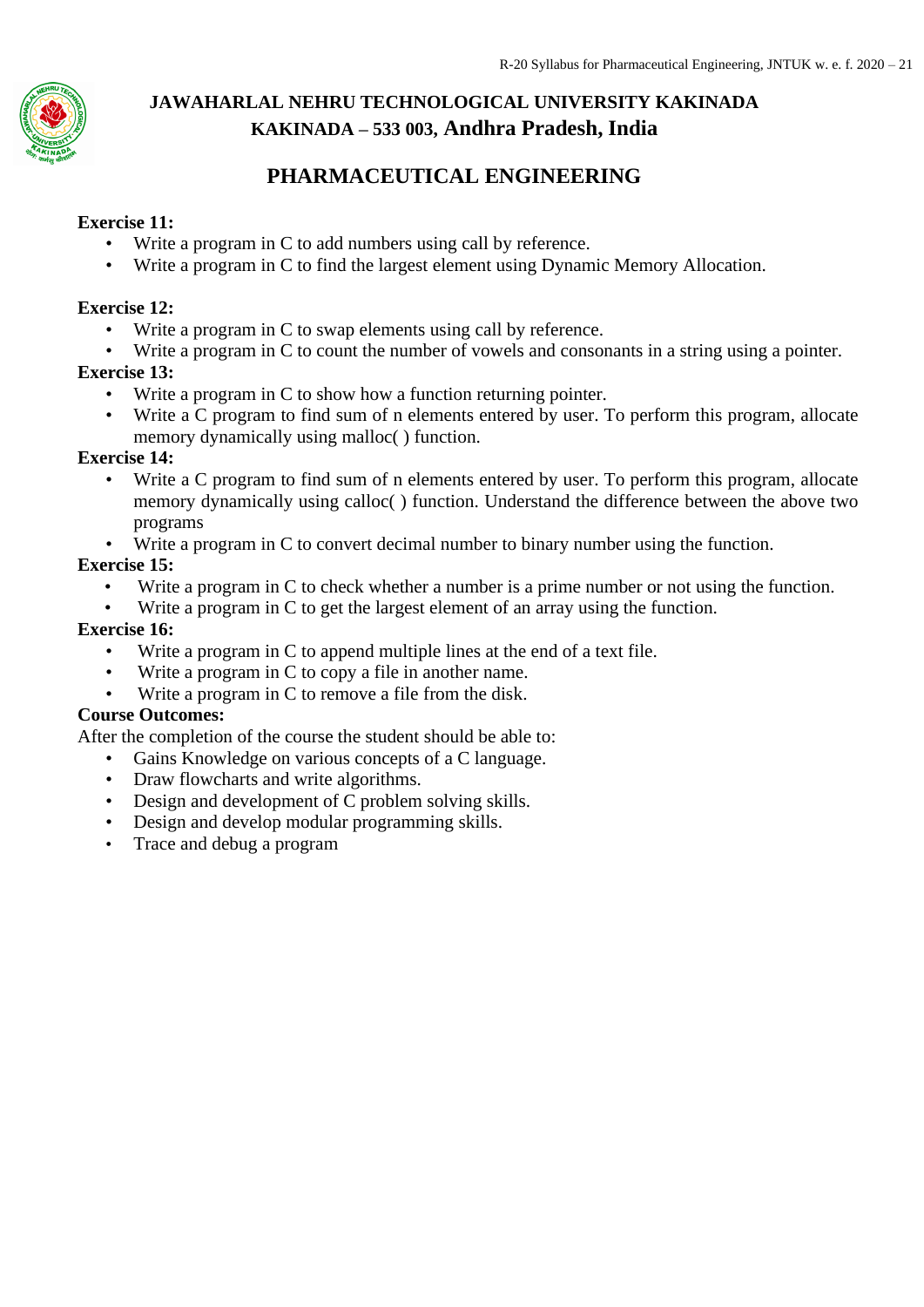

## **PHARMACEUTICAL ENGINEERING**

| I Year – I Sem |                                       | ,,,, |    |
|----------------|---------------------------------------|------|----|
|                |                                       |      | ┸╍ |
|                | <b>ENGINEERING PHYSICS LABORATORY</b> |      |    |

(Any 10 of the following listed experiments)

#### **List of Applied Physics Experiments:**

- 1. Determination of thickness of thin object by wedgemethod.
- 2. Determination of radius of curvature of a given plano convex lens by Newton'srings.
- 3. Determination of wavelengths of different spectral lines in mercury spectrumusing diffraction grating in normal incidence configuration.
- 4. Determination of dispersive power of theprism.
- 5. Determination of dielectric constant using charging and dischargingmethod.
- 6. Study the variation of B versus H by magnetizing the magnetic material (B-Hcurve).
- 7. Determination of numerical aperture and acceptance angle of an opticalfiber.
- 8. Determination of wavelength of Laser light using diffractiongrating.
- 9. Estimation of Planck's constant using photoelectriceffect.
- 10. Determination of the resistivity of semiconductor by four probemethod.
- 11. To determine the energy gap of a semiconductor using p**-**n junctiondiode.
- 12. Magnetic field along the axis of a current carrying circular coil by Stewart & Gee's Method
- 13. Determination of Hall voltage and Hall coefficient of a given semiconductor usingHall Effect.
- 14. Measurement of resistance of a semiconductor with varyingtemperature.
- 15. Resistivity of a Superconductor using four probe method & Meissnereffect.

#### **References**:

1. S. Balasubramanian, M.N. Srinivasan "A Text Book of Practical Physics"- S Chand Publishers,2017.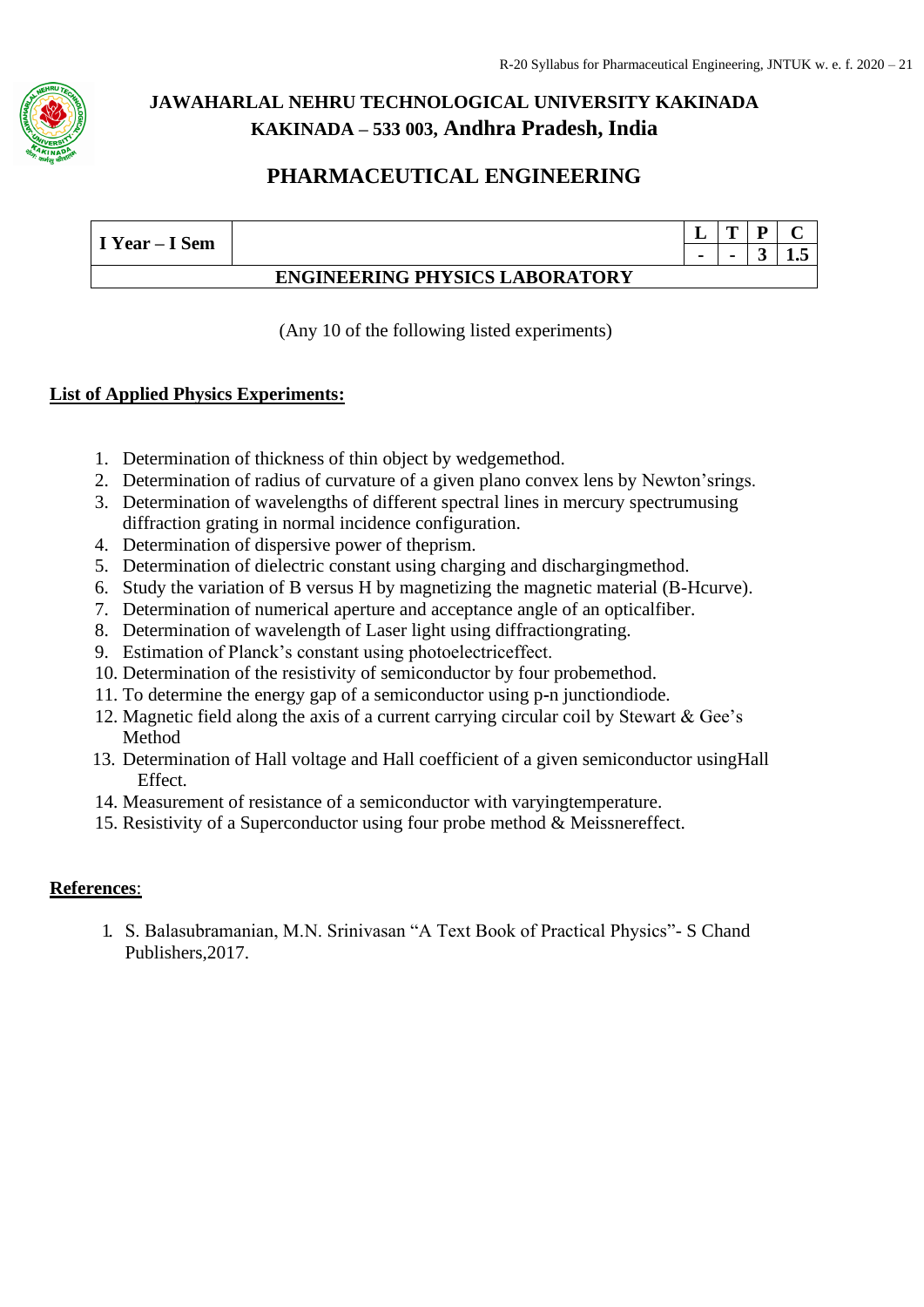

## **PHARMACEUTICAL ENGINEERING**

| I Year – I Sem |                                         | m |    |
|----------------|-----------------------------------------|---|----|
|                |                                         |   | ∸∙ |
|                | <b>ENGINEERING CHEMISTRY LABORATORY</b> |   |    |

Introduction to Chemistry laboratory – Molarity, normality, primary, secondary standard solutions, volumetric titrations, quantitative analysis

- 1. Determination of HCl using standard  $Na<sub>2</sub>CO<sub>3</sub>$  solution.
- 2. Determination of alkalinity of a sample containing Na<sub>2</sub>CO<sub>3</sub> and NaOH.
- 3. Determination of  $Mn^{2}$  using standard oxalic acid solution.
- 4. Determination of ferrous iron using standard  $K_2Cr_2O_7$  solution.
- 5. Determination of  $Cu^{2}$  using standard hypo solution.
- 6. Determination of temporary and permanent hardness of water using standard EDTA solution.
- 7. Determination of  $\text{Fe}^{+3}$  by a colorimetric method.
- 8. Determination of the concentration of acetic acid using sodium hydroxide (pH-metry method).
- 9. Determination of iso-electric point of amino acids using pH-metry method/conductometric method.
- 10. Determination of the concentration of strong acid vs strong base (by conductometric method).
- 11. Determination of strong acid vs strong base (by potentiometric method).
- 12. Determination of  $Mg^{+2}$  presentin an antacid.
- 13. Determination of CaCO<sub>3</sub> present in an egg shell.
- 14. Estimation of Vitamin C.
- 15. Determination of phosphoric content in soft drinks.
- 16. Adsorption of acetic acid by charcoal.
- 17. Preparation of nylon-6, 6 and Bakelite (demonstration only).

Of the above experiments at-least 10 assessment experiments should be completed in a semester.

**Outcomes**: The students entering into the professional course have practically very little exposure to lab classes. The experiments introduce volumetric analysis; redox titrations with different indicators; EDTA titrations; then they are exposed to a few instrumental methods of chemical analysis. Thus at the end of the lab course, the student is exposed to different methods of chemical analysis and use of some commonly employed instruments. They thus acquire some experimental skills.

#### **Reference Books**

1. A Textbook of Quantitative Analysis, Arthur J. Vogel.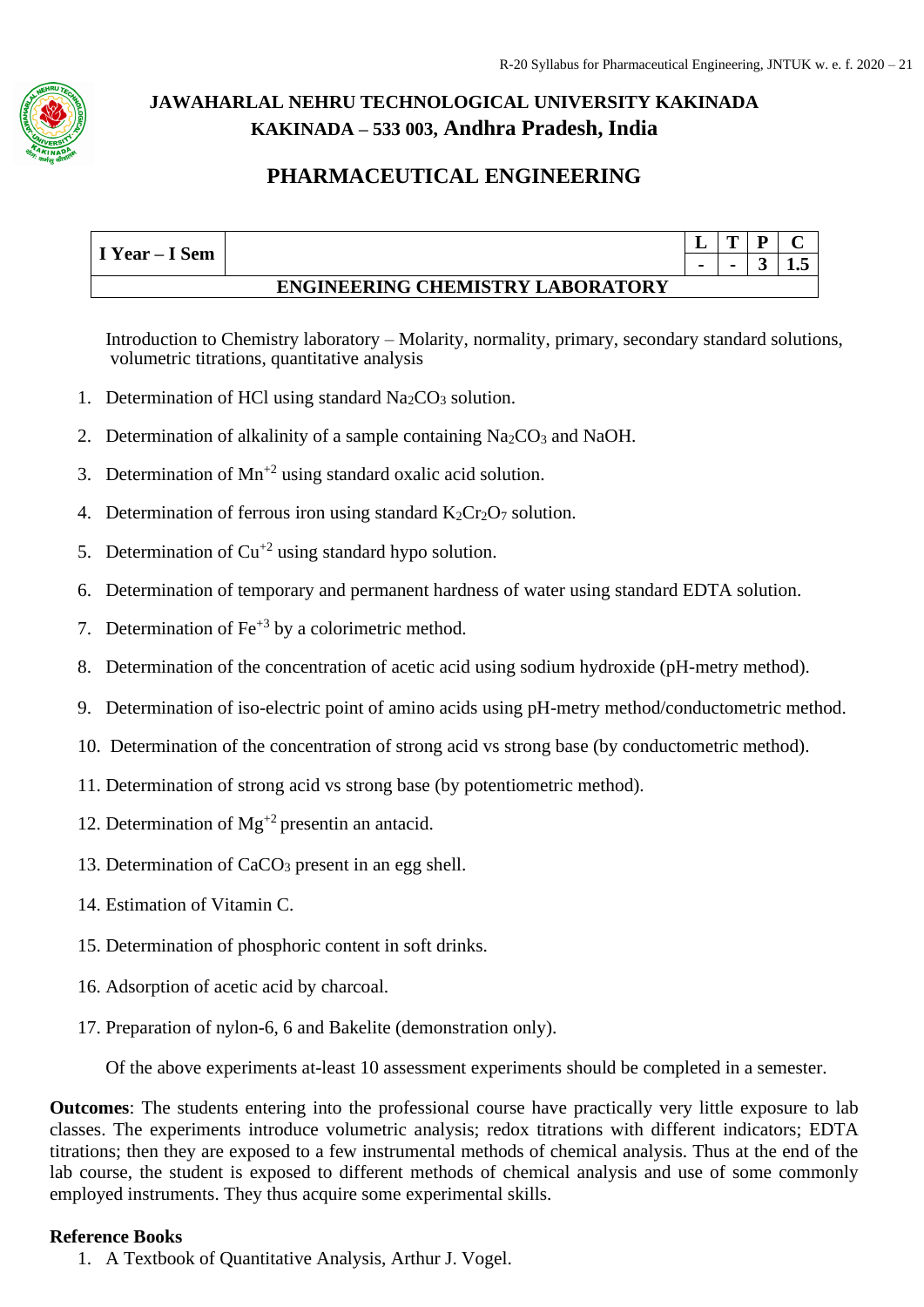

## **PHARMACEUTICAL ENGINEERING**

| I Year – I Sem |                            |                          | m | D |                          |
|----------------|----------------------------|--------------------------|---|---|--------------------------|
|                |                            | $\overline{\phantom{a}}$ |   |   | $\overline{\phantom{a}}$ |
|                | <b>RURAL SENSITIZATION</b> |                          |   |   |                          |
|                | (Activity based Learning)  |                          |   |   |                          |

#### **COURSE OBJECTIVES:** The course objectives are:

- 1. To make the students understand important features of Agriculture.
- 2. To inculcate the habits of good health and Hygiene.
- 3. To introduce students to the concept of Local Governance and related issues.
- 4. To create awareness on Village Empowerment.

#### **Agriculture and Animal Husbandry:**

Types of Soils-Ground Water Sources- Important features of Agriculture -Vegetable Crops-Field Crops-Horticulture-Fruit Crops -Flowery Culture-Green House-Poly House-Poultry-Sheep -Study of Cattle

**Activities:** Field Visit, Presentations

#### **Health and Hygiene:**

Personal Hygiene-Sanitation-Proper Sewage Disposal-Safe Drinking Water- balanced and Nutritious Diet-Cleanliness are Godliness-Awareness of Contagious Diseases/ Epidemics-Effects of Smoking and Drinking.

**Activities:** Awareness Camps, Visit to the nearby Hospitals (Field Work)

#### **Local Governance:**

Know your village-Role of Sarpanch-GramaPanchayathi-Mandal Parishad- Panchayathi raj-Advantages and disadvantages of Local Governance - Literacy-Basic Amenities-Schools-Banks-Hospitals-Library-Connectivity-Roads and Rails-Social Responsibility.

**Activities:** Profile, Awareness Camps, Role Play, Presentations

#### **Empowering Villages:**

Jugaad-Adopting Latest Developments-Rural Technologies-Solar Energy-Wind Energy-Strategies-Value Addition-Marketing the Products

**Activities:** Field Visit, Group Discussion

**COURSE OUTCOMES**: Upon the successful completion of the course, the students will

- 1. Summarize the importance and role of a farmer in agriculture
- 2. Create better awareness of health and hygiene.
- 3. Demonstrate the Local Governance and its importance.
- 4. Outline role of Technology in empowering villages.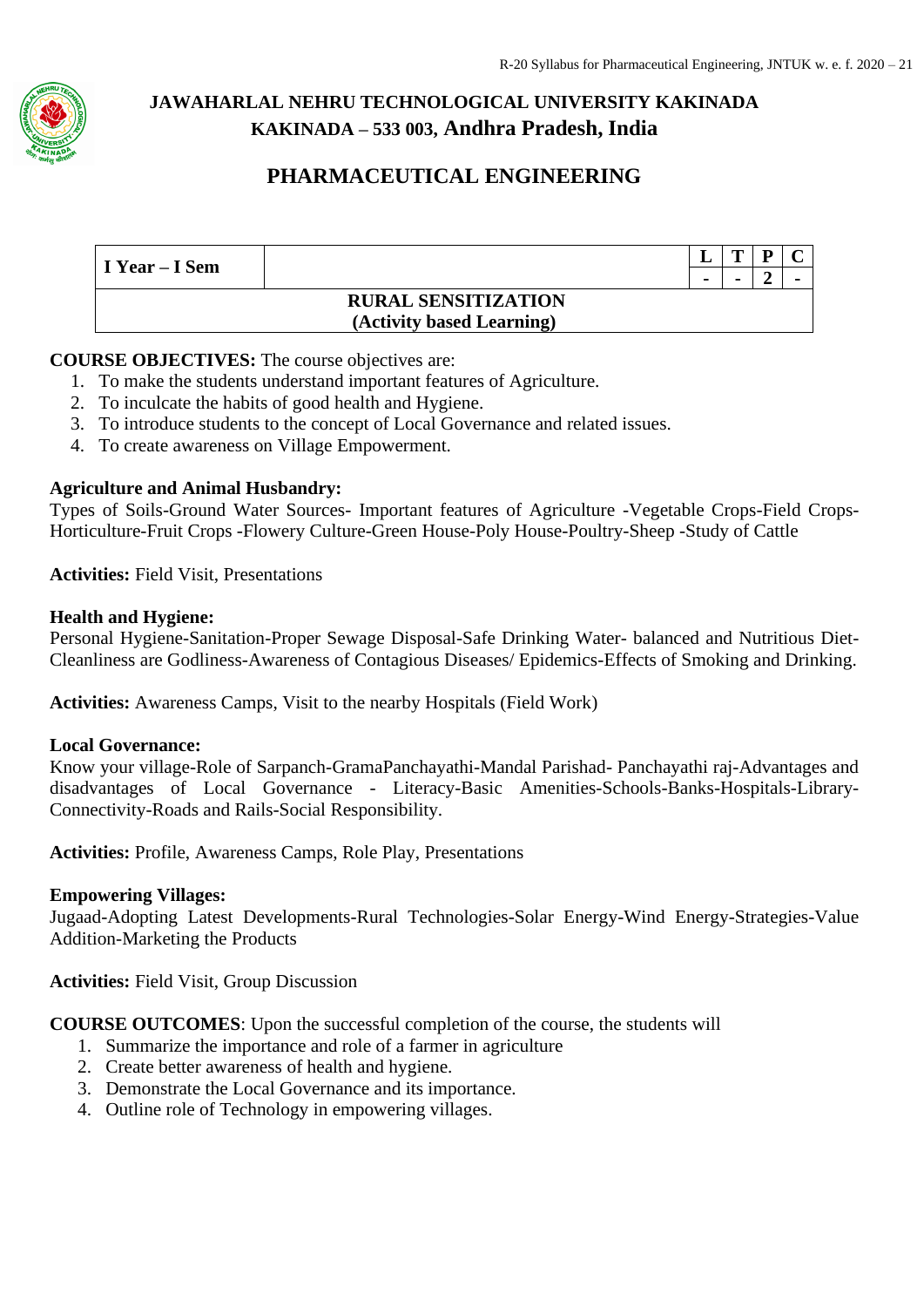

## **PHARMACEUTICAL ENGINEERING**

| I Year – II Sem |                          | -      |                |  |
|-----------------|--------------------------|--------|----------------|--|
|                 |                          | G<br>ັ | $\blacksquare$ |  |
|                 | PHARMACEUTICAL CHEMISTRY |        |                |  |

### **COURSE OBJECTIVES:** To learn

- 1. Basic knowledge of reactive intermediates.
- 2. The core concepts of organic chemistry i.e. resonance, hyper conjugation, inductive effect etc. and their application.
- 3. Knowledge of the increasingly important role played by organic and transition metals reagents with their corresponding proposed reaction mechanisms
- 4. The mechanism of attack of electrophiles and nucleophiles.
- 5. The concepts of optical isomerism, geometrical isomerism and conformational isomerism
- 6. The information about most of drugs containing various heterocyclic moieties.

#### **Unit-I: Reactive Intermediates & Polar Effects**

Concepts of aromaticity- Huckel's Rule,benzenoid(Naphthalene) and non-benzenoid (Azulene) aromatic compounds.

Definition, generation, stability, structure and reactivity of free radicals, carbocations, carbanions, carbenes.

Inductive effect, electrometric effect, resonance effect, hyper conjugation, steric inhibition of resonanceexamples. The influence of these effects on the acidity and basicity of organic compounds.

#### **Unit-II: Reagents in Organic Synthesis**

Synthesis and application of Grignard reagent, LDA, DIBAL, Zn-Hg/HCl, DCC.

#### **Unit-III: Mechanisms of Organic Reactions**

Mechanism of alkyl and aryl halides, mechanism of aromatic electrophilic and nucleophilic substitution alcohols, aldehydes, ketones, carboxylic acids. Organic named reactions Friedel-Craft reaction,Beckmann rearrangement, Aldol condensation, Benzoin condensation,Hofmannrearrangement,Fries rearrangement.

#### **Unit-IV: Stereochemistry**

Introduction, stereoisomerism, geometrical isomerism,E-Z system of nomenclature, Opticalisomerism, Symmetry and chirality. Optical isomerism in lactic acid and tartaric acid, Enantiomers, diastereomers, conformational analysis of 1,2 dichloride Ethane and Cyclohexane.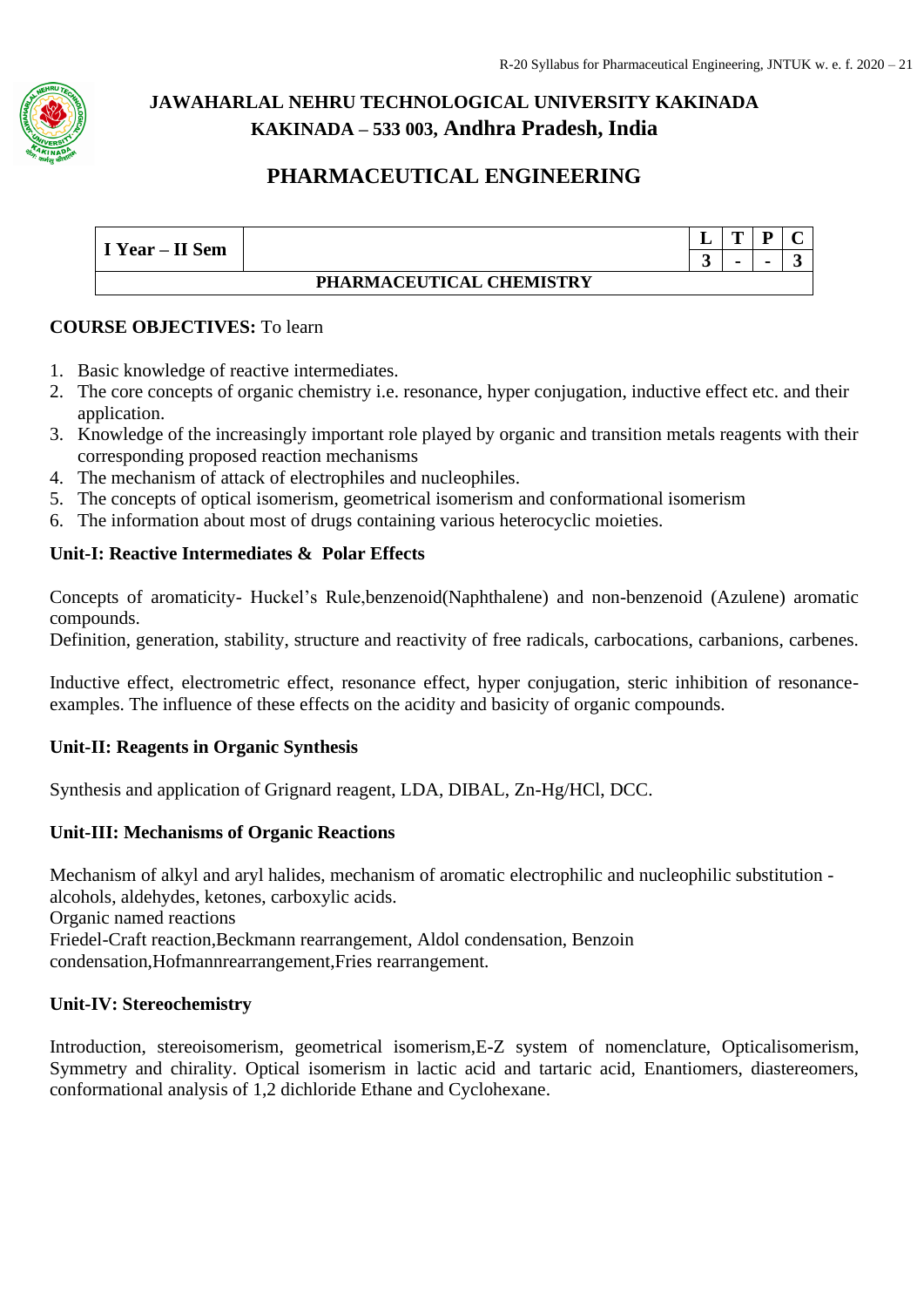

## **PHARMACEUTICAL ENGINEERING**

#### **Unit-V: Chemistry of Heterocyclic Compounds**

Introduction, classification, nature, nomenclature, preparation and important reactions of pyrrole, furan, thiophene, pyridine and structural elucidation of medicinal compounds- Paracetamol, Ciproflaxin, Ranitidine.

#### **TEXT BOOKS:**

- 1. Organic Chemistry: Reactions &Reagents,O.P.Agarwal.
- 2. Organic chemistry, PrenticeHall of India private limited, T.R.Morrison and R.N.Boyd , New Delhi.
- 3. The Fundamentals Principles of Organic Chemistry, Vol.I. & Vol. II,I.L.Finar.

#### **REFERENCES:**

- 1. Advanced pharmaceutical organic chemistry, Bhall&Bhall.
- 2. Reactions and Mechanism by Jerry March, 4th edition.

#### **COURSE OUTCOMES**

After completing the course, the students will be able to:

- 1. Discuss various types of reactive intermediates and factors affecting their stability.
- 2. Relate the polar effects with acidity and basicity of organic compounds.
- 3. Illustrate the applications of organic reagents.
- 4. Apply the fundamental principles of organic chemistry and derive mechanism of various types of organic reactions.
- 5. Explain the concepts of optical isomerism, geometrical isomerism and conformational isomerism.
- 6. Illustrate properties and reactions for the most important heterocyclic as well as different systems of nomenclature.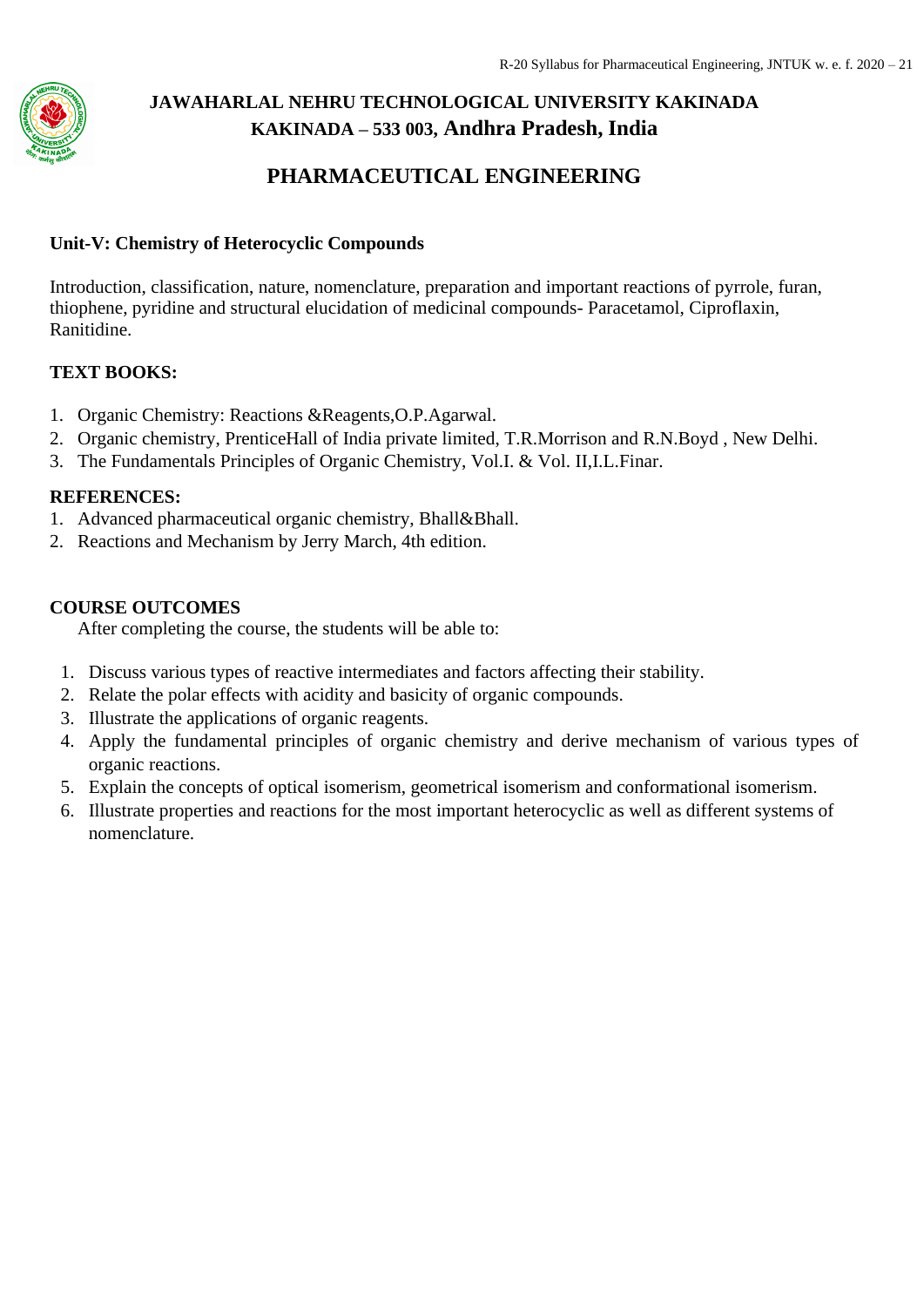

## **PHARMACEUTICAL ENGINEERING**

| I Year – II Sem |                                        | m              | D |  |
|-----------------|----------------------------------------|----------------|---|--|
|                 |                                        | $\blacksquare$ | - |  |
|                 | <b>MATHEMATICS-II</b>                  |                |   |  |
|                 | (Linear Algebra and Numerical Methods) |                |   |  |

#### **Course Objectives:**

- To instruct the concept of Matrices in solving linear algebraic equations
- To elucidate the different numerical methods to solve nonlinear algebraic equations
- To disseminate the use of different numerical techniques for carrying out numerical integration.
- To equip the students with standard concepts and tools at an intermediate to advanced level mathematics to develop the confidence and ability among the students to handle various real-world problems and their applications.

**Course Outcomes:** At the end of the course, the student will be able to

- develop the use of matrix algebra techniques that is needed by engineers for practical applications (L6)
- solve system of linear algebraic equations using Gauss elimination, Gauss Jordan, Gauss Seidel (L3)
- evaluate the approximate roots of polynomial and transcendental equations by different algorithms (L5)
- apply Newton's forward & backward interpolation and Lagrange's formulae for equal and unequal intervals (L3)
- apply numerical integral techniques to different Engineering problems (L3)
- apply different algorithms for approximating the solutions of ordinary differential equations with initial conditions to its analytical computations (L3)

### **UNIT – I: Solving systems of linear equations, Eigen values and Eigen vectors: (10hrs)**

Rank of a matrix by echelon form and normal form – Solving system of homogeneous and nonhomogeneous linear equations – Gauss Elimination method – Eigen values and Eigen vectors and properties (article-2.14 in text book-1).

#### **UNIT – II: Cayley–Hamilton theorem and Quadratic forms: (10hrs)**

Cayley-Hamilton theorem (without proof) – Applications – Finding the inverse and power of a matrix by Cayley-Hamilton theorem – Reduction to Diagonal form – Quadratic forms and nature of the quadratic forms – Reduction of quadratic form to canonical forms by orthogonal transformation.

Singular values of a matrix, singular value decomposition (text book-3).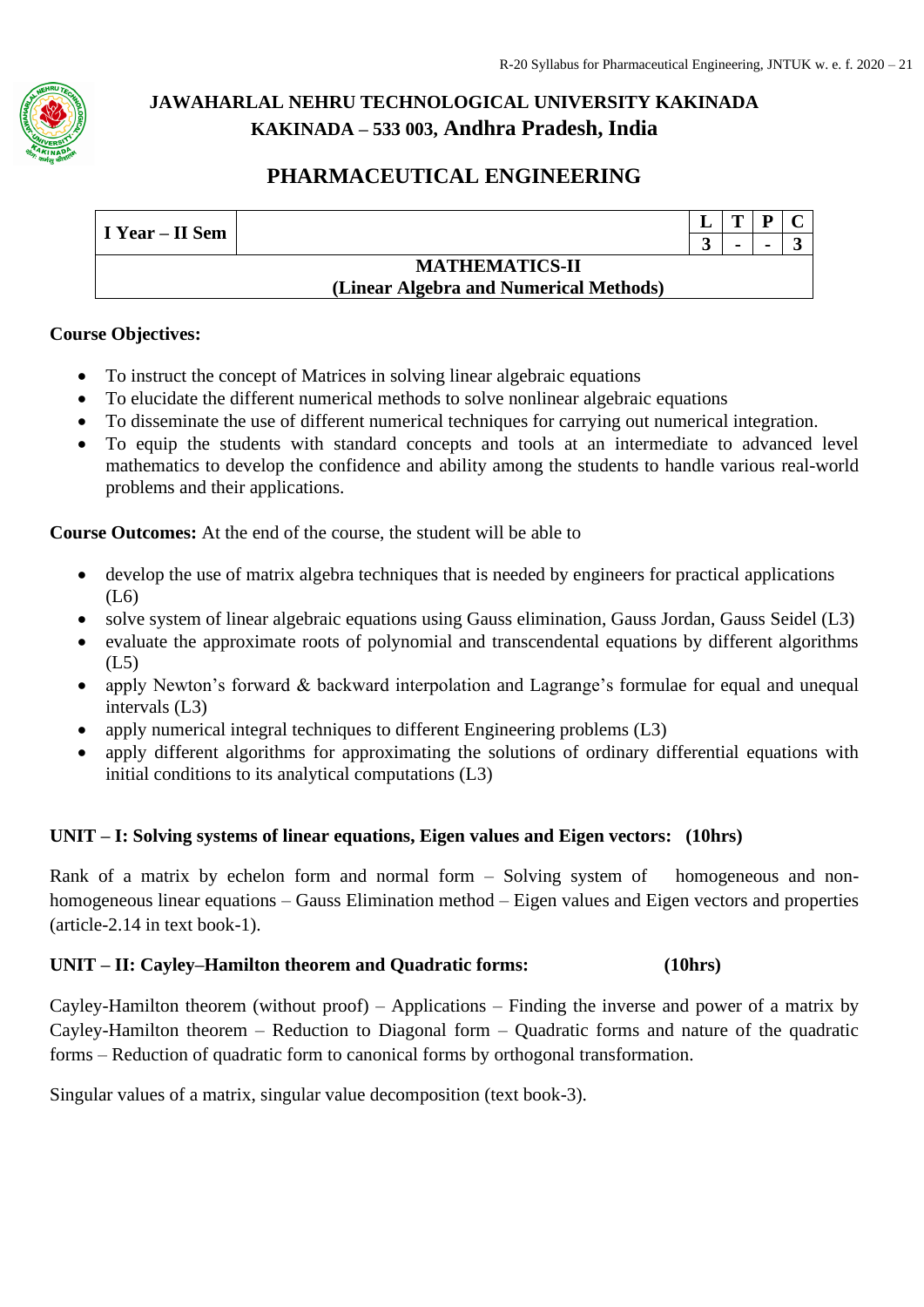#### **PHARMACEUTICAL ENGINEERING**

#### **UNIT – III: Iterative methods: (8 hrs)**

Introduction– Bisection method–Secant method – Method of false position– Iteration method – Newton-Raphson method (One variable and simultaneous equations) – Jacobi and Gauss-Seidel methods for solving system of equations numerically.

#### **UNIT – IV: Interpolation: (10 hrs)**

Introduction– Errors in polynomial interpolation – Finite differences– Forward differences– Backward differences –Central differences – Relations between operators – Newton's forward and backward formulae for interpolation – Interpolation with unequal intervals – Lagrange's interpolation formula– Newton's divide difference formula.

#### **UNIT – V: Numerical differentiation and integration, Solution of ordinary differential equations with initial conditions: (10 hrs)**

Numerical differentiation using interpolating polynomial – Trapezoidal rule– Simpson's  $1/3<sup>rd</sup>$  and  $3/8<sup>th</sup>$ rule– Solution of initial value problems by Taylor's series– Picard's method of successive approximations– Euler's method – Runge-Kutta method (second and fourth order).

#### **Text Books:**

- 1. B. S. Grewal, Higher Engineering Mathematics,  $44<sup>th</sup>$  Edition, Khanna Publishers, 2018
- 2. B. V. Ramana, Higher Engineering Mathematics, 6<sup>th</sup> Edition, Tata McGraw Hill Education, 2007
- **3.** David Poole, Linear Algebra- A modern introduction, 4<sup>th</sup> Edition, Cengage, 2015

#### **Reference Books:**

- 1. Steven C. Chapra, Applied Numerical Methods with MATLAB for Engineering and Science, Tata McGraw Hill Education, 4<sup>th</sup> Edition, 2018
- 2. M. K. Jain, S.R.K. Iyengar and R.K. Jain, Numerical Methods for Scientific and Engineering Computation, New Age International Publications, 3rd Edition, 2020.
	- 5. Lawrence Turyn, Advanced Engineering Mathematics, CRC Press, 1st Edition 2014.

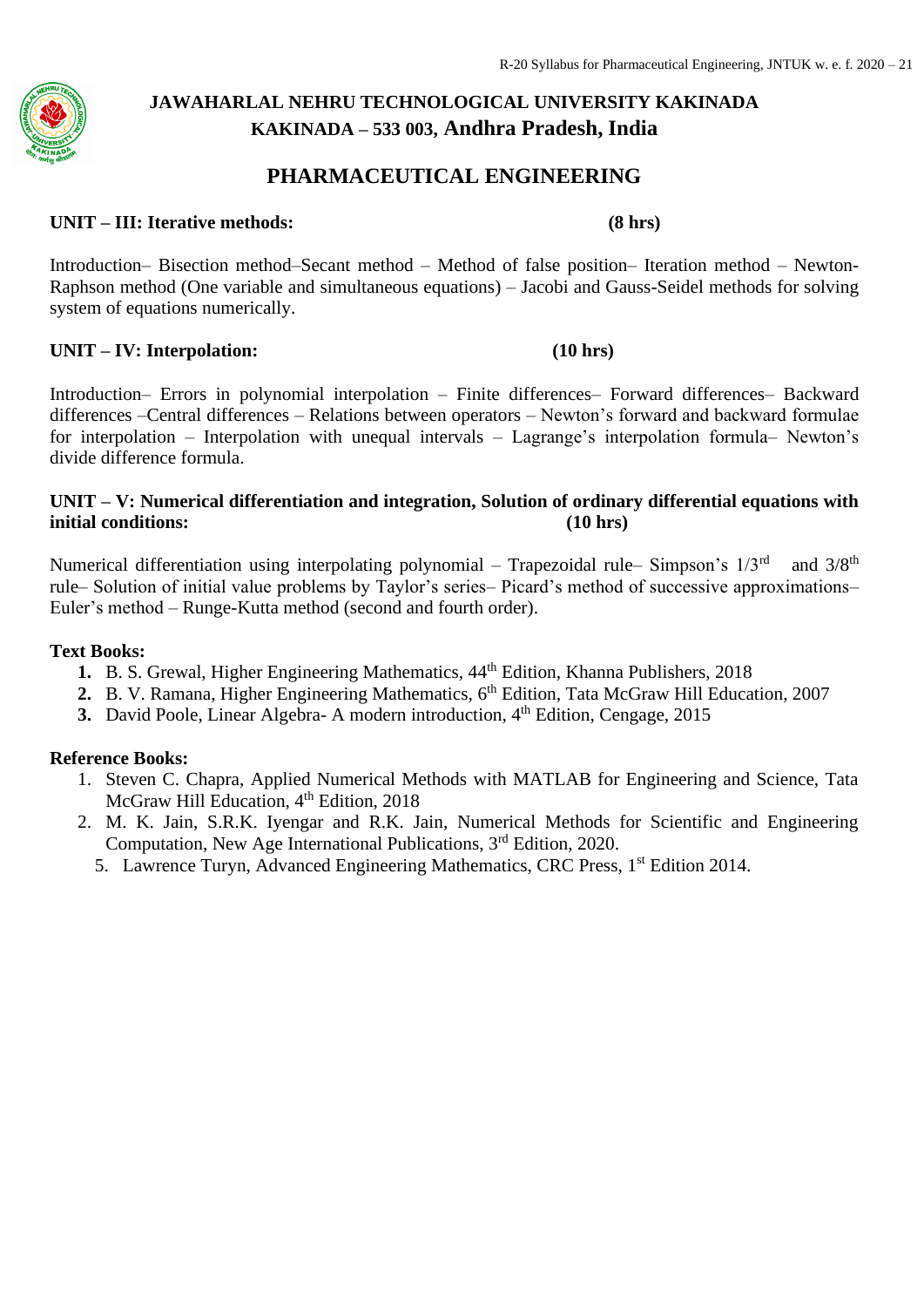

## **PHARMACEUTICAL ENGINEERING**

| I Year – II Sem |                                        | m | D |               |
|-----------------|----------------------------------------|---|---|---------------|
|                 |                                        |   |   | $\rightarrow$ |
|                 | <b>ENGINEERING AND SOLID MECHANICS</b> |   |   |               |

#### **PRE-REQUISITES:** None

#### **COURSE OBJECTIVES:**

- 1. Understand particle, body, rigid body, concept of force, analysis of forces acting on a rigid body
- 2. Understand moment and the principle of moments
- 3. Understand friction concept of center of gravity and moment of inertia
- 4. Understanding kinematics parts of machines
- 5. Understand the simple stresses and strains
- 6. Understand torsion of circular shafts and thin cylindrical members

#### **UNIT I: STATICS OF PARTICLES AND RIGID BODIES**

**Equilibrium of Particles**: Fundamental concepts and principles of engineering mechanics -Forces on particles –vector addition- Concurrent forces in a plane - Resolution of forces - Resultant of several concurrent forces - Free body diagram – Equilibrium of rigid bodies: Principles of transmissibility

#### **UNIT II:**

**Moment of a force** - Varignon's theorem - Equivalent system of forces - Reduction of system of forces into single force and couple - Equilibrium of rigid bodies in two dimensions- Equilibrium of a two, three force body, statically determinate and indeterminate structures.

#### **UNIT III: FRICTION**

Friction: Introduction-Types of friction-laws of Friction-Limiting Friction-Cone of limiting friction-static and Dynamic Frictions

#### **PROPERTIES OF SURFACES AND VOLUMES**

Centre of Gravity: Centroids of lines, areas, and volumes

Moment of Inertia: Determination of moment of inertia of an area- Radius of gyration-Parallel and perpendicular axis theorems.

#### **UNIT IV:KINEMATICS: SIMPLE STRESSES & STRAINS**

Rectilinear motion-uniform velocity and uniformly accelerated motion-Rectangular components of velocity and acceleration, Variable acceleration, Curvilinear Motion-Normal and tangential components-Motion of Projectile.

Elasticity and plasticity – Types of stresses & strains–Hooke's law– stress – strain diagram for mild steel – Working stress – Factor of safety – Lateral strain, Poisson's ratio & volumetric strain –Elastic moduli & the relationship between them – Bars of varying section – composite bars – Temperature stresses.

#### **UNIT V:**

**TORSION OF CIRCULAR SHAFTS**: Theory of pure torsion – Derivation of Torsion equations: T/J = q/r  $= N\Theta/L -$  Assumptions made in the theory of pure torsion – Torsional moment of resistance – Polar section modulus.

**THIN CYLINDERS**: Thin seamless cylindrical shells – Derivation of formula for longitudinal and circumferential stresses – hoop, longitudinal and volumetric strains – changes in diameter, and volume of thin cylinders.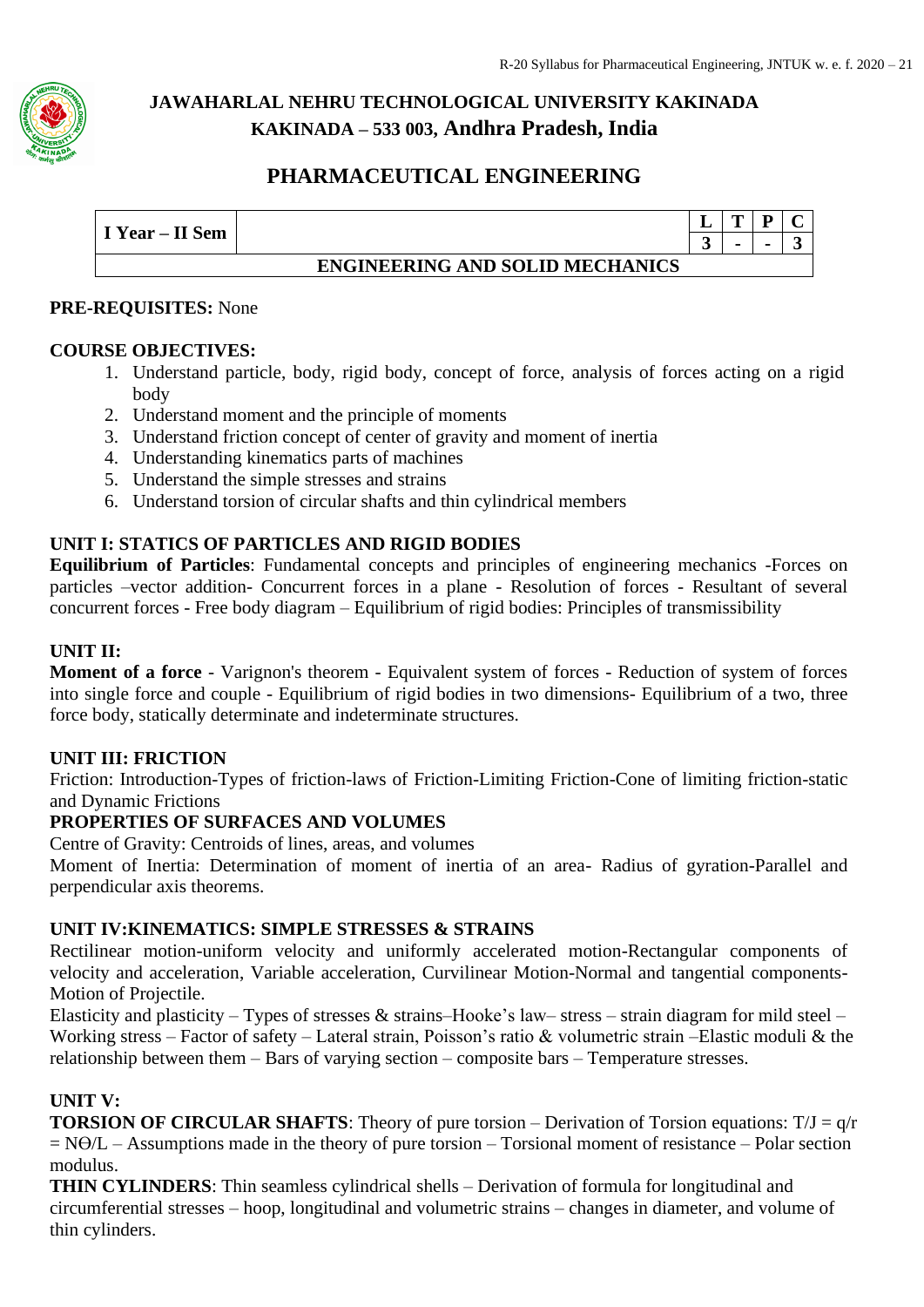

## **PHARMACEUTICAL ENGINEERING**

### **COURSE OUTCOMES:**

The students will be able to:

- 1. Explain the free body diagram of a body acted upon by a system of forces
- 2. Analyze the forces acting on a body and write the equations of equilibrium
- 3. Apply the concept of friction to different surfaces and determine the centroid, center of gravity and moment of inertia of various surfaces.
- 4. Find the particles displacement, velocity and acceleration under rectilinear and curvilinear translations.
- 5. Find stress and strains in deformable bodies and properties of materials.
- 6. Apply the concept of torsion to shafts and able to find its rigidity, torque, angle of twist etc. and properties of thin cylinders.

#### **TEXT BOOKS:**

- 1. Timoshenko and Young, Engineering Mechanics, 3rdEd, McGraw HillPublishers,2006.
- 2. Engineering Mechanics of Solids/EgorP .Popov/2nd Edition/ PHI

#### **REFERENCES:**

- 1. Engineering Mechanics -Statics and Dynamics A K Tayal /Umesh Publications/2008.
- 2. Engineering Mechanics/ Rajasekaran.S, &Sankarasubramanian.G/3rd/Vikas Publishing House/2004.
- 3. A Text book of Engineering Mechanics/ Dr.Bansal.R.K, & Sanjay Bansal /8th/Lakshmi publications/2014.
- 4. A Text book of Engineering Mechanics/ S. S. Bhavakatti /2nd/New age international/2014.
- 5. Strength of Materials/S. Ramamrutham/14<sup>th</sup> Edition / DhanapatRai
- 6. Mechanics of Materials/ B.C.Punmia/1st Edition / Laxmi Publications/2001.
- 7. Strength of Materials/S.S.Rattan/2nd Edition /Tata McGraw Hill/2011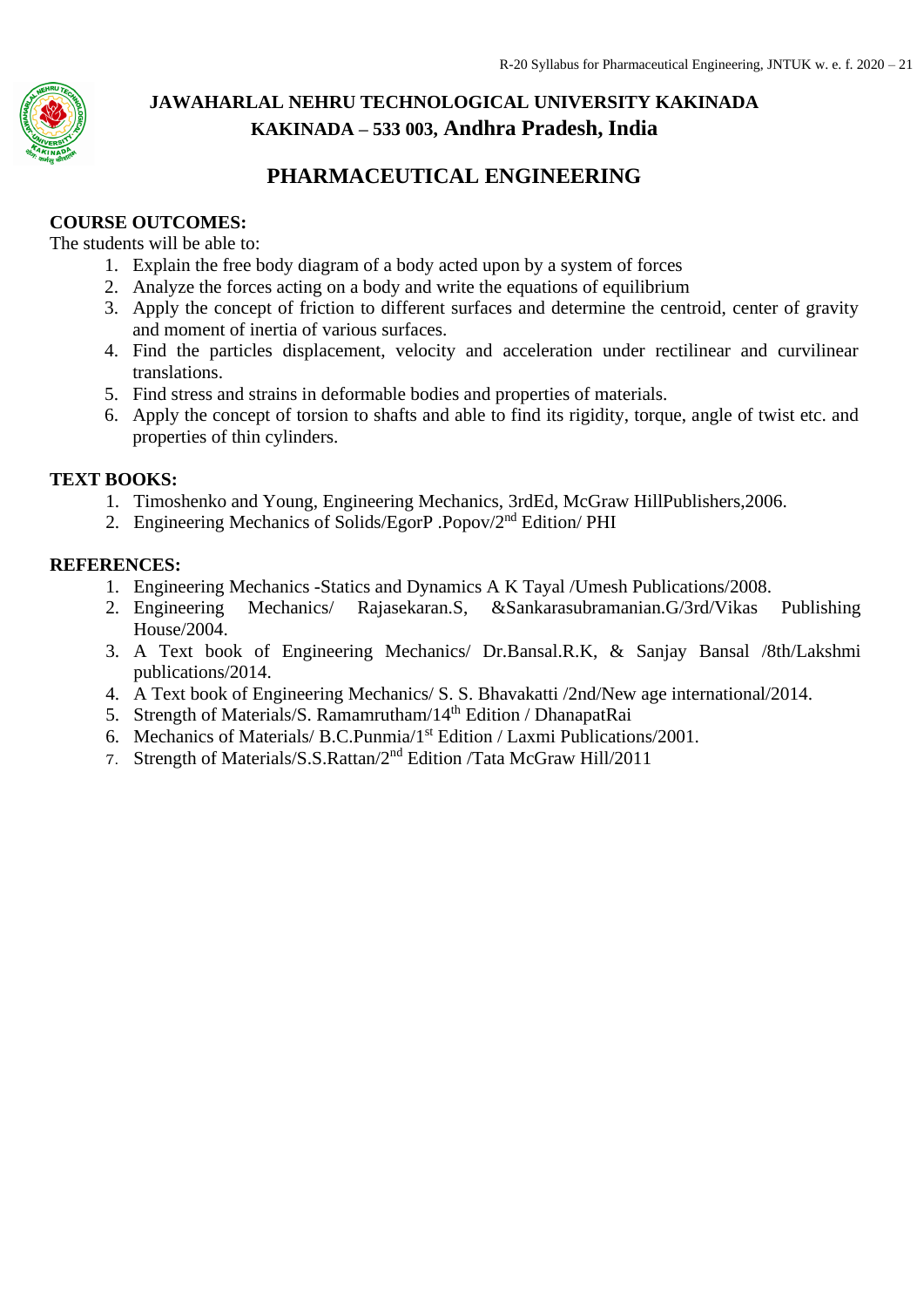

## **PHARMACEUTICAL ENGINEERING**

|                            |  | - | m | D |  |  |  |
|----------------------------|--|---|---|---|--|--|--|
| I Year – II Sem            |  |   |   |   |  |  |  |
| <b>ENGINEERING DRAWING</b> |  |   |   |   |  |  |  |

**Course Objective:** Engineering drawing being the principal method of communication for engineers, the objective is to introduce the students, the techniques of constructing the various types of polygons, curves and scales. The objective is also to visualize and represent the 3D objects in 2D planes with proper dimensioning, scaling etc.

#### **Unit I**

**Objective:** To introduce the students to use drawing instruments and to draw polygons, Engg. Curves.

**Polygons:** Constructing regular polygons by general methods, inscribing and describing polygons on circles.

**Curves:** Parabola, Ellipse and Hyperbola by general and special methods, cycloids, involutes, tangents &normals for the curves.

**Scales:** Plain scales, diagonal scales and vernier scales

#### **Unit II**

**Objective:** To introduce the students to use orthographic projections, projections of points & simple lines. To make the students draw the projections of the lines inclined to both the planes.

**Orthographic Projections:** Reference plane, importance of reference lines, projections of points in various quadrants, projections of lines, line parallel to both the planes, line parallel to one plane and inclined to other plane.

Projections of straight lines inclined to both the planes, determination of true lengths, angle of inclination and traces.

### **Unit III**

**Objective:** The objective is to make the students draw the projections of the plane inclined to both the planes.

Projections of planes: regular planes perpendicular/parallel to one reference plane and inclined to the other reference plane; inclined to both the reference planes.

### **Unit IV**

**Objective:** The objective is to make the students draw the projections of the various types of solids in different positions inclined to one of the planes.

Projections of Solids – Prisms, Pyramids, Cones and Cylinders with the axis inclined to both the planes. **Unit V** 

**Objective:** The objective is to represent the object in 3D view through isometric views. The student will be able to represent and convert the isometric view to orthographic view and vice versa.

Conversion of isometric views to orthographic views; Conversion of orthographic views to isometric views. Computer Aided Design, Drawing practice using Auto CAD, Creating 2D&3D drawings of objects using Auto CAD

**Note:** In the End Examination there will be no question from CAD.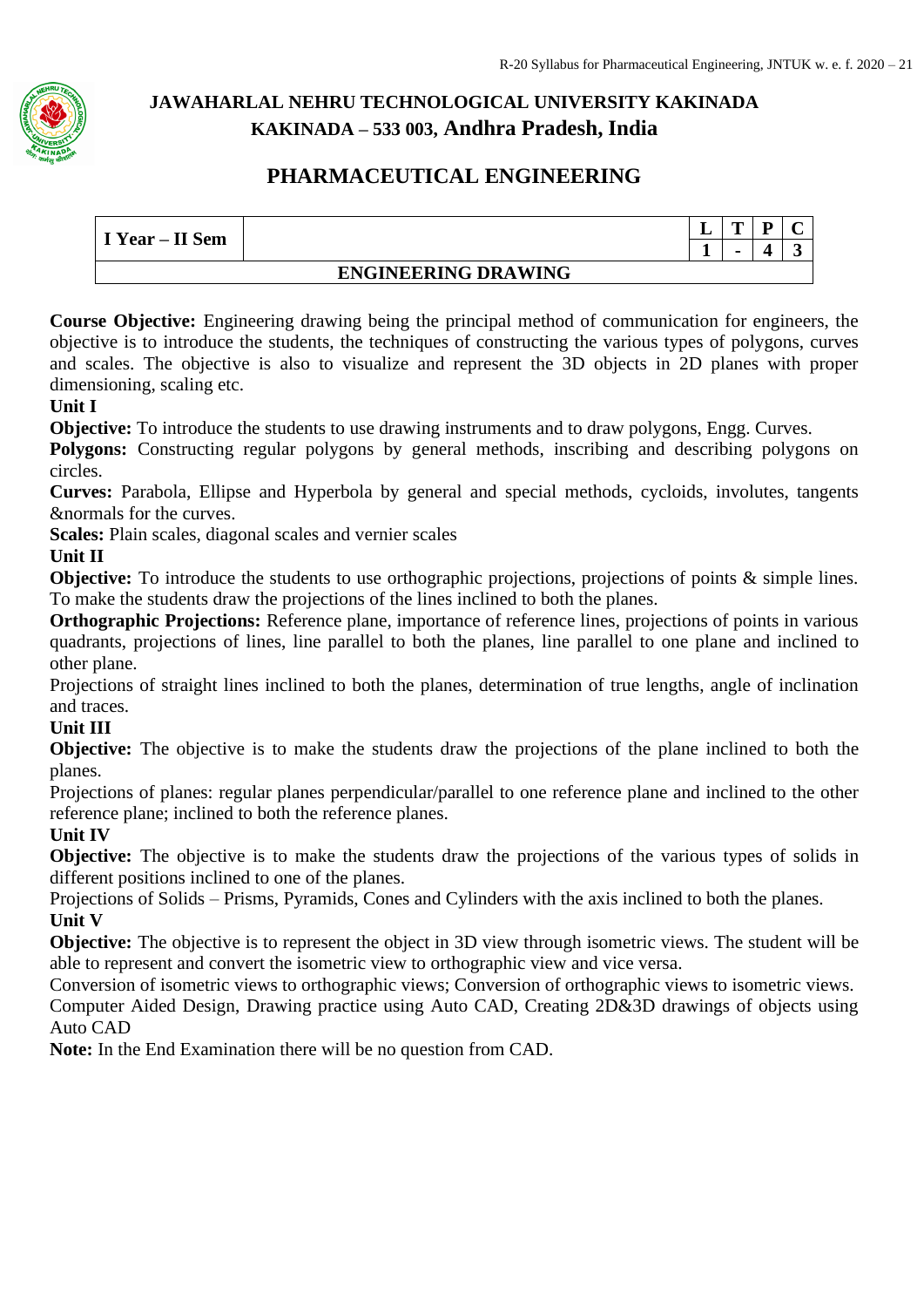

## **PHARMACEUTICAL ENGINEERING**

#### **TEXTBOOKS:**

- 1. Engineering Drawing by N.D. Butt, Chariot Publications
- 2. Engineering Drawing by Agarwal & Agarwal, Tata McGraw Hill Publishers

#### **REFERENCE BOOKS:**

- 1. Engineering Drawing by K.L.Narayana& P. Kannaiah, Scitech Publishers
- 2. Engineering Graphics for Degree by K.C. John, PHI Publishers
- 3. Engineering Graphics by PI Varghese, McGrawHill Publishers
- 4. Engineering Drawing + AutoCad K Venugopal, V. Prabhu Raja, New Age

**Course Outcome:** The student will learn how to visualize 2D & 3D objects.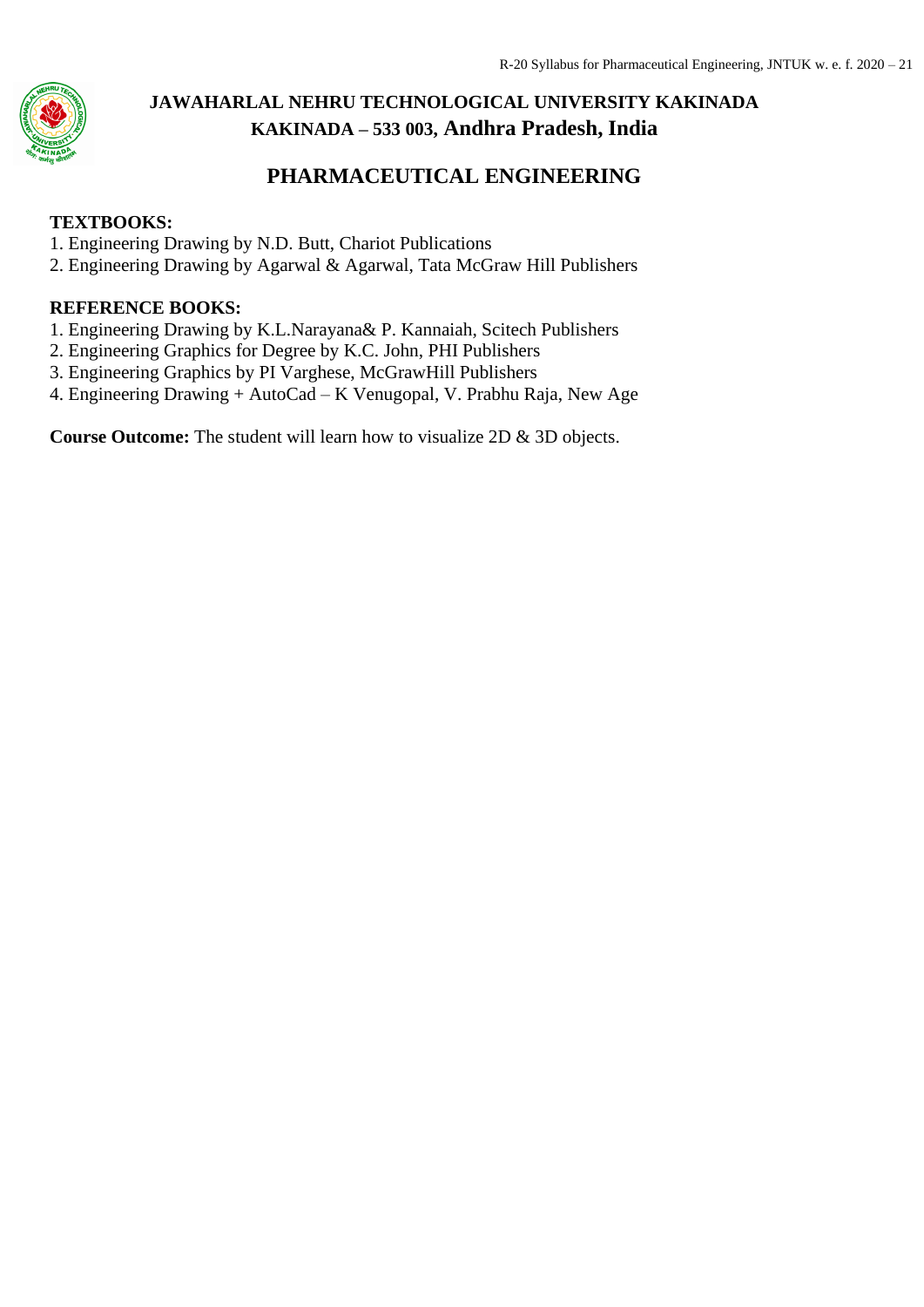

## **PHARMACEUTICAL ENGINEERING**

|                 |                                                     |   | m |  |  |  |
|-----------------|-----------------------------------------------------|---|---|--|--|--|
| I Year – II Sem |                                                     | ັ |   |  |  |  |
|                 | <b>BASIC ELECTRICAL AND ELECTRONICS ENGINEERING</b> |   |   |  |  |  |

#### **Preamble:**

This course covers the topics related to analysis of various electrical circuits, operation of various electrical machines and electronic components to perform well in their respective fields.

#### **Learning Objectives:**

- To learn the basic principles of electrical circuital law's and analysis of networks.
- To understand principle of operation and construction details of DC machines.
- To understand principle of operation and construction details of transformers, alternator and 3-Phase induction motor.
- To study operation of PN junction diode, half wave, full wave rectifiers and OP-AMPs.
- To learn operation of PNP and NPN transistors and various amplifiers.

#### **Unit – I: Electrical Circuits**

Basic definitions – types of network elements – Ohm's Law – Kirchhoff's Laws – inductive networks – capacitive networks – series – parallel circuits – star-delta and delta-star transformations. -Numerical Problems.

#### **Unit – II: DC Machines**

Principle of operation of DC generator – EMF equation – types of DC machines – torque equation characteristics of DC motors – applications – three-point starter – speed control methods of DC motor – Swinburne's Test-Brake test on DC shunt motor-Numerical problems.

#### **Unit – III: AC Machines:**

#### **Transformers**

Principle of operation and construction of single-phase transformers – EMF equation – Losses – OC  $\&$  SC tests – efficiency and regulation-Numerical Problems.

#### **AC Rotating Machines**

Principle of operation and construction of alternators – types of alternators, applications, principle of operation of 3-Phase induction motor –characteristics – applications.

#### **Unit IV: Rectifiers & Linear ICs**

PN junction diodes – diode applications (half wave and bridge rectifiers). Characteristics of operation amplifiers (OP-AMP) – application of OP-AMPs (inverting, non-inverting, integrator and differentiator)- Numerical Problems.

#### **Unit V: Transistors**

PNP and NPN junction transistor, transistor as an amplifier– frequency response of CE amplifier – Basic concepts of feedback amplifier-Numerical problems.

#### **Learning Outcomes:**

The student should be able to:

- Analyze various electrical networks.
- Understand operation of DC generators,3-point starter and DC machine testing by Swinburne's Test and Brake test.
- Analyze performance of single-phase transformer and acquire proper knowledge and working of 3 phase alternator and 3-phase induction motors.
- Analyze operation of half wave, full wave bridge rectifiers and OP-AMPs.
- Understanding operations of CE amplifier and basic concept of feedback amplifier.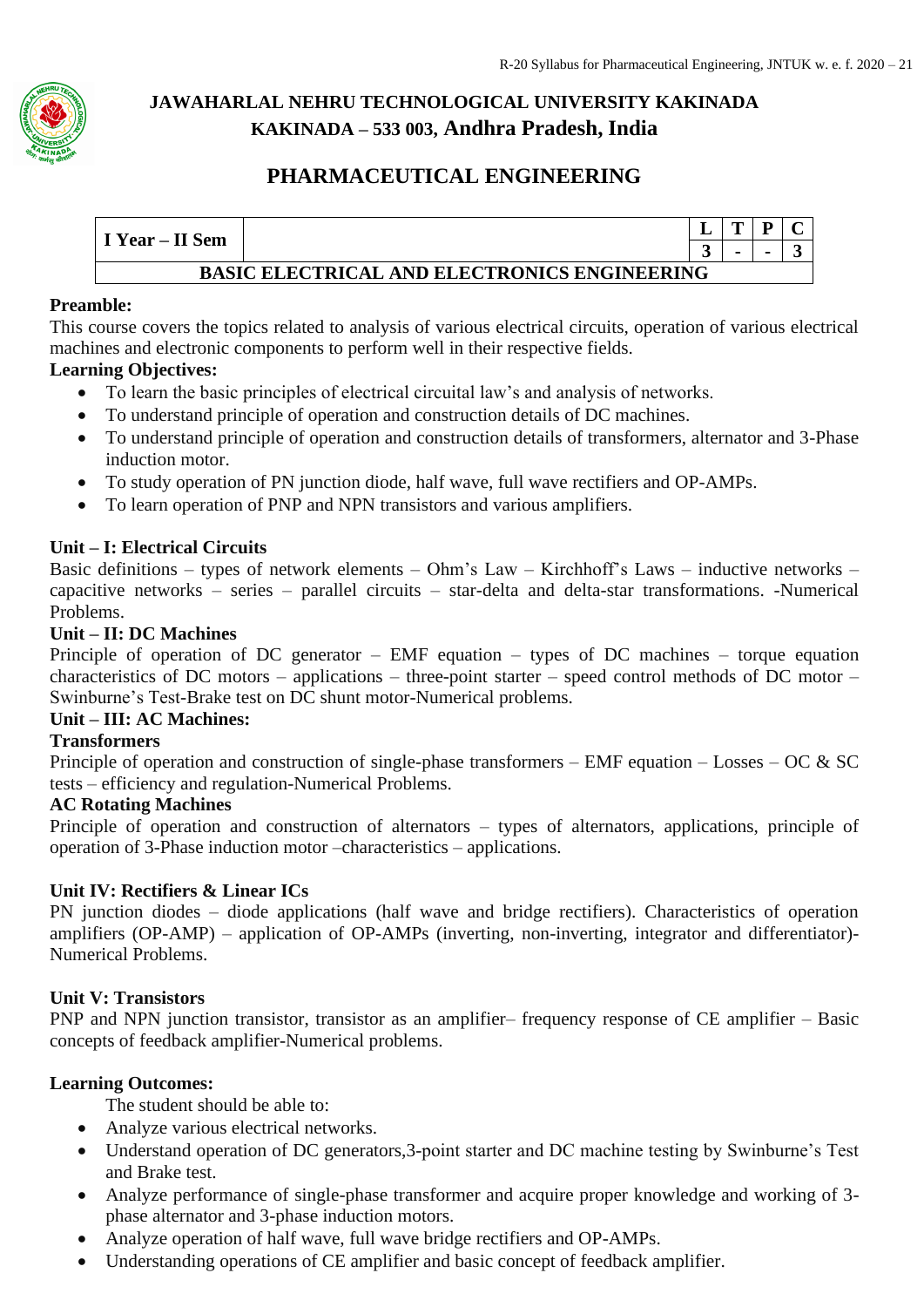

## **PHARMACEUTICAL ENGINEERING**

### **Text Books**:

- 1. Electrical Technology by Surinder Pal Bali, Pearson Publications.
- 2. Electronic Devices and Circuits by R.L. Boylestad and Louis Nashelsky, 9<sup>th</sup> edition, PEI/PHI 2006.

#### **Reference Books**:

- 1. Electrical Circuit Theory and Technology by John Bird, Routledge Taylor &Francis Group
- 2. Basic Electrical Engineering by M.S.Naidu and S.Kamakshiah, TMH Publications
- 3. Fundamentals of Electrical Engineering by Rajendra Prasad, PHI Publications,2nd edition
- 4. Basic Electrical Engineering by Nagsarkar, Sukhija, Oxford Publications,2nd edition
- 5. Industrial Electronics by G.K. Mittal, PHI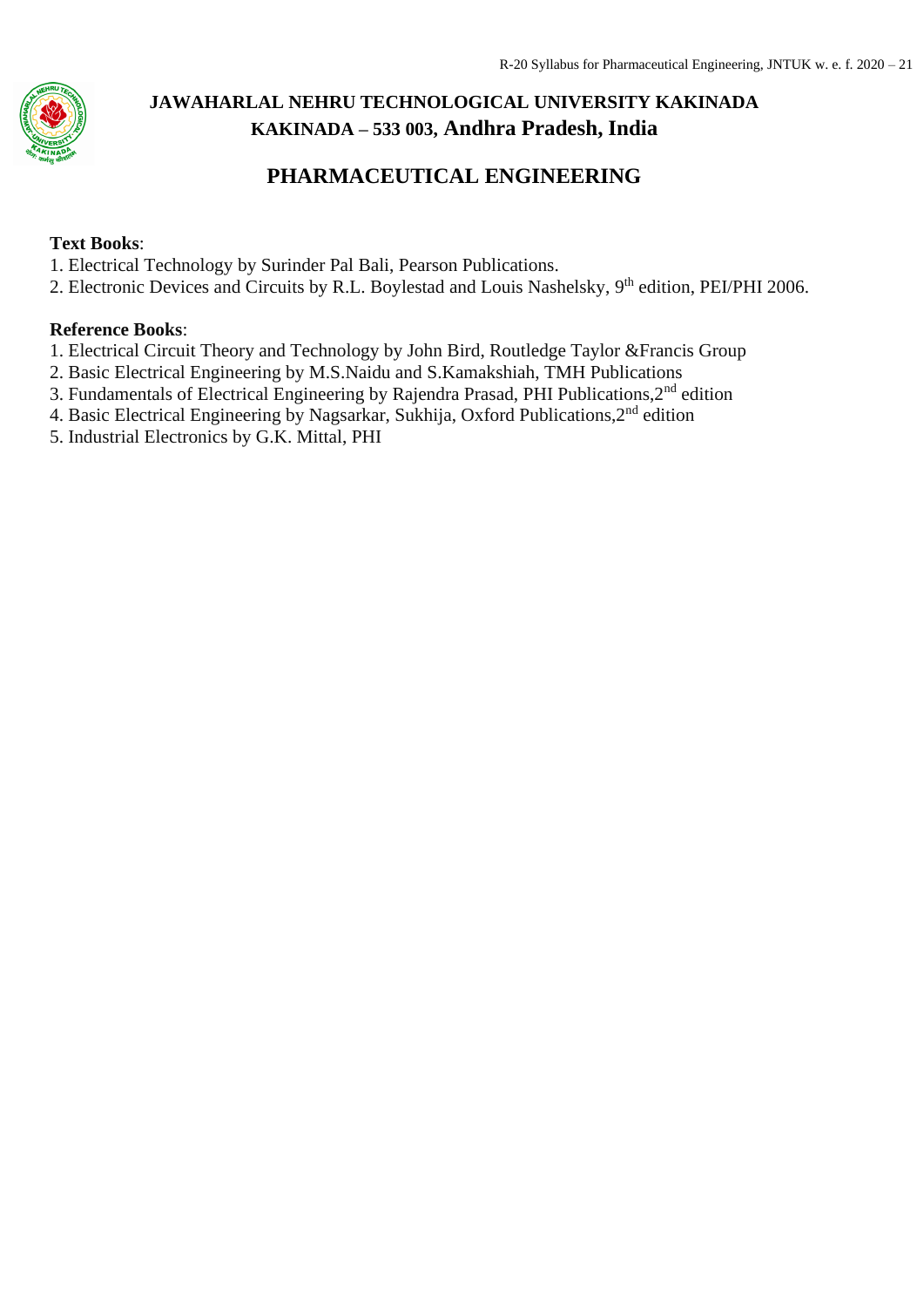

## **PHARMACEUTICAL ENGINEERING**

|                 |                                                                  | m | D |  |
|-----------------|------------------------------------------------------------------|---|---|--|
| I Year – II Sem |                                                                  |   |   |  |
|                 | <b>BASIC ELECTRICAL &amp; ELECTRONICS ENGINEERING LABORATORY</b> |   |   |  |

#### **Learning Objectives:**

- To predetermine the efficiency of dc shunt machine using Swinburne'stest.
- To predetermine the efficiency and regulation of 1-phase transformerwith O.C and S.C tests.
- To obtain performance characteristics of DC shunt motor &3-phase inductionmotor.
- To find out regulation of an alternator with synchronous impedancemethod.
- To control speed of dc shunt motor using Armature voltage and Field flux controlmethods.
- To find out the characteristics of PN junction diode &transistor
- To determine the ripple factor of half wave & full waverectifiers.

#### **Section A: Electrical Engineering:**

The following experiments are required to be conducted as compulsory experiments:

- 1. Swinburne'stestonD.C.Shuntmachine(predeterminationofefficiencyofagivenD.C. shuntmachine working as motor andgenerator).
- 2. OCandSCtestsonsinglephasetransformer(predeterminationofefficiencyan
- d regulation at given powerfactors).
- 3. Brake test on 3-phase Induction motor (determination of performancecharacteristics)
- 4. Speed control of D.C. Shunt motorby
	- a) Armature Voltage control b) Field flux controlmethod
- 5. Brake test on D.C. ShuntMotor.

### **Section B: Electronics Engineering:**

The following experiments are required to be conducted as compulsory experiments:

1.PN junction diode characteristics a) Forward bias b) Reverse bias (Cut in voltage andresistance calculations)

- 
- 2. Transistor CE characteristics (input andoutput)
- 3. Half wave rectifier with and withoutfilters.
- 4. Full wave rectifier with and withoutfilters.
- 5. CEamplifiers.
- 6. OP- amp applications (inverting, non-inverting, integrator anddifferentiator)

## **Learning Outcomes:**

The student should be able to:

- Compute the efficiency of DC shunt machine without actual loading of themachine.
- Estimate the efficiency and regulation at different load conditions and power factors for single phase transformer with OC and SCtests.
- Analyze the performance characteristics and to determine efficiency of DC shunt motor&3-Phase inductionmotor.
- Pre-determine the regulation of an alternator by synchronous impedancemethod.
- Control the speed of dc shunt motor using Armature voltage and Field flux controlmethods.
- Draw the characteristics of PN junction diode &transistor
- Determine the ripple factor of half wave & full waverectifiers.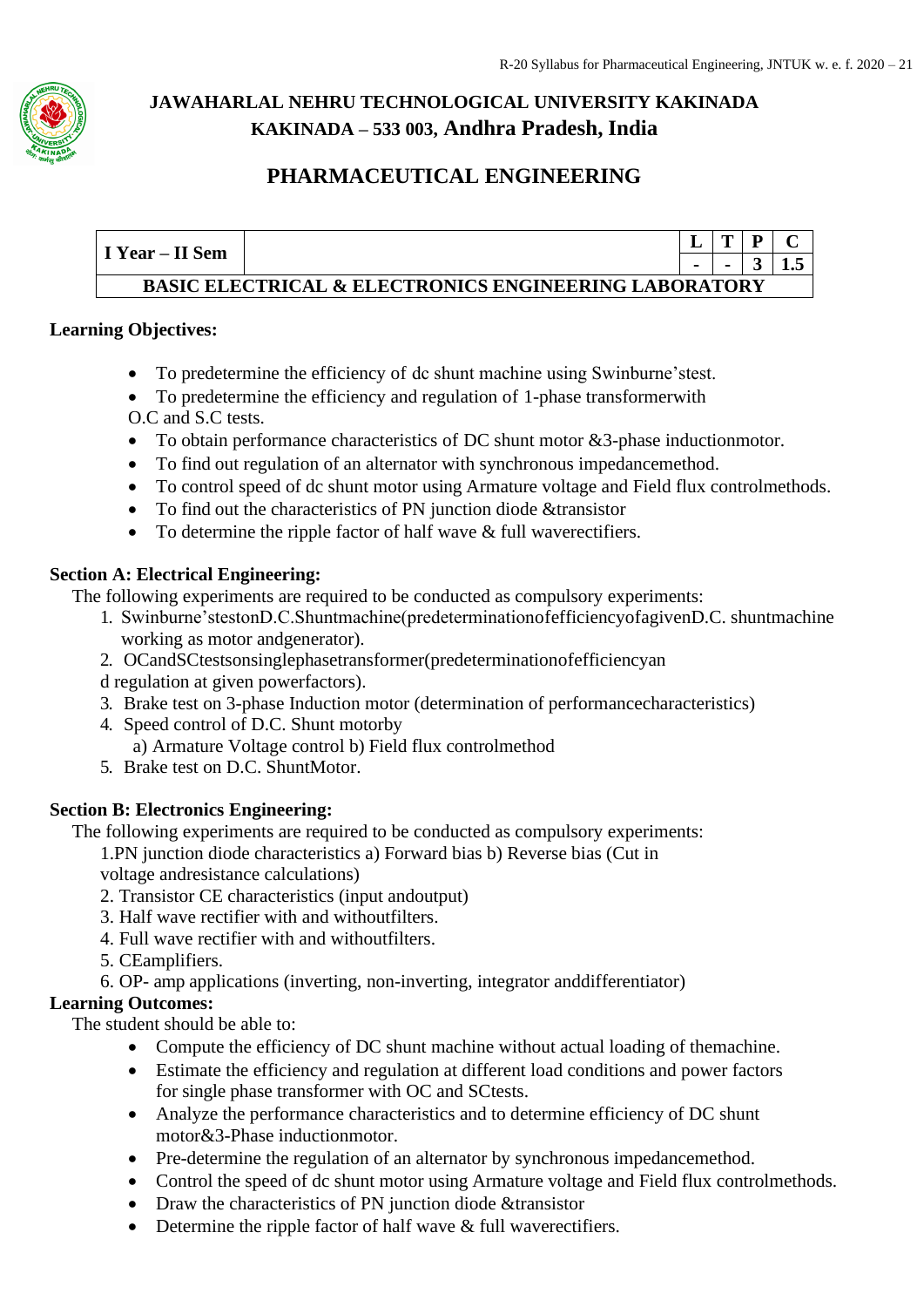

## **DEPARTMENT OF PHARMACEUTICAL ENGINEERING**

|                                                |  |                | m | D |  |  |
|------------------------------------------------|--|----------------|---|---|--|--|
| I Year – II Sem                                |  | $\blacksquare$ |   |   |  |  |
| <b>ENGLISH COMMUNICATION SKILLS LABORATORY</b> |  |                |   |   |  |  |

### **TOPICS**

#### **UNIT I:**

Vowels, Consonants, Pronunciation, Phonetic Transcription, Common Errors in Pronunciation,

#### **UNIT II:**

Word stress-di-syllabic words, poly-syllabic words, weak and strong forms, contrastive stress (Homographs)

#### **UNIT III:**

Stress in compound words,rhythm, intonation,accent neutralization.

#### **UNIT IV:**

Listening to short audio texts and identifying the context and specific pieces of information toanswer a series of questions in speaking.

#### **UNIT V:**

Newspapers reading;Understanding and identifying key terms and structures useful for writing reports.

#### **Prescribed text boo**k: "**Infotech English**", Maruthi Publications.

#### **References:**

- 1. Exercises in Spoken English Part 1,2,3,4, OUP and CIEFL.
- 2. English Pronunciation in use- Mark Hancock, Cambridge University Press.
- 3. English Phonetics and Phonology-Peter Roach, Cambridge University Press.
- 4. English Pronunciation in use- Mark Hewings, Cambridge University Press.
- 5. English Pronunciation Dictionary- Daniel Jones, Cambridge University Press. English Phonetics for Indian Students- P. Bala Subramanian, Mac Millan Publications.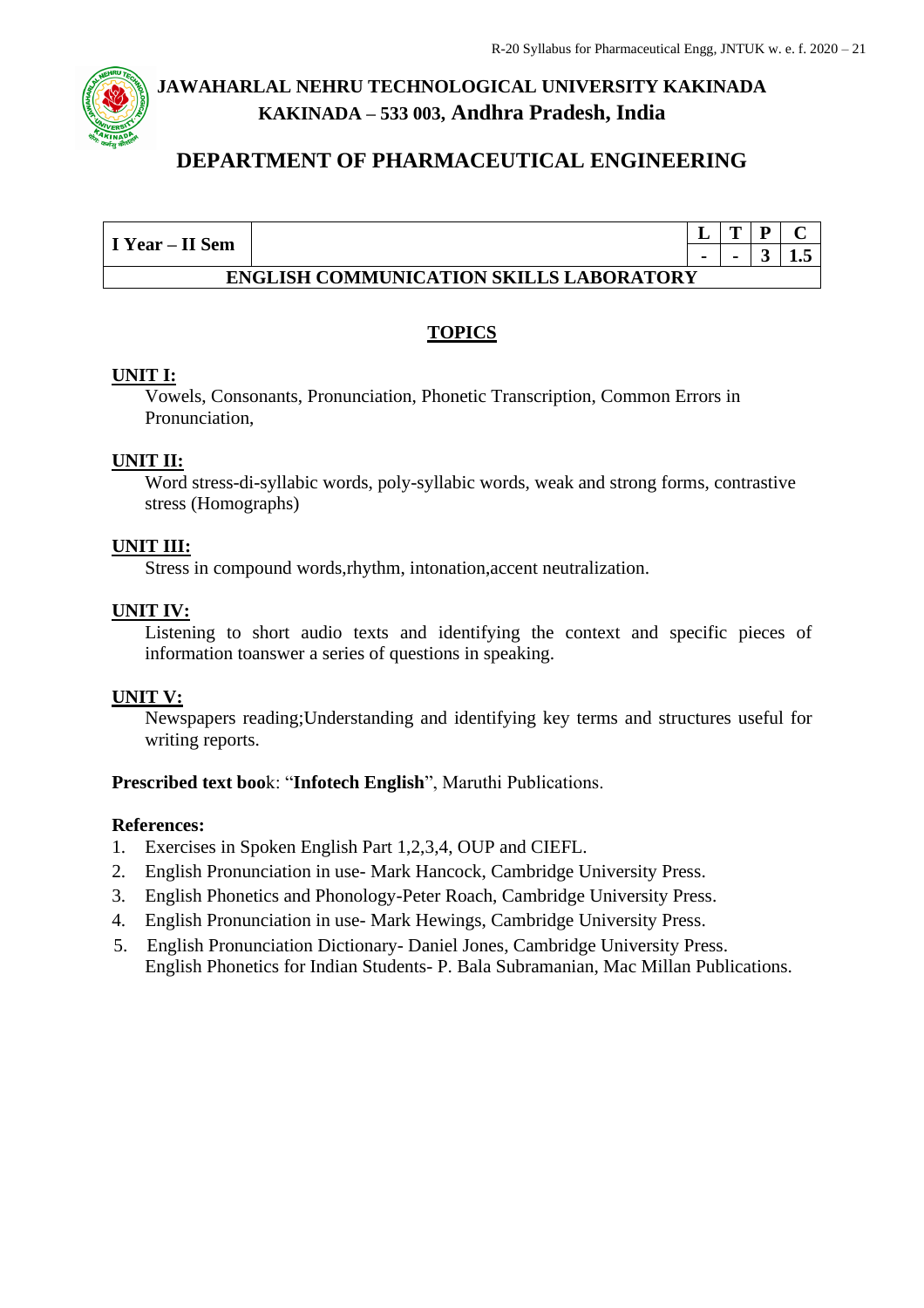## **DEPARTMENT OF PHARMACEUTICAL ENGINEERING**

|                 |                             |                | m | D | ⌒  |  |  |  |
|-----------------|-----------------------------|----------------|---|---|----|--|--|--|
| I Year – II Sem |                             | $\blacksquare$ |   | ັ | ∸∙ |  |  |  |
|                 | <b>ENGINEERING WORKSHOP</b> |                |   |   |    |  |  |  |

#### **Course Objective:**

To impart hands-on practice on basic engineering trades and skills. **Note:** At least two exercises to be done from each trade.

#### **ENGINEERING WORKSHOP:**

#### **Trade:**

| 1. Carpentry    | 1. T-Lap Joint<br>2. Cross Lap Joint<br>3. Dovetail Joint<br>4. Mortise and Tenon Joint                                                    |
|-----------------|--------------------------------------------------------------------------------------------------------------------------------------------|
| 2. Fitting      | 1. Vee Fit<br>2. Square Fit<br>3. Half Round Fit<br>4. Dovetail Fit                                                                        |
| 3. Black Smithy | 1. Round rod to Square<br>2. S-Hook<br>3. Round Rod to Flat Ring<br>4. Round Rod to Square headed bolt                                     |
| 4. House Wiring | 1. Parallel / Series Connection of three bulbs<br>2. Stair Case wiring<br>3. Florescent Lamp Fitting<br>4. Measurement of Earth Resistance |
| 5. Tin Smithy   | 1. Taper Tray<br>2. Square Box without lid<br>3. Open Scoop<br>4. Funnel                                                                   |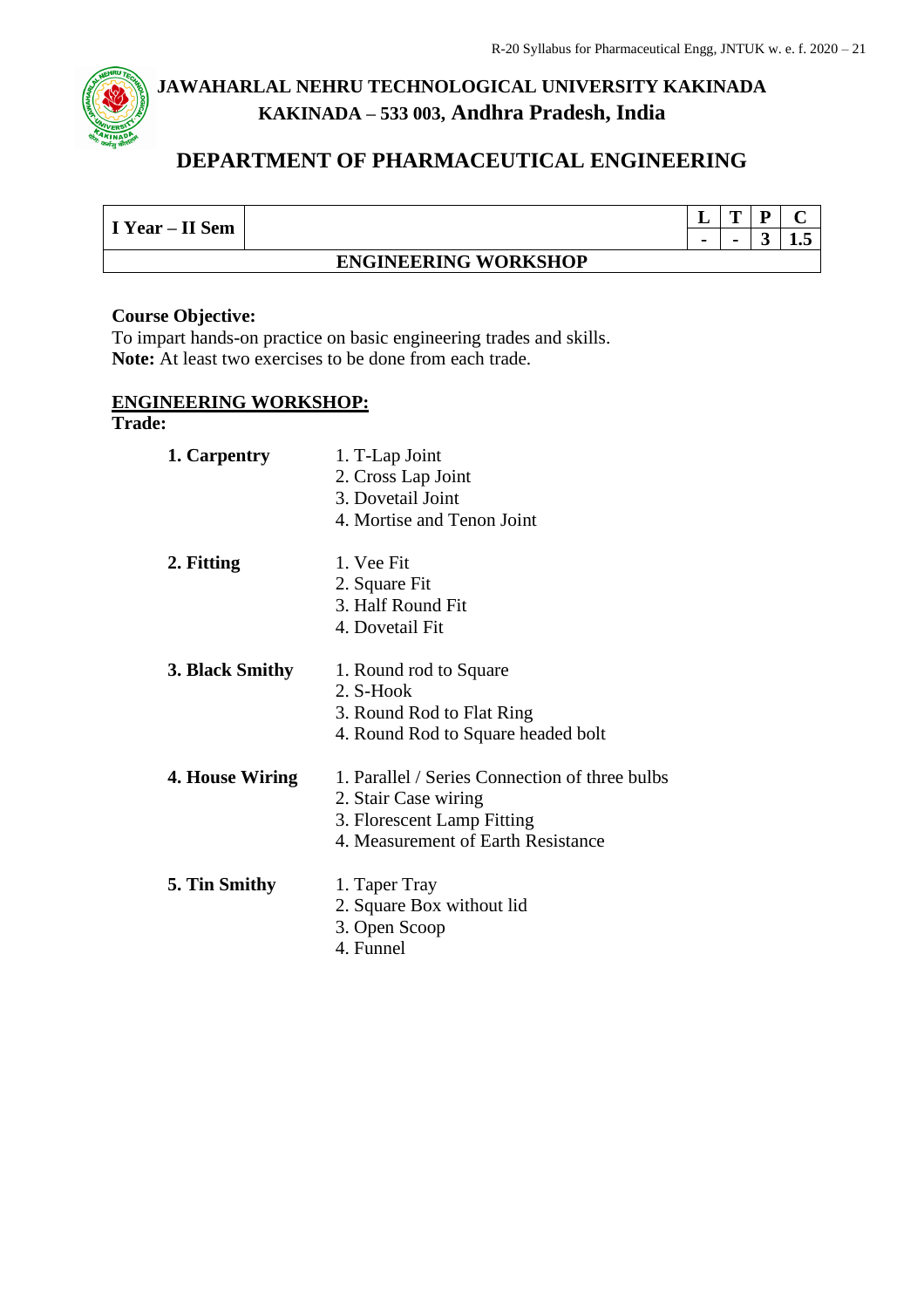

## **DEPARTMENT OF PHARMACEUTICAL ENGINEERING**

|                 |                              | . .            | œ | n | ⌒              |
|-----------------|------------------------------|----------------|---|---|----------------|
| I Year - II Sem |                              | $\blacksquare$ |   |   | $\blacksquare$ |
|                 | <b>ENVIRONMENTAL SCIENCE</b> |                |   |   |                |

#### **Learning Objectives:**

The objectives of the course are to impart:

- Overall understanding of the natural resources.
- Basic understanding of the ecosystem and its diversity.
- Acquaintance on various environmental challenges induced due to unplanned anthropogenic activities.
- An understanding of the environmental impact of developmental activities.
- Awareness on the social issues, environmental legislation and global treaties.

#### **UNIT-I:**

**Multidisciplinary nature of Environmental Studies:** Definition, Scope and Importance – Sustainability: Stockholm and Rio Summit–Global Environmental Challenges: Global warming and climate change, acid rains, ozone layer depletion, population growth and explosion, effects; Role of information technology in environment and human health.

**Ecosystems:** Concept of an ecosystem. - Structure and function of an ecosystem; Producers, consumers and decomposers. - Energy flow in the ecosystem - Ecological succession. - Food chains, food webs and ecological pyramids; Introduction, types, characteristic features, structure and function of Forest ecosystem, Grassland ecosystem, Desert ecosystem, Aquatic ecosystems.

#### **UNIT-II:**

**Natural Resources:** Natural resources and associated problems.

Forest resources: Use and over – exploitation, deforestation – Timber extraction – Mining, dams and other effects on forest and tribal people.

Water resources: Use and over utilization of surface and ground water – Floods, drought, conflicts over water, dams – benefits and problems.

Mineral resources: Use and exploitation, environmental effects of extracting and using mineral resources.

Food resources: World food problems, changes caused by non-agriculture activities-effects of modern agriculture, fertilizer-pesticide problems, water logging, salinity.

Energy resources: Growing energy needs, renewable and non-renewable energy sources use of alternate energy sources.

Land resources: Land as a resource, land degradation, Wasteland reclamation, man induced landslides, soil erosion and desertification; Role of an individual in conservation of natural resources; Equitable use of resources for sustainable lifestyles.

#### **UNIT-III:**

**Biodiversity and its conservation:** Definition: genetic, species and ecosystem diversityclassification - Value of biodiversity: consumptive use, productive use, social-Biodiversity at national and local levels. India as a mega-diversity nation - Hot-sports of biodiversity - Threats to biodiversity: habitat loss, man-wildlife conflicts. - Endangered and endemic species of India – Conservation of biodiversity: conservation of biodiversity.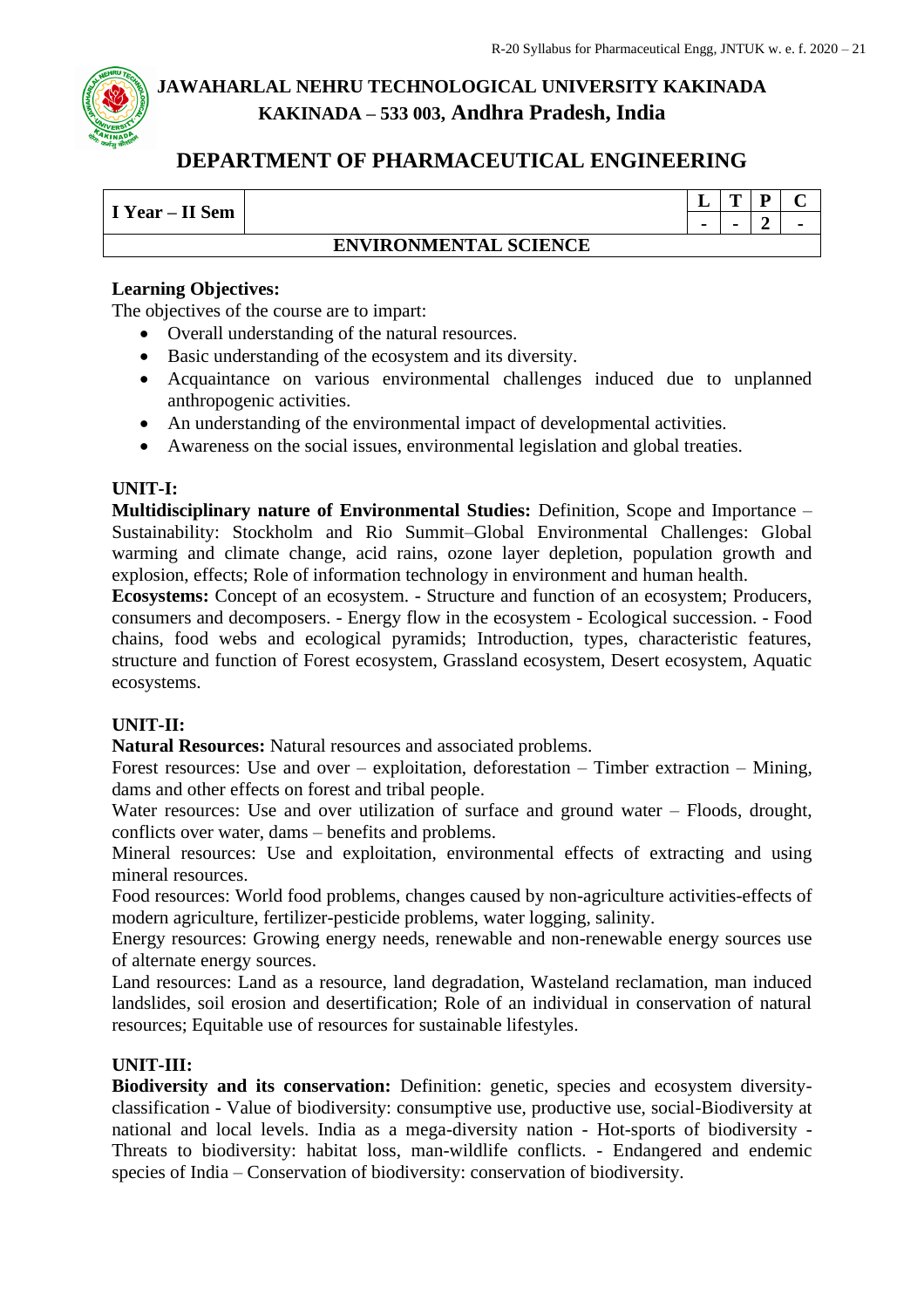

## **DEPARTMENT OF PHARMACEUTICAL ENGINEERING**

**UNIT – IV Environmental Pollution:** Definition, Cause, effects and control measures of Air pollution, Water pollution, Soil pollution, Noise pollution, Nuclear hazards. Role of an individual in prevention of pollution. - Pollution case studies, Sustainable Life Studies. Impact of Fire Crackers on Men and his well-being.

**Solid Waste Management:** Sources, Classification, effects and control measures of urban and industrial solid wastes. Consumerism and waste products, Biomedical, Hazardous and e – waste management.

**UNIT – V Social Issues and the Environment:** Urban problems related to energy -Water conservation, rain water harvesting - Resettlement and rehabilitation of people; its problems and concerns. Environmental ethics: Issues and possible solutions. Environmental Protection Act -Air (Prevention and Control of Pollution) Act. –Water (Prevention and control of Pollution) Act -Wildlife Protection Act -Forest Conservation Act-Issues involved in enforcement of environmental legislation. -Public awareness.

**Environmental Management**: Impact Assessment and its significance various stages of EIA, preparation of EMP and EIS, Environmental audit. Ecotourism, Green Campus – Green business and Green politics.

The student should Visit an Industry / Ecosystem and submit a report individually on any issues related to Environmental Studies course and make a power point presentation.

#### **Text Books:**

- 1. Environmental Studies, K. V. S. G. Murali Krishna, VGS Publishers, Vijayawada
- 2. Environmental Studies, R. Rajagopalan, 2nd Edition, 2011, Oxford University Press.
- 3. Environmental Studies, P. N. Palanisamy, P. Manikandan, A. Geetha, and K. Manjula Rani; Pearson Education, Chennai

#### **Reference:**

- 1. Text Book of Environmental Studies, Deeshita Dave & P. UdayaBhaskar, Cengage Learning.
- 2. A Textbook of Environmental Studies, Shaashi Chawla, TMH, New Delhi
- 3. Environmental Studies, Benny Joseph, Tata McGraw Hill Co, New Delhi
- 4. Perspectives in Environment Studies, Anubha Kaushik, C P Kaushik, New Age International Publishers, 2014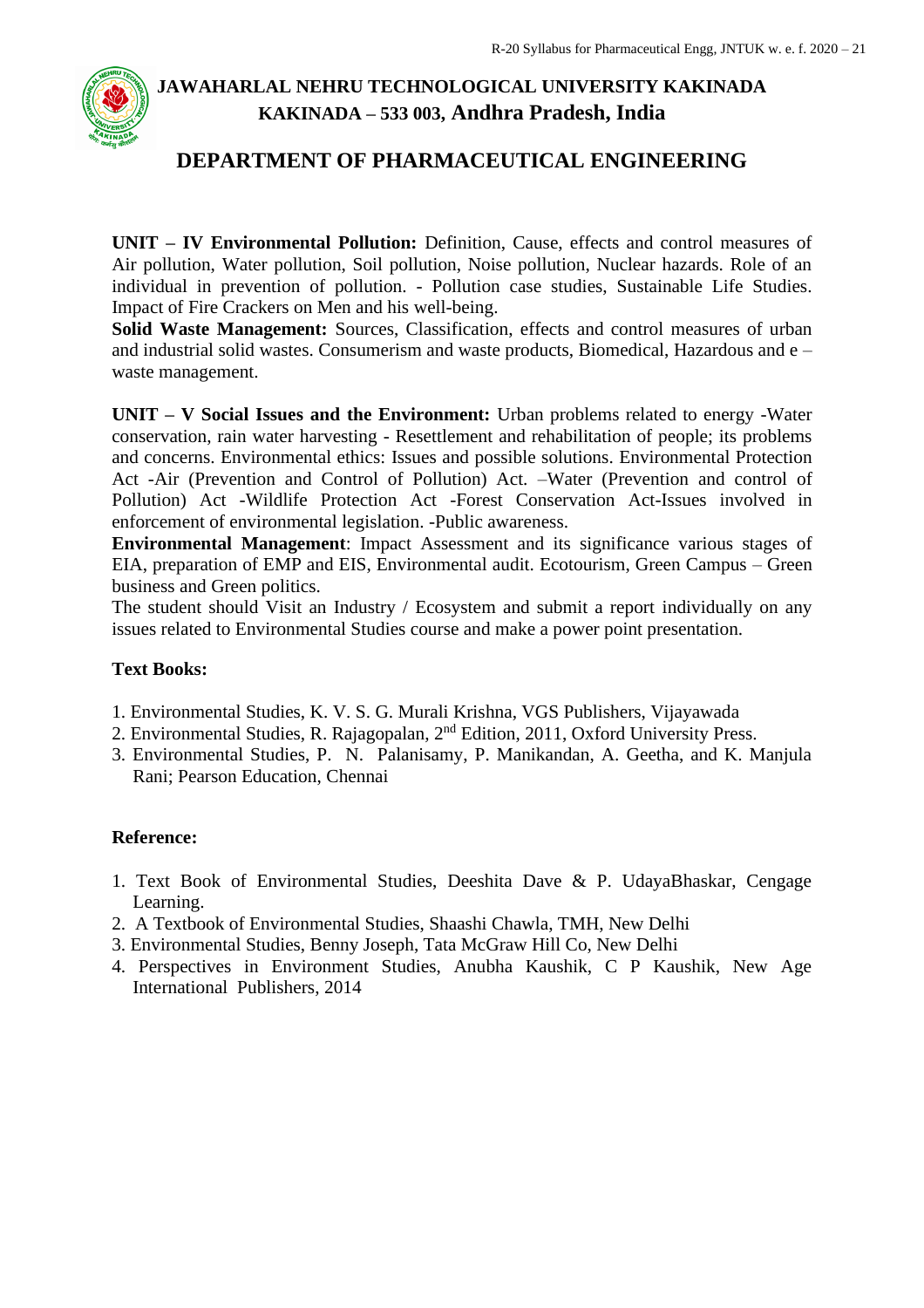## **DEPARTMENT OF PHARMACEUTICAL ENGINEERING**

| II Year - I Sem |                     | m |  |
|-----------------|---------------------|---|--|
|                 |                     |   |  |
|                 | <b>PHARMACOLOGY</b> |   |  |

### **PRE-REQUISITES:** Anatomy and physiology

**COURSE OBJECTIVES:** To provide basic principles of drug and classification of various drugs, routes of administration, mechanism of action, adverse effects and interactions with other drugs.

#### **UNIT-I**

**Introduction to Pharmacology:** Introduction to pharmacology, routes of drug administration, combined effect of drugs.Basic Concepts of Pharmacokinetics- Absorption, Distribution, Metabolism & Excretion.Pharmacodynamic - Principles of drug action, Receptors, Therapeutics index -LD 50 & ED50.Adverse drug reactions, Drug Interactions.

### **UNIT-II**

**Pharmacology of ANS & CNSDrug acting on autonomic nervous system:**  Parasympathomimetic (Cholinergicdrugs).Parasympatholytic drugs (anti cholinergic), Sympathomimetic (Adrenergic drugs),Sympatholytic drugs (Anti-adrenergic).

### **UNIT-**

#### **III**

**Drug acting on central nervous system:** General Anesthetics, Alcohols & disulfiram, sedatives, hypnotics, antianxiety agents, Analgesics & antipyretics, antipsychotics& antidepressants. Antiepileptic drugs, Local anesthetics

**Pharmacology of CVS, Respiratory System & Digestive System:** Antihypertensive drugs,Antianginaldrugs, Antiarrhythmics, Antihyperlipidemics, anticoagulants, Fibrinolytics & antiplatelet Drugs. Anti-asthmatic drugs, Anti-tussives& Expectorants, Antacids and Antiulcer drugs, Laxatives and anti-diarrheal Agents, Emetics and antiemetic.

### **UNIT-**

#### **IV**

**Pharmacology of Endocrine System & Principles of Toxicology:** Hypothalamic & pituitaryhormones, Thyroid hormones & Thyroid Drugs, Insulin & oral hypoglycemic agents. Corticosteroids. Definition of poison, general principles and treatment of poisoning with particular reference to barbiturates, opioids, organophosphorous. Heavy metal Antagonists.

### **UNIT-V**

**Chemotherapy:** General Principles of Chemotherapy, Sulfonamides, Cotrimoxazole, Quinolones, Antibiotics – Penicillins, Cephalosporins, Chloramphenicol, Tetracyclines,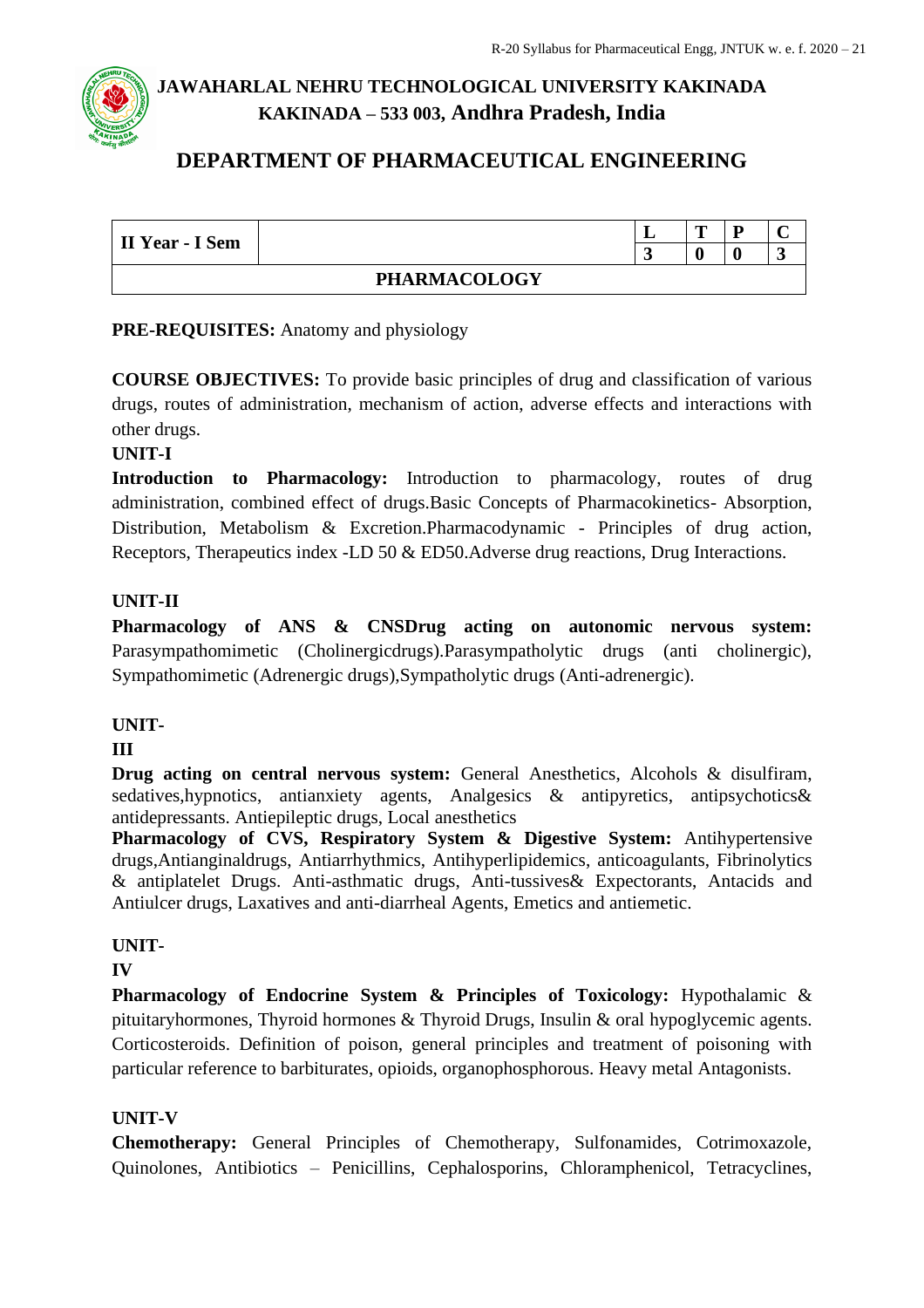

## **DEPARTMENT OF PHARMACEUTICAL ENGINEERING**

Macrolides. Chemotherapy of Parasitic infections, Tuberculosis, Leprosy, Malaria, Fungal infections, Viral Diseases (hepatitis, AIDS)Chemotherapy of Cancer.

### **COURSE OUTCOMES:**

- 1. Identify theoretical concepts surrounding pharmacology, such as the pharmacokinetics and pharmacodynamics of drugs, and the Concepts surrounding pharmacotherapy.
- 2. Explain general principles of drug and classification of various drugs, pharmacodynamic and pharmacokinetic aspects.
- 3. Describe the adverse effects, uses, dose, and route of administration, precautions, contraindications and interaction with other drugs.

### **TEXT BOOKS:**

- 1. Mycek, M.J. etal., "Lippincott's Illustrated Reviews Pharmacology", 2nd Edition, Lippincott Williams & Wilkins, 2000.
- 2. Tripathi, K.D. Essentials of Medical Pharmacology, Jay Pee Publishers, New Delhi,  $7<sup>th</sup>$ edition, publisher: Jaypee brothers medical publisher, 2013.
- 3. Katzung, B.G. Basic & Clinical Pharmacology, P rentice Hall, International,11th edition, McGraw-hill, 2009.
- 4. Rang MP, Date MM, Riter JM, Pharmacology Churchill Livingstone.
- 5. Satoskar& Bhandarkar; Pharmacology & Pharmacotherapeutics, 21st edition, 2009, Popular Prakashan Pvt. Ltd., Bombay.

### **References:**

- 1. Goodman & Gilman, The Pharmacological basis of Therapeutics, Editors: lawrence L. bruton, edition 11, publisher: McGraw-Hill Professional Publishing, 2005.
- 2. Elmer, G.W. etal., "Biotherapeutic Agents and Infectious Diseases", Humana Press, 1999.
- 3. Hickman, J.A. and Caroline Dive "Apoptosis and Cancer Chemotherapy", Humana Press, 1999.
- 4. Zhang, Jie "PARP as a Therapeutic Target", CRC Press, 2002.
- 5. Hardman, Jeol G. "Goodman & Gilman's The Pharmacological Basis of Therapeutics", 10<sup>th</sup>Edition, McGraw – Hill, 2001.
- 6. Rang, H.P. etal., "Pharmacology", 5th Edition, Churchill Liningstone / Elsevier, 2003.
- 7. Dipalma, Joseph R. "Basic Pharmacology in Medicine", 3rd Edition, McGraw Hill Publishing,1990.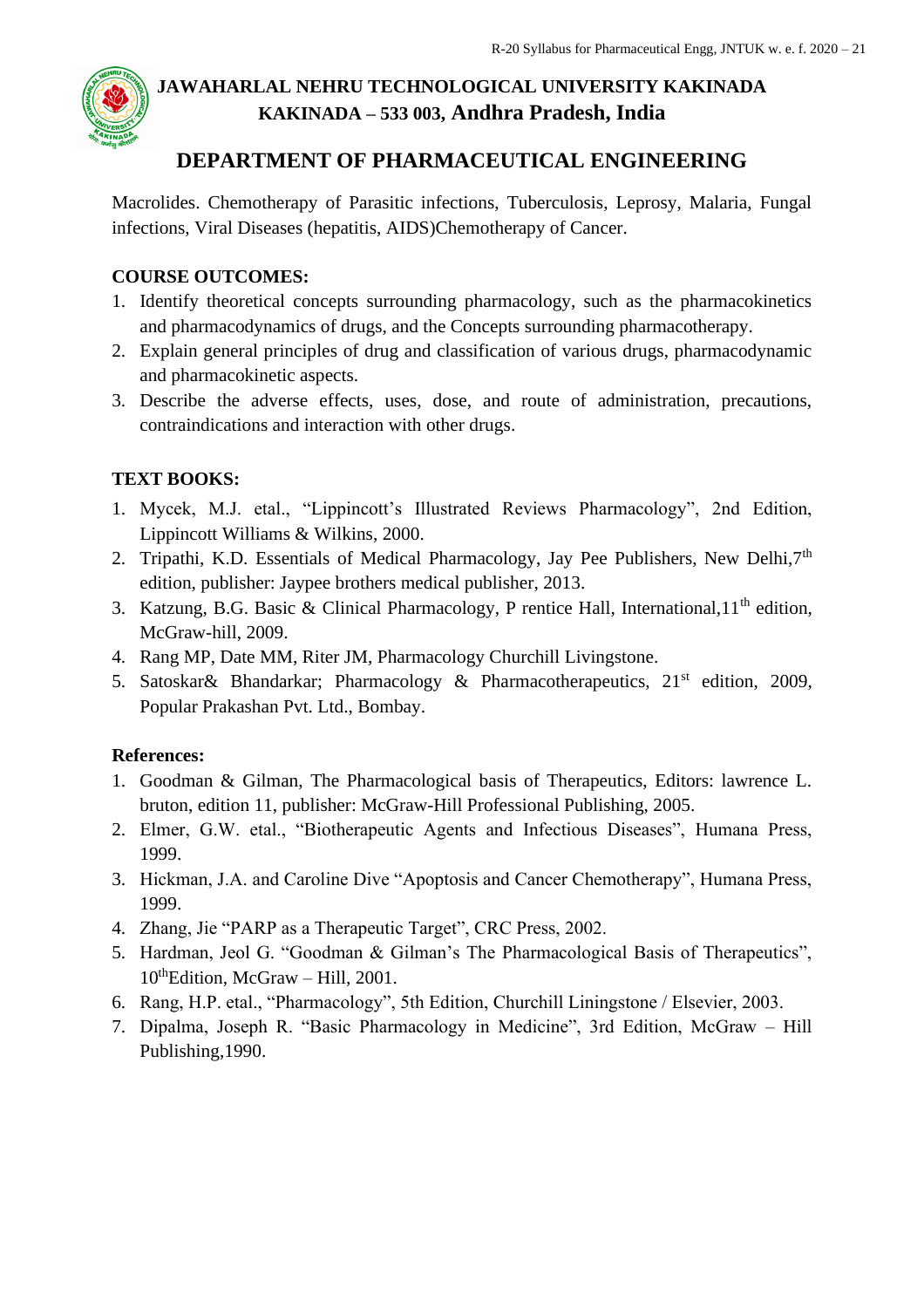## **DEPARTMENT OF PHARMACEUTICAL ENGINEERING**

| II Year - I Sem                                 |  |  | m |  |  |  |  |  |  |
|-------------------------------------------------|--|--|---|--|--|--|--|--|--|
|                                                 |  |  |   |  |  |  |  |  |  |
| <b>MATERIAL AND ENERGY BALANCE COMPUTATIONS</b> |  |  |   |  |  |  |  |  |  |

#### **PRE-REQUISITES:** Chemistry and Mathematics

#### **OBJECTIVE:**

To develop the basic knowledge for performing the material and energy balances for a given system.

#### **UNIT I**

Introductory concepts of units, physical quantities in chemical engineering, dimensionless groups, basis of calculations, Gases, Vapors and Liquids: Equations of state, Vapor pressure, Clausius-Clapeyron equation, Cox chart, Duhring's plot, Raoult's law.

#### **UNIT II**

Material Balance: Introduction, solving material balance problems without chemical reaction, with chemical reaction, Concept of stoichiometry and mole balances, examples, including combustion

#### **UNIT III**

Material Balances with recycle, bypass and purge. Kirchhoff's equation, enthalpy concentration change, calculation of theoretical and actual flame temperatures.

#### **UNIT IV**

Energy balance: open and closed system, heat capacity, calculation of enthalpy changes. Energy balances with chemical reaction: Heat of reaction, Heat of combustion

#### **UNIT V**

Crystallization, Dissolution. Humidity and Saturation, humid heat, humid volume, dew point, humidity chart and its use.

**COURSE OUTCOMES:** Upon the successful completion of the course, the student will be able to:

- 1. Develop mastery over process calculations relevant to chemical engineering processes
- 2. Handle elementary flow-sheeting, material and energy balance calculations without chemical reactions, and involving concepts like recycle, bypass and purge.
- 3. Understand concepts like recycle bypass and purge.
- 4. Familiar with equations of state and properties of gases and liquids, including phase transition
- 5. Perform combustion calculations.
- 6. Understand the basic concepts of crystallization and humidification.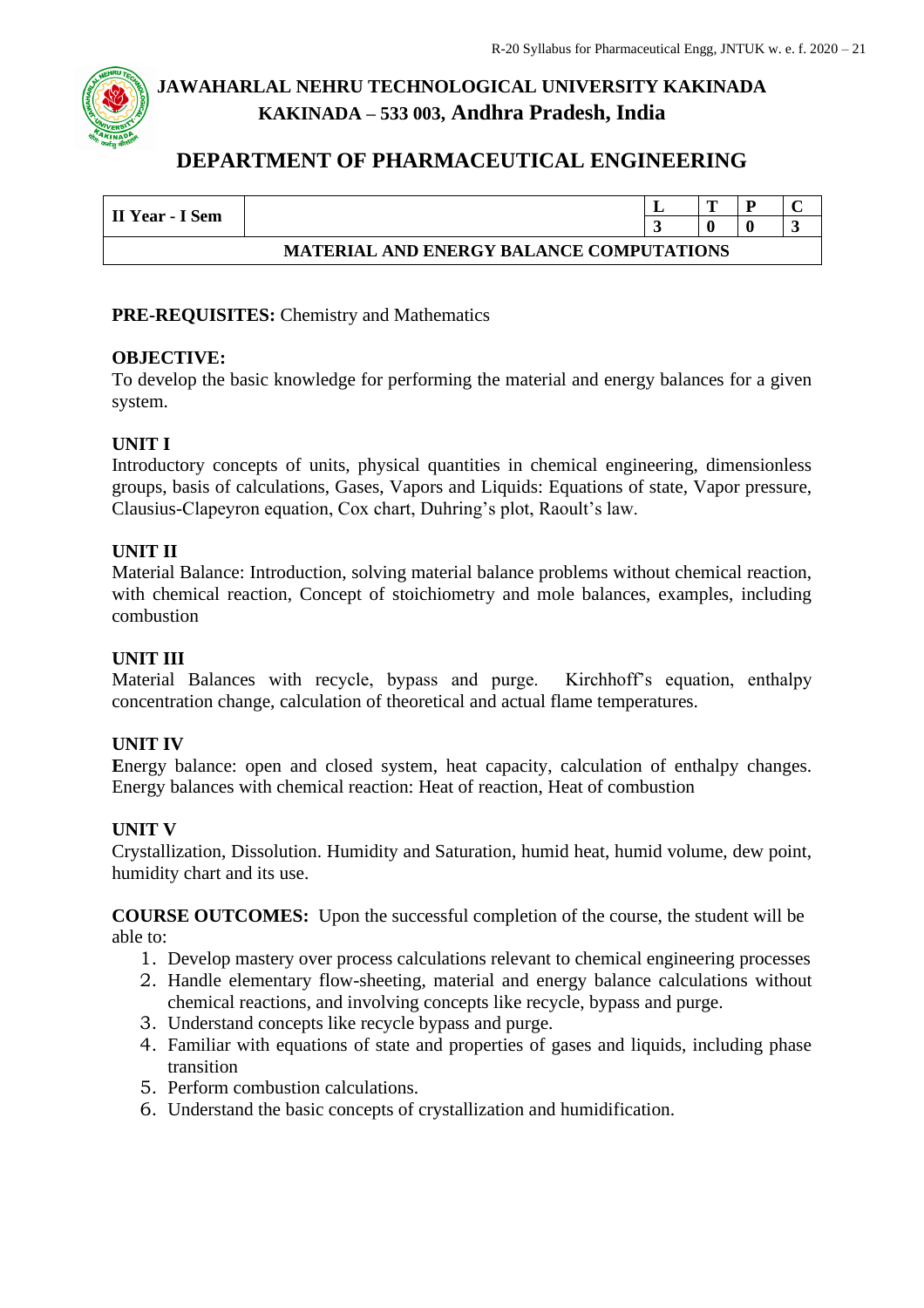## **DEPARTMENT OF PHARMACEUTICAL ENGINEERING**

### **TEXT BOOKS:**

- 1. Himmelblau, D. M., Riggs, J. B. "Basic Principles and Calculations in Chemical Engineering", Eighth Ed., Pearson India Education Services, 2015.
- 2. Hougen, O. A., Watson, K. M., Ragatz, R. A., "Chemical Process Principles, Part-I Material & Energy Balances", Second Edition, CBS Publishers & Distributors, 2004

### **REFERENCES:**

- 1. Felder, R. M.; Rousseau, R. W., "Elementary Principles of Chemical Processes", Third Edition, John Wiley & Sons, 2000
- 2. Venkataramani, V., Anantharaman, N., Begum, K. M. Meera Sheriffa, "Process Calculations" , Second Edition, Prentice Hall of India.
- 3. Sikdar, D. C., "Chemical Process Calculations", Prentice Hall of India.
- 4. Bhatt, B. I., Vora, S. M., "Stoichiometry", Fourth Edition, Tata McGraw Hill Publishing Company Ltd, 2004.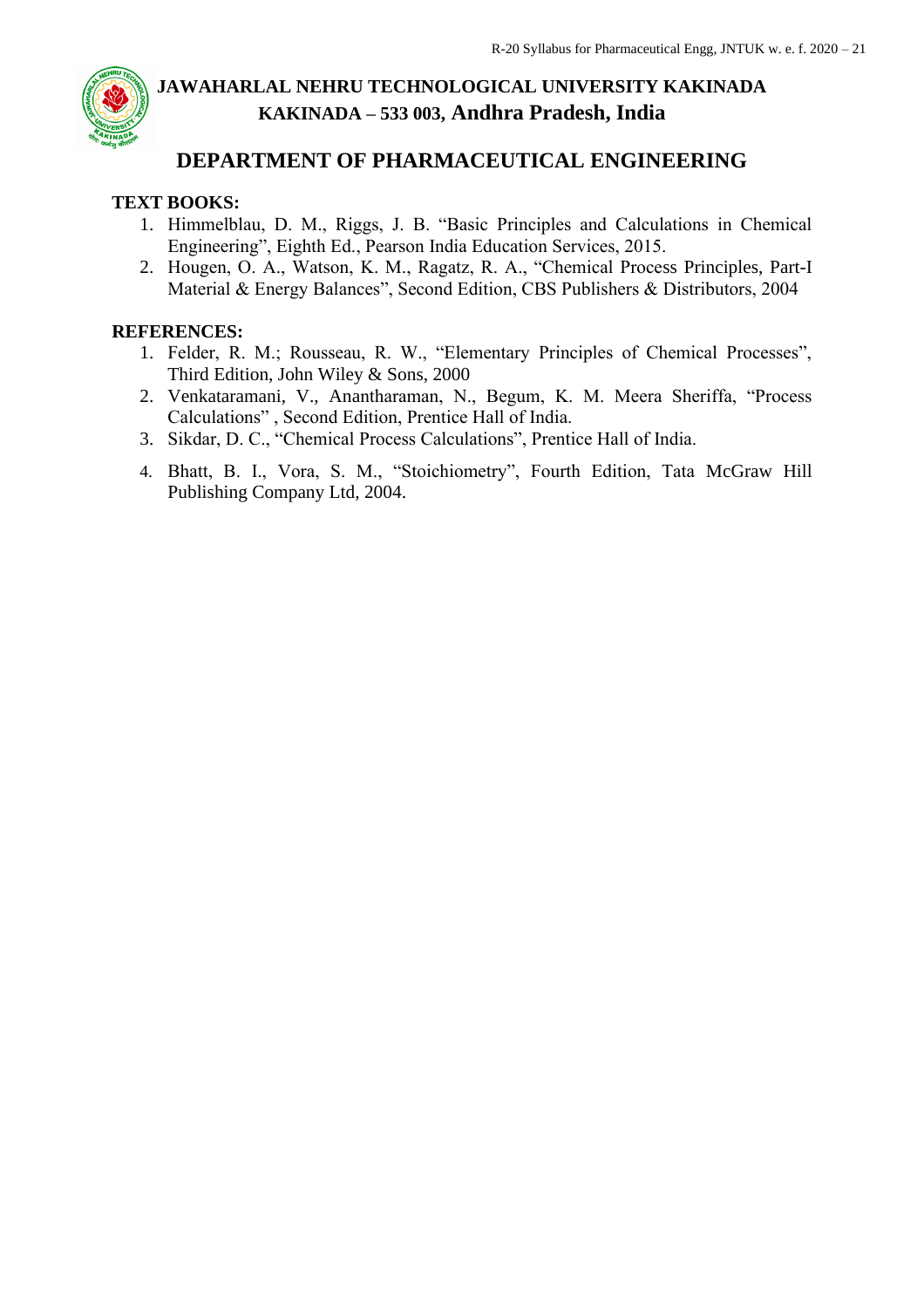## **DEPARTMENT OF PHARMACEUTICAL ENGINEERING**

| II Year - I Sem                                |  |  | m |  |   |  |  |
|------------------------------------------------|--|--|---|--|---|--|--|
|                                                |  |  |   |  | ັ |  |  |
| FLUID MECHANICS AND MECHANICAL UNIT OPERATIONS |  |  |   |  |   |  |  |

**PRE-REQUISITES:** Engineering mechanics and mathematics

**COURSE OBJECTIVES:** To introduce the students to basic concept of fluid flow conversation laws of transport phenomena, and different size reduction principles and equipment, separation techniques, agitation and mixing.

### **UNIT-I**

Dimensions and units-physical properties of fluids, Classification of fluids – Newtonian  $\&$ non-Newtonian fluids and their rheological equations. Stream line, path line and streak lines and stream tube, classification of flows-steady &unsteady, uniform & nonuniform, laminar & turbulent, rotational & irrotational flows-equation of continuity for one dimensional flow and three-dimensional flows.

### **UNIT-II**

Surface and body forces –Euler's and Bernoulli's equations for flow along a stream line, momentum equation and its application on force on pipe bend.

**Incompressible Flow in pipes and channels**- shear stress and skin friction in pipes, laminar flow in pipes and channels, turbulent flow in pipes and channels, friction from changes in velocity or direction.

### **UNIT-III**

**Flow past immersed bodies** - Drag and Drag coefficient, friction in flow through beds of solids, Ergun equations and motion of particles through fluids.

Fluidization, Types of fluidization, Applications of fluidization, continuous fluidization, slurry and pneumatic transport.

**Transportation and Metering of fluids**- pumps – characterization and classification, specifications, characteristics of centrifugal pumps, selection of pumps, Measurement of flowing fluids- variable head meters- Orifice meter, Venturi meter, Pitot tube; Area meters-Rota meter.

### **UNIT-IV**

Properties, handling and mixing of particulate solids: Characterization of solid particles, properties of particulate masses, storage and mixing of solids, types of mixers, mixers for cohesive solids, mixers for free-flowing solids.

Size reduction: Principles of comminution, size reduction equipment-grinders, ultra-fine grinders, cutting machines, Equipment operation. Laws of crushing: Kick's law, Bond's law, Rittinger's law. Screening, Industrial screening equipment, Effectiveness of the screen, differential & cumulative analysis.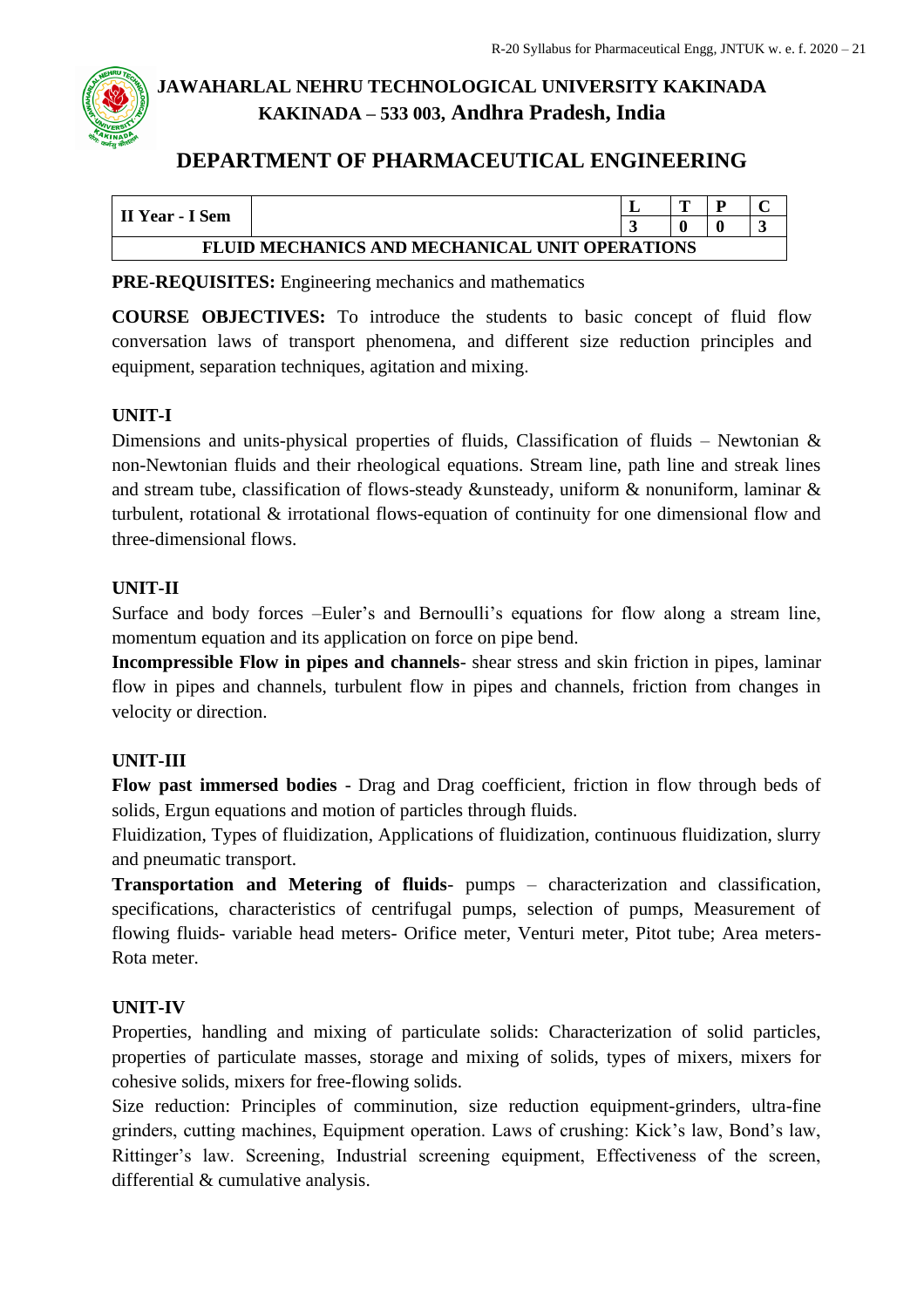## **DEPARTMENT OF PHARMACEUTICAL ENGINEERING**

### **UNIT-V**

Filtration, cake filters, centrifugal filters, Principles of cake filtration. Separations based on motion of particles through fluids, gravity settling processes and centrifugal settling processes.

### **COURSE OUTCOMES: T**he student will be able

- 1. To apply the concept of hydrostatic equilibrium
- 2. To have knowledge on fluid flow phenomena
- 3. To determine engineering design parameter for laminar and turbulent flows.
- 4. To have knowledge on various mechanical separation operations used in pharma industry.
- 5. To have knowledge on different separation techniques used in process industries.
- 6. To realize the need for mechanical operations in pharmaceutical industry.

### **TEXT BOOKS:**

- 1. Unit Operations of Chemical Engineering by W.L.McCabe, J.C.Smith& Peter Harriot, McGraw-Hill,  $7<sup>th</sup>$  ed, 2007.
- 2. Chemical Engg. Fluid Mechanics by Ron Darby, CRC Press, 2nd Edition, 2001.
- 3. Hydraulics, fluid mechanics and Hydraulic machinery MODI and SETH

### **REFERENCES:**

- 1. Transport processes and unit operations by Christie J. Geankoplis, PHI
- 2. Unit operations, Vol-1 –Chattopadhya, Khanna publishers
- 3. Principles of Unit Operations, Foust *et al*, 2nd ed., John Wiley, 1999
- 4. Chemical Engineering, Vol-I, Coulson and Richardson, Pergamon Press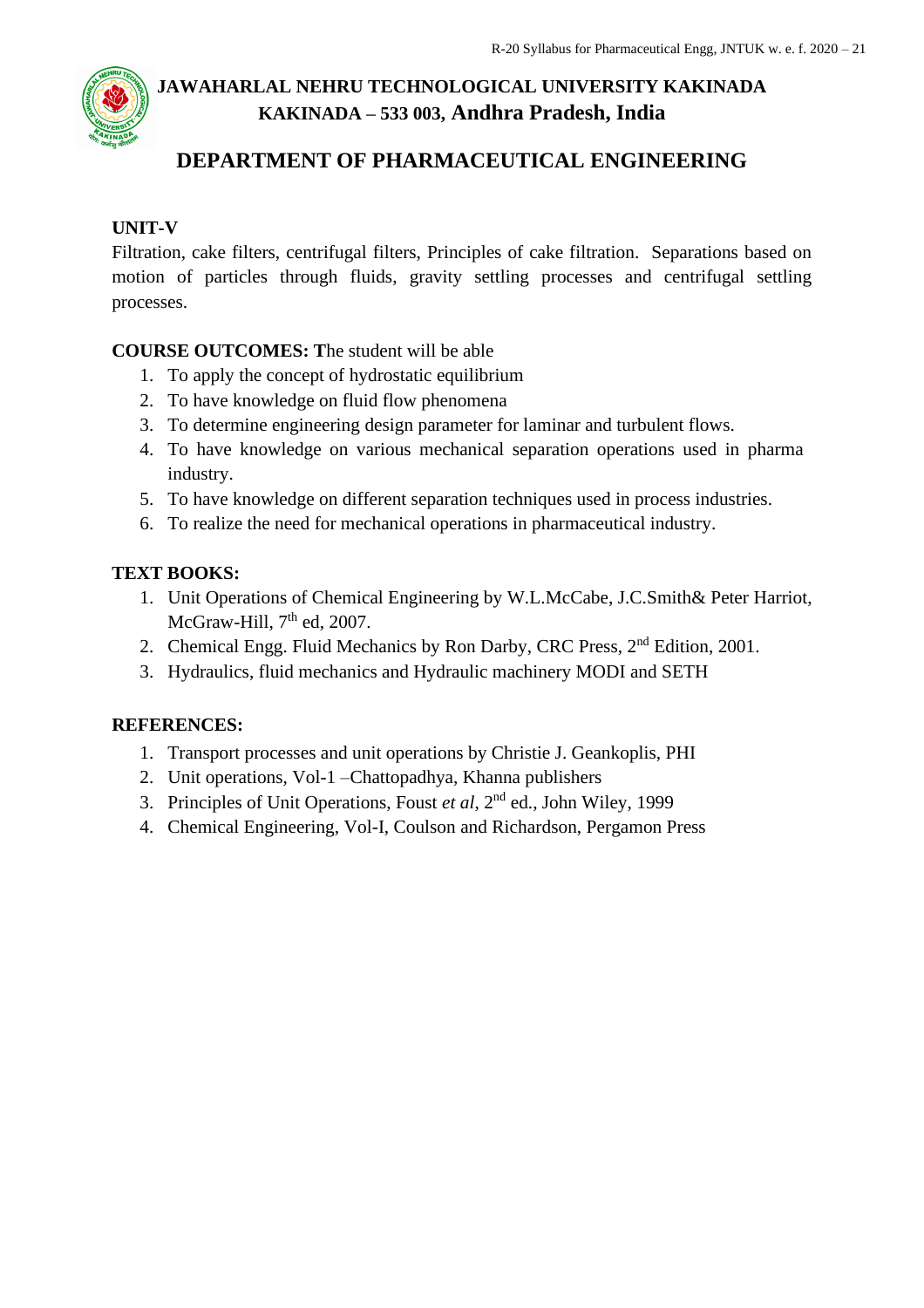## **DEPARTMENT OF PHARMACEUTICAL ENGINEERING**

| II Year - II Sem                            |  |  |  |  |  |  |  |  |
|---------------------------------------------|--|--|--|--|--|--|--|--|
| THERMODYNAMICS FOR PHARMACEUTICAL ENGINEERS |  |  |  |  |  |  |  |  |

**PRE-REQUISITES:** Material and Energy Balance Computations.

**COURSE OBJECTIVES:**To study the basic concepts of laws of thermodynamics, thermodynamic properties and phase and chemical equilibrium.

#### **UNIT-I**

Laws of thermodynamics: First law of thermodynamics - Types of energy, work, heat and energy changes, and applications of first law to different processes.Second law of thermodynamics and its applications - Entropy, reversible and irreversible processes, Carnot cycle, T-S diagrams, enthalpy of mixing and disorder; refrigeration and liquefaction

#### **UNIT-II**

Thermodynamic properties of fluids and their interrelationship: PVT behavior of pure substances; Equation of state; Generalized correlations and acentric factor; PVT behavior of mixtures; Thermodynamics charts; Estimation of thermodynamic properties.Thermodynamic properties and relations among them, mathematical relationships among basic properties, Maxwell relations

#### **UNIT-III**

Solution properties - Partial molal properties and chemical potential, concept of fugacity and activity and their calculations, ideal and non-ideal solutions, Gibbs - Duhem equations, property change of mixing and excess properties.

#### **UNIT-IV**

Phase equilibria - Phase rule, fundamentals of vapor - liquid equilibria, Vanlaar, Margules and Wilson equations for binary mixture, liquid - liquid, solid – liquid and solid - vapor equilibria

#### **UNIT-V**

Chemical equilibrium: Chemical equilibrium constants; Homogeneous and heterogeneous reactions; Standard Gibbs free energy change; Equilibrium conversion in single and multiple reactions

Statistical thermodynamics: Distribution of molecular states, internal energy and entropy; Partition function; Estimation of mean energies, heat capacities, equation of state, residual entropies, and equilibrium constant.

#### **COURSE OUTCOMES:** The student will be able

- 1. Describe laws of thermodynamics and their applications.
- 2. Evaluate different types of property including entropy and its calculation.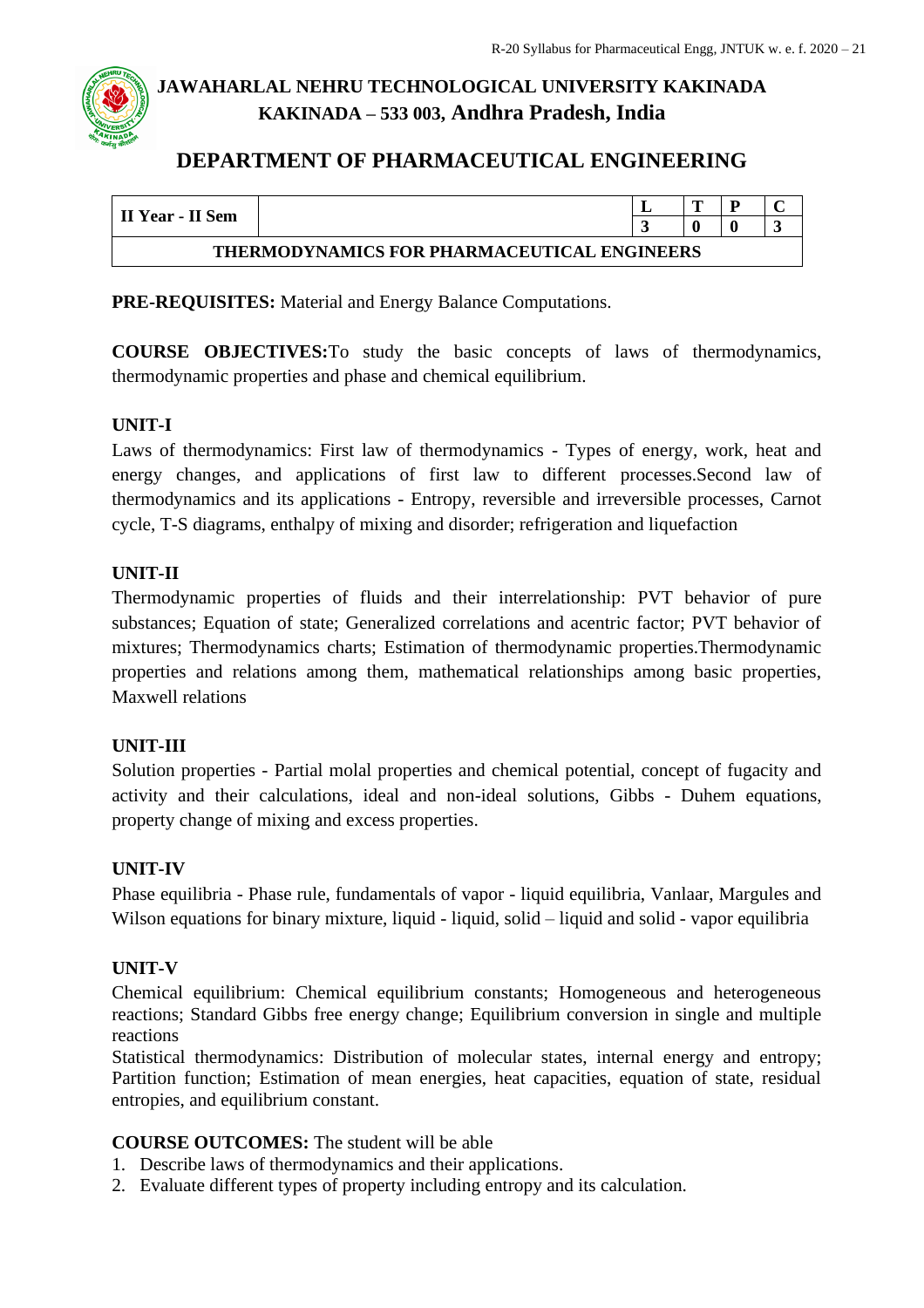

## **DEPARTMENT OF PHARMACEUTICAL ENGINEERING**

- 3. Evaluate the thermodynamic properties of ideal and non-ideal solutions.
- 4. Analyze the procedures for estimating the thermodynamic properties and perform thermodynamic calculations oriented to the analysis of chemical equilibrium reactions.

#### **TEXT BOOKS:**

- **1.** J.M. Smith and H.C. Van Ness, "Introduction to Chemical Engineering Thermodynamics", Mc.Graw Hill, 1998.
- **2.** K.V.Narayanan, "A textbook of Chemical Engineering Thermodynamics", Prentice Hall of India Ltd., 2001.

#### **REFERENCES:**

- **1.** T.E. Daubert, "Chemical Engineering Thermodynamics ", Mc.Graw Hill, 1985.
- **2.** B.G.Kyle, "Chemical and Process Thermodynamics", Prentice Hall of India Ltd., 1992.
- **3.** Stanley.M. Walas, "Phase Equilibria in Chemical Engineering", Butterworth Publishers, 1985.
- **4.** R.C.Reid, J.M. Prausnitz and B.E. Poling, "The Properties of Gases and Liquids", Mc.Graw Hill, IV Edition, 1988.
- **5.** Y.V.C.Rao, "An Introduction to Thermodynamics", Wiley Eastern, 1994.

#### **Web References:**

- 1. http://link.springer.com/book
- 2. http://www.thphys.physics.ox.ac.uk
- 3. http://www.sciencedirect.com/science
- 4. http://www.e-booksdirectory.com

#### **E-TEXT BOOKS:**

- 1. http://nptel.ac.in/downloads/103101004/
- 2. <http://www.cpp.edu/~lllee/TK303.pdf>
- 3. [https://www.researchgate.net/publication/228381252\\_Introductory\\_Chemical\\_Engineering](https://www.researchgate.net/publication/228381252_Introductory_Chemical_Engineering_Thermodynamics) [\\_Thermodynamics](https://www.researchgate.net/publication/228381252_Introductory_Chemical_Engineering_Thermodynamics)
- 4. http://www.zuj.edu.jo/download/chemical-engineering-thermodynamics-solution-manualpdf/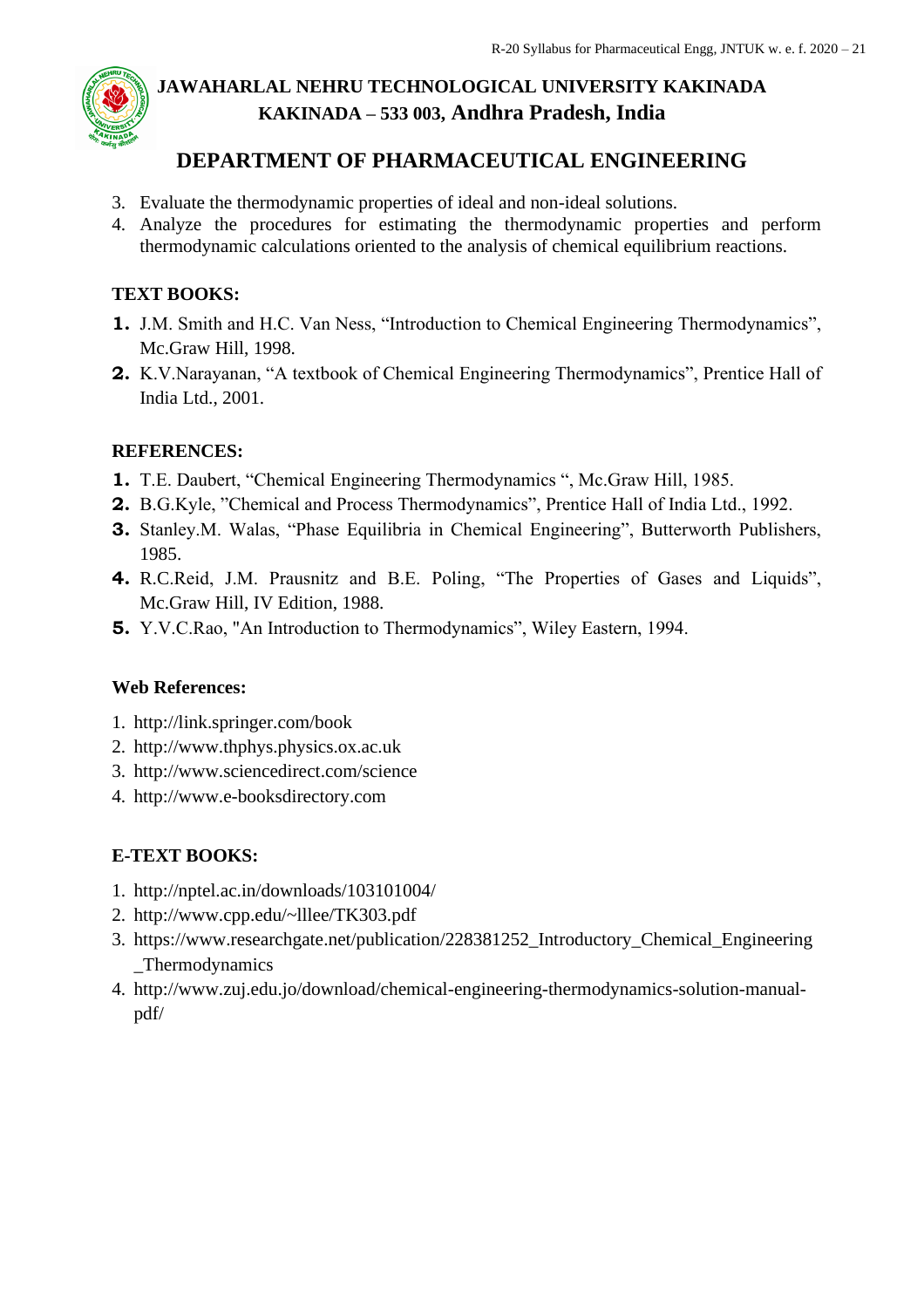## **DEPARTMENT OF PHARMACEUTICAL ENGINEERING**

| II Year - I Sem | m                                     | $\sqrt{ }$ |  |
|-----------------|---------------------------------------|------------|--|
|                 |                                       |            |  |
|                 | <b>MATHEMATICS-III</b>                |            |  |
|                 | (Vector Calculus, Transforms and PDE) |            |  |

#### **Course Objectives:**

- To familiarize the techniques in partial differential equations
- To furnish the learners with basic concepts and techniques at plus two level to lead them into advanced level by handling various real-world applications.

**Course Outcomes:**At the end of the course, the student will be able to

- interpret the physical meaning of different operators such as gradient, curl and divergence (L5)
- estimate the work done against a field, circulation and flux using vector calculus (L5)
- apply the Laplace transform for solving differential equations (L3)
- find or compute the Fourier series of periodic signals (L3)
- know and be able to apply integral expressions for the forwards and inverse Fourier transform to a range of non-periodic waveforms (L3)
- identify solution methods for partial differential equations that model physical processes (L3)

#### **UNIT –I: Vector calculus: (10 hrs)**

Vector Differentiation: Gradient– Directional derivative – Divergence– Curl– Scalar Potential.

Vector Integration: Line integral – Work done – Area– Surface and volume integrals – Vector integral theorems: Greens, Stokes and Gauss Divergence theorems (without proof) and problems on above theorems.

#### **UNIT –II: Laplace Transforms: (10 hrs)**

Laplace transforms – Definition and Laplace transforms of some certain functions– Shifting theorems – Transforms of derivatives and integrals – Unit step function –Dirac's delta functionPeriodic function – Inverse Laplace transforms– Convolution theorem (without proof).

Applications: Solving ordinary differential equations (initial value problems) using Laplace transforms.

**UNIT –III: Fourier series and Fourier Transforms: (10 hrs)** Fourier Series: Introduction– Periodic functions – Fourier series of periodic function – Dirichlet's conditions – Even and odd functions –Change of interval– Half-range sine and cosine series.

Fourier Transforms: Fourier integral theorem (without proof) – Fourier sine and cosine integrals – Sine and cosine transforms – Properties (article-22.5 in text book-1)– inverse transforms – Convolution theorem (without proof) – Finite Fourier transforms.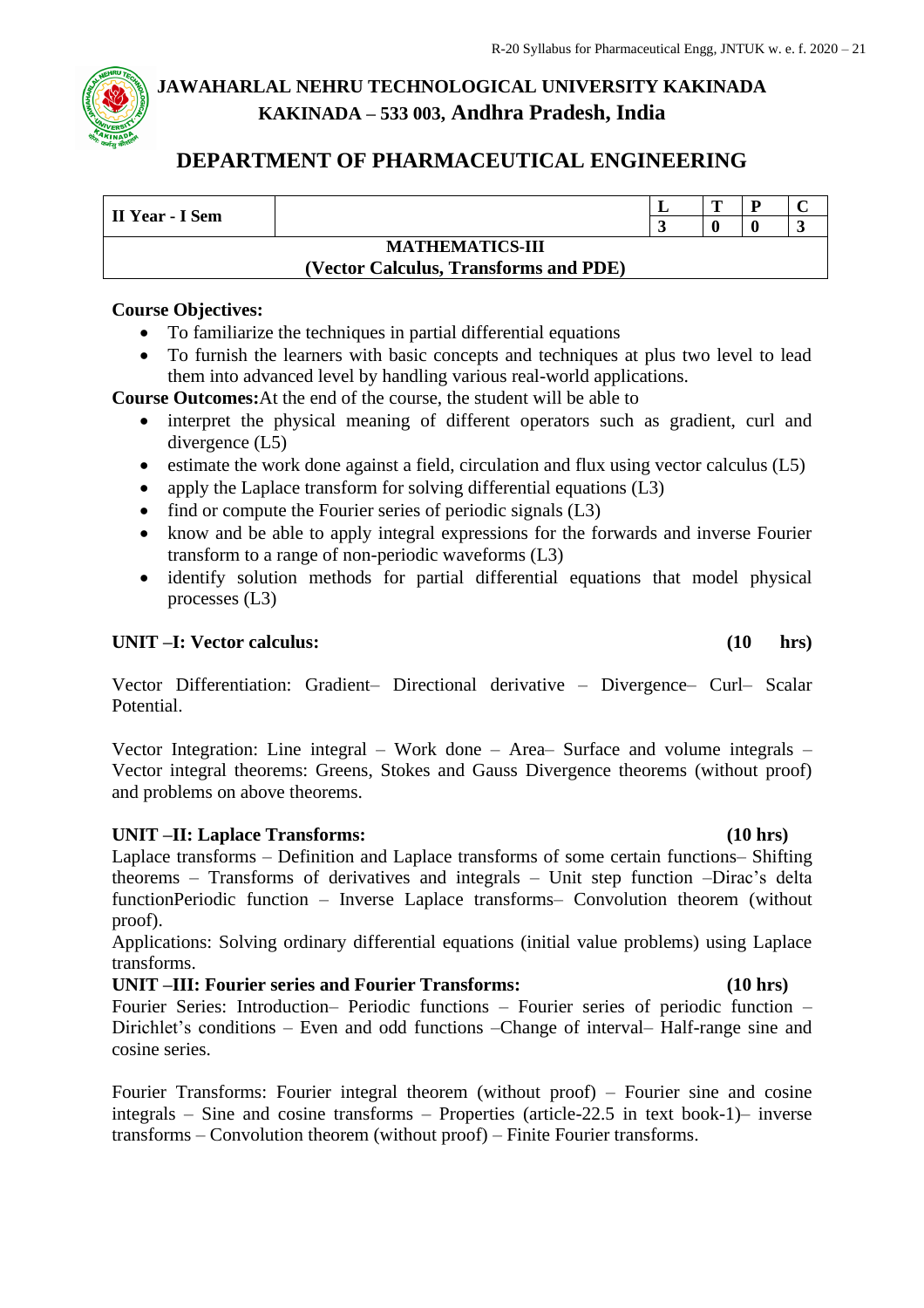## **DEPARTMENT OF PHARMACEUTICAL ENGINEERING**

#### **UNIT –IV: PDE of first order**: **(8 hrs)**

Formation of partial differential equations by elimination of arbitrary constants and arbitrary functions – Solutions of first order linear (Lagrange) equation and nonlinear (standard types) equations.

#### **UNIT – V: Second order PDE and Applications: (10 hrs)**

Second order PDE: Solutions of linear partial differential equations with constant coefficients  $-\text{Non-homogeneous term of the type } e^{ax+by}, \sin(ax+by), \cos(ax+by), x^m y^n.$ 

Applications of PDE: Method of separation of Variables– Solution of One-dimensional Wave, Heat and two-dimensional Laplace equation.

#### **Text Books:**

- 1. **B. S. Grewal,** Higher Engineering Mathematics, 44th Edition, Khanna Publishers.
- 2. **B. V. Ramana,**Higher Engineering Mathematics, 2007 Edition, Tata Mc. Graw Hill Education.

#### **Reference Books:**

- 1. **Erwin Kreyszig,** Advanced Engineering Mathematics, 10<sup>th</sup> Edition, Wiley-India.
- 2. **Dean. G. Duffy,** Advanced Engineering Mathematics with MATLAB, 3rd Edition, CRC Press.
- 3. **Peter O' Neil,** Advanced Engineering Mathematics, Cengage.
- 4. **Srimantha Pal, S C Bhunia,** Engineering Mathematics, Oxford University Press.

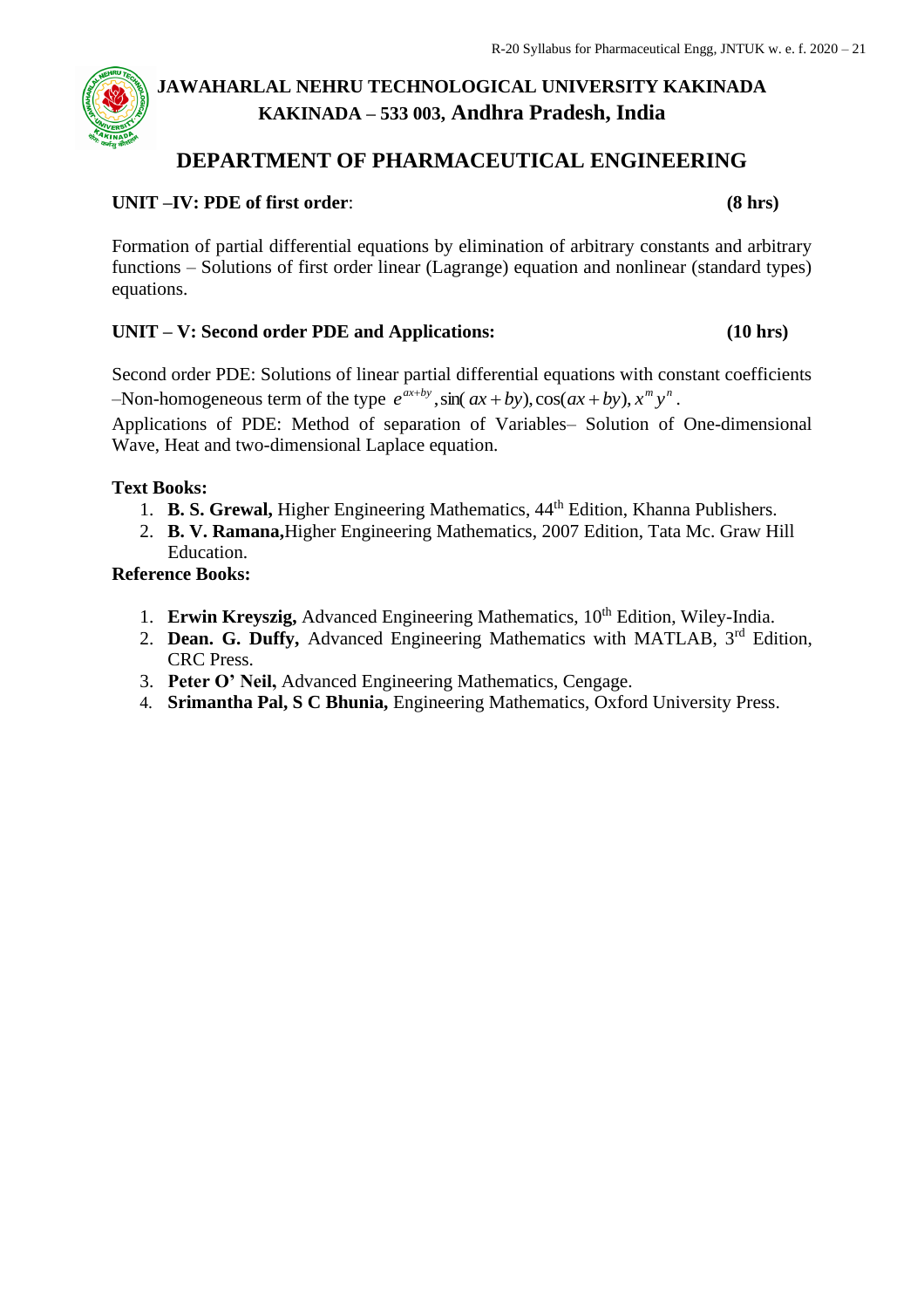## **DEPARTMENT OF PHARMACEUTICAL ENGINEERING**

|                                             |  |  | m |  | ⌒   |  |  |  |
|---------------------------------------------|--|--|---|--|-----|--|--|--|
| II Year I Sem                               |  |  |   |  | 1.J |  |  |  |
| <b>BASIC PHARMACEUTICAL ENGINEERING LAB</b> |  |  |   |  |     |  |  |  |

#### **PRE-REQUISITES:** PharmaceuticalChemistry

**COURSE OBJECTIVES:**The lab provides knowledge on identification of functional groups and limit tests.

#### **Lab Experiments**

- 1. Functional group test like Phenols, Amides/ Urea, Carbohydrates, Amines, Carboxylic acids.
- 2. Functional group test like Aldehydes and Ketones, Alcohols, Esters, Aromatic and halogenated Hydrocarbons, Nitro compounds and Anilides.
- 3. Limit test for the iron.
- 4. Limit test for the sulphates.
- 5. Limit test for the chlorides.
- 6. Identification test for sodium
- 7. Identification test for of Magnesium.
- 8. Identification test for calcium.
- 9. Preparation and purification of any sodium compound.
- 10. Determination of melting point.

#### **COURSE OUTCOMES:**The student will be able to

- **1.** Judge the purity of different inorganic salts used in pharmaceutical industry.
- 2. Perform Limit Tests for compounds used in pharmaceutical industry.
- 3. Perform identification Tests for compounds used in pharmaceutical industry

### **TEXT BOOKS:**

- 1. *Vogel's Textbook of Practical Organic Chemistry* 5th Edition
- 2. Advanced Organic Chemistry- Reactions, Mechanisms and Structure by J. A. March, M. B. Smith

#### **REFERENCES:**

- 1. Advanced Organic Chemistry, Part A: Structure and Mechanisms by F.A. Carey and R.A. Sundberg
- 2. Advanced Organic Chemistry, Part B: Reactions and Synthesis by F.A. Carey and R.A. Sundberg.
- 3. Modern Methods of Organic Synthesis, by W. Carruthers and I. Coldham.
- 4. Strategic Applications of Named Reactions in Organic Synthesis by L. Kurti and B. Czako
- 5. Organic Syntheses Based on Name Reactions by A. Hassner and C. Stummer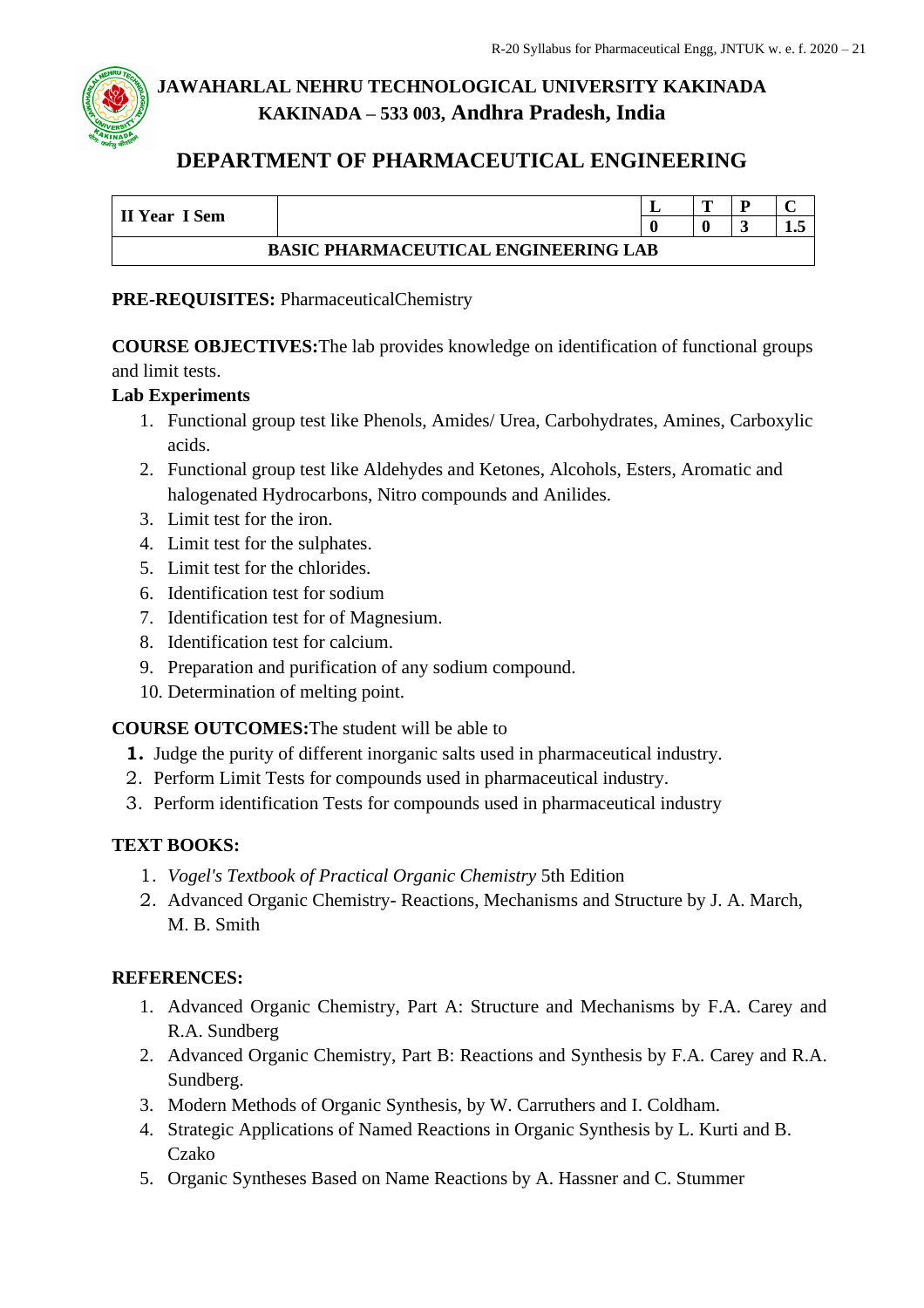

## **DEPARTMENT OF PHARMACEUTICAL ENGINEERING**

| II Year - I Sem                                           |  |  |  |  |  |  |  |  |  |  |
|-----------------------------------------------------------|--|--|--|--|--|--|--|--|--|--|
|                                                           |  |  |  |  |  |  |  |  |  |  |
| <b>FLUID MECHANICS AND MECHANICAL UNIT OPERATIONS LAB</b> |  |  |  |  |  |  |  |  |  |  |

#### **PRE-REQUISITES:** Fluid Mechanics and Mechanical Unit Operations

**COURSE OBJECTIVES:** to provide knowledge on flow measuring devices, pumps, and various mechanical unit operations.

#### **LIST OF EXPERIMENTS**

- 1. Identificat*i*on of laminar and turbulent flows, Major equipment Reynolds apparatus
- 2. Verification of Bernoulli's equation, Major equipment Bernoulli's Apparatus
- 4. Calibration of Rotameter, Major equipment Rotameter Assembly
- 5. Variation of Orifice coefficient with Reynolds Number Major equipment Orifice meter Assembly
- 6. Determination of Venturi coefficient, Major equipment Venturi meter Assembly
- 7. Friction losses in Fluid flow in pipes, Major equipment Pipe Assembly with provision for Pressure measurement
- 8. Calculation of surface area using pressure drop in a packed bed for different fluid velocities Major equipment - Packed bed with Pressure drop measurement
- 9. Calculation of minimum fluidization velocity and void fraction in a fluidized bed. Major equipment - Fluidized bed with Pressure drop measurement
- 10. Studying the Characteristics of a centrifugal pump Major equipment Centrifugal Pump
- 11.Determining the time of grinding in a ball mill.Major equipment Ball mill Apparatus, Sieve shaker, Different sizes of sieves, weighing balance.
- 12.Calculation of the minimum thickener area using batch sedimentation. Major equipment- Sedimentation apparatus
- 13.Determining the specific cake resistance and filter medium resistance of a slurry in plate and frame filter press. Major equipment - Plate and frame filter press.
- 14.Verifying Stoke's law. Major equipment Stoke's law apparatus

### **COURSE OUTCOMES:** The student will be able to

- 1. Estimate the flow rate using flow measuring devices.
- 2. Estimate average particle diameter for size reduction using different size reduction equipment.
- 3. Estimate terminal settling velocity.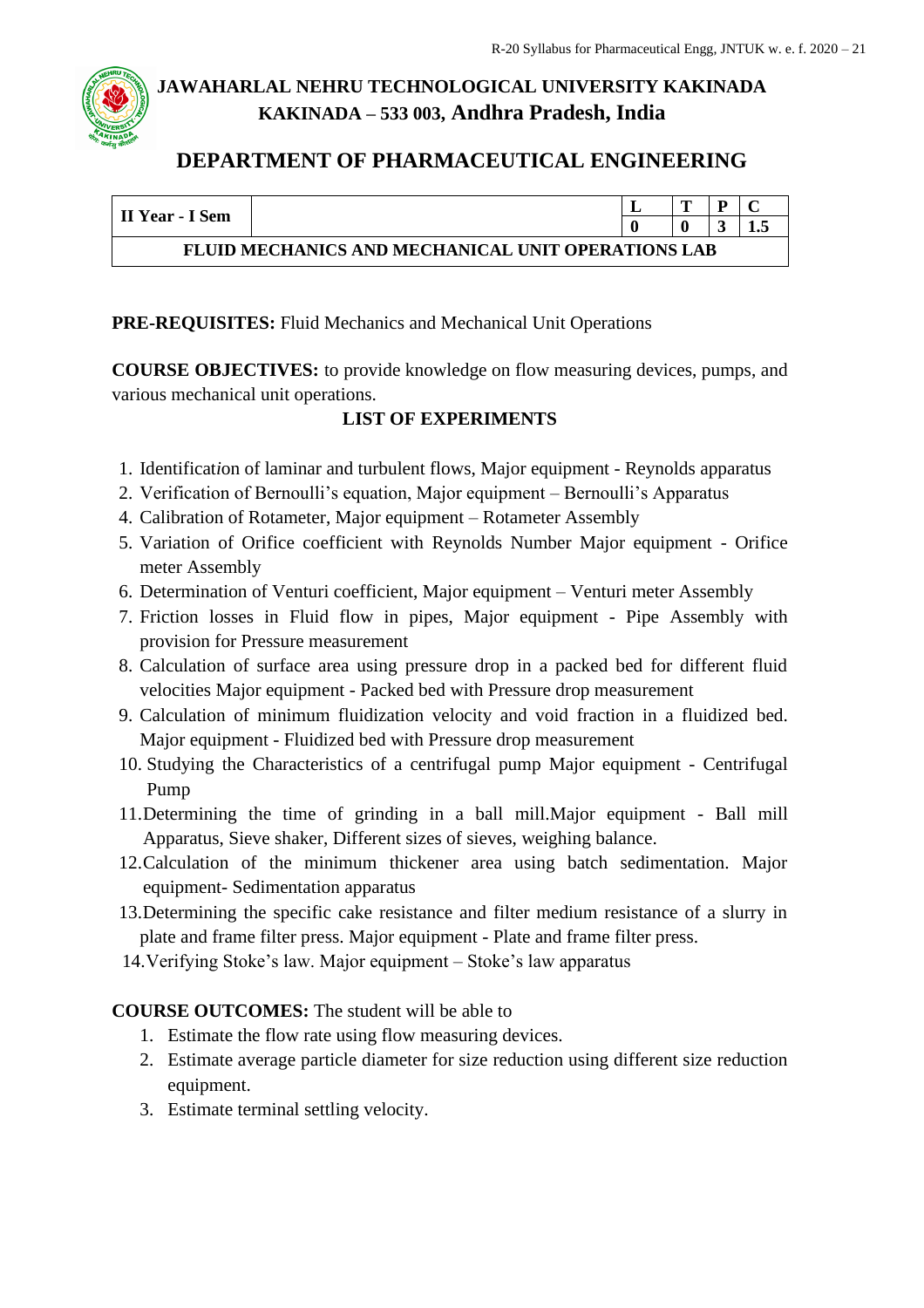

# **DEPARTMENT OF PHARMACEUTICAL ENGINEERING**

| II Year - I Sem |                          | $\blacksquare$ | D |     |
|-----------------|--------------------------|----------------|---|-----|
|                 |                          |                |   | ⊥•◡ |
|                 | <b>COMMUNICATION LAB</b> |                |   |     |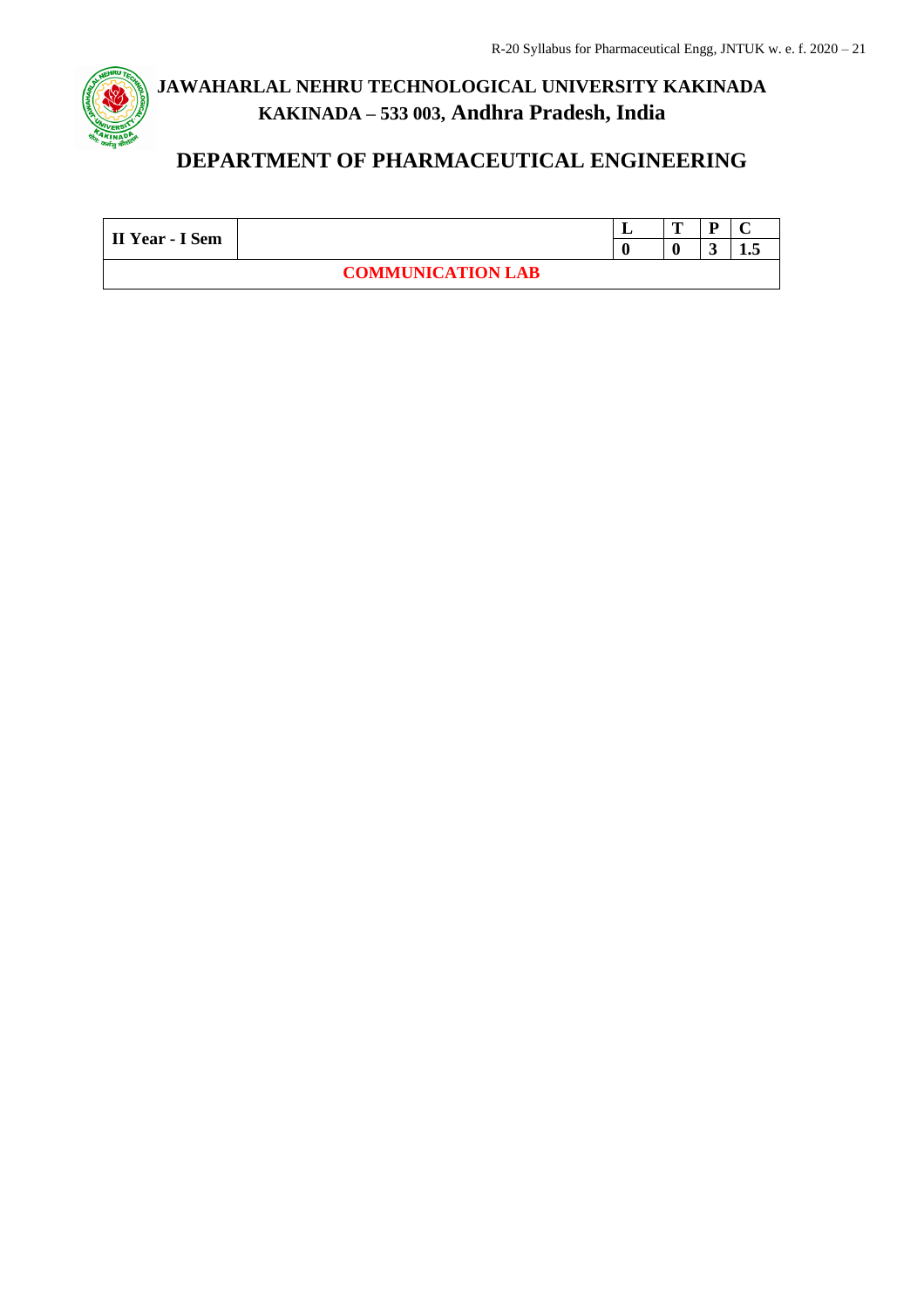

## **DEPARTMENT OF PHARMACEUTICAL ENGINEERING**

| I Year - I Sem                              |  |  | m |  |  |  |  |  |  |
|---------------------------------------------|--|--|---|--|--|--|--|--|--|
|                                             |  |  |   |  |  |  |  |  |  |
| FOUNDATION SKILLS IN INFORMATION TECHNOLOGY |  |  |   |  |  |  |  |  |  |

#### **PRE-REQUISITES:**

- 1. Basic Knowledge on Computers Networking
- 2. Programming in C
- 3. Basic Programming Concepts

#### **COURSE OBJECTIVES:**

- 1. To understand the functionalities of various Hardware, Software & Networking concepts
- 2. To understand the environments of different types of Operating systems like UNIX/LINUX.
- 3. To understand the basic concepts of Web Technologies, Designing Web Pages
- 4. To understand the Object-Oriented Programming concepts in C++
- 5. To understand the Database concepts and writing SQL queries.
- 6. To understand the Development Life Cycle of the Software Project

#### **Module I:**

Identification of Peripherals of PC & its functions, Assembling& Dissembling of PC. Software installation and settings

- a) Installation of Linux, Installation of Oracle Installation of MySQL.
- b) Finding MAC address & IP address of a system, Creating Log record of a remote PC.

#### **Module II:**

a) Word Orientation: an overview of Microsoft (MS) office 2007/ 10: Importance of MS office 2007/10, overview of toolbars, saving files, Using help and resources, rulers, format painter. Table of Content, Newspaper columns, Images from files and clipart, Drawing toolbar and Word Art, Formatting Images, Textboxes, Paragraphs and Mail Merge in word.

b)Using Word to create project certificate. Features to be covered: -Formatting Fonts in word, Drop Cap in word, Applying Text effects, Using Character Spacing, Borders and Colors, Inserting Header and Footer, Using Date and Time option in Word & Formatting Styles, inserting table, Bullets and Numbering, Changing Text Direction, Cell alignment, Footnote, Hyperlink, Symbols, Spell Check, Track Changes.

c) Excel Orientation: The importance of MS office 2007/10 tool Excel as a Spreadsheet tool, Accessing, overview of toolbars, saving excel files, Using help and resources.

Creating a Scheduler - Features to be covered: - Gridlines, Format Cells, Summation, auto fill, Formatting Text

d) Calculating GPA - Features to be covered:- Cell Referencing, Formulae in excel – average, std. deviation, Charts, Renaming and Inserting worksheets, Hyper linking, Count function, LOOKUP/VLOOKUP, Sorting, Conditional formatting .

#### **Module III:**

a) Basic power point utilities and tools which helpful to create basic power point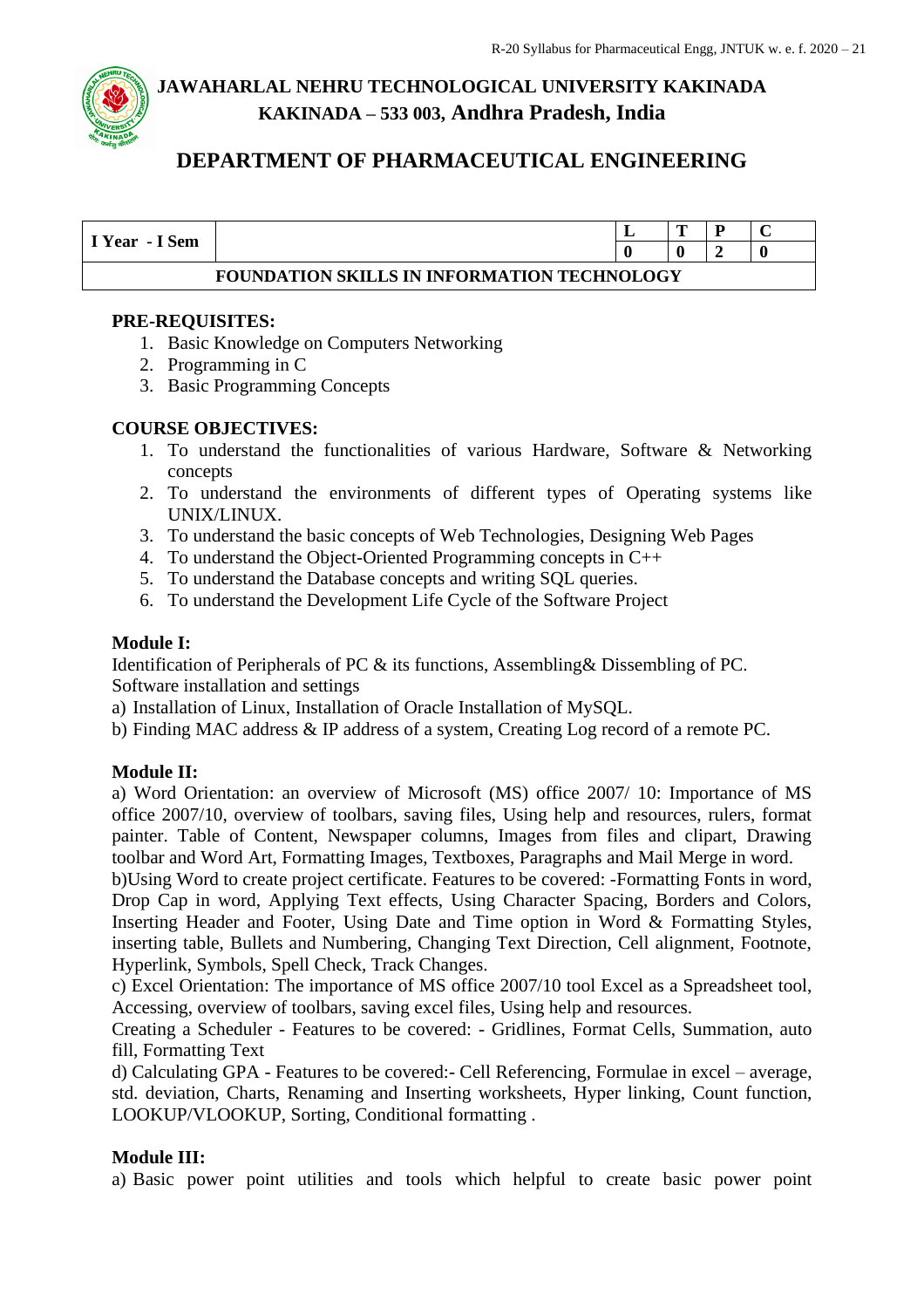

## **DEPARTMENT OF PHARMACEUTICAL ENGINEERING**

presentation. Topic covered during this includes PPT Orientation, Slide Layouts, Inserting Text, Word Art, Formatting Text, Bullets and Numbering, Auto Shapes, Lines and Arrows in both Latex and Power point.

b) Documentation creation using LaTeX

#### **Learning UNIX/LINUX Commands**

a) Basic commands execution like general - purpose, processing, file-related commands, Directory commands.

b) Vi editor operation, how to write & run simple C programs.

#### **Module IV:**

Working with LINUX Environment.

- a) Write a C program on arithmetic operations
- b) Write function to check given number is prime number or not.
- Introduction to Classes, Objects and implementing programs using C++
- a) Program for class and objects.
- b) Program for complex number.

Introduction to polymorphism, example programs using polymorphism in C++

Working with web Technologies:

Introduction to basic tags and creation of webpage using HTML.

#### **ModuleV:**

Introduction to DHTML, CSS.

- a) Write a program for inserting an image using DHTML
- b) Write a program to create a button and textfield using CSS for prescribed size

Introduction to SQL Commands in DDL and DML:likeInsertion,Deletion,Updation of a table Introduction to Software Engineering Concepts, SoftwareDevelopment Life Cycle, SRS.

#### **COURSE OUTCOMES:**

- 1. Ability to understand the advanced computer peripherals and operating systems.
- 2. Improve the Ability to understand the C concepts in Linux environment.
- 3. Ability to understand web technologies.
- 4. The course objective ensures the development of students learning OOPs concepts.
- 5. Understand the basic software engineering concepts.

#### **TEXT BOOKS:**

- 1. Fundamentals of Computers RajaramanV.,EasternEchonomic Edition, PHI
- 2. Computer Fundamentals PradeepSinha, PritiSinha, 6th Edition, BPB PUBLICATIONS
- 3. Unix system programming using C++, T.Chan,PHI
- 4. Web Technologies, Uttam K Roy, Oxford University Press.

#### **REFERENCES:**

- 1. Linux System programming, Robert Love O' Reilly, SPD
- 2. Unix Network Programming, W, R Stevens, PHI
- 3. Unix Internals, U. Vahalia, Pearson Education

Web Programming, building internet applications, chris Bates 2nd Edition, Wiley Dreamtech.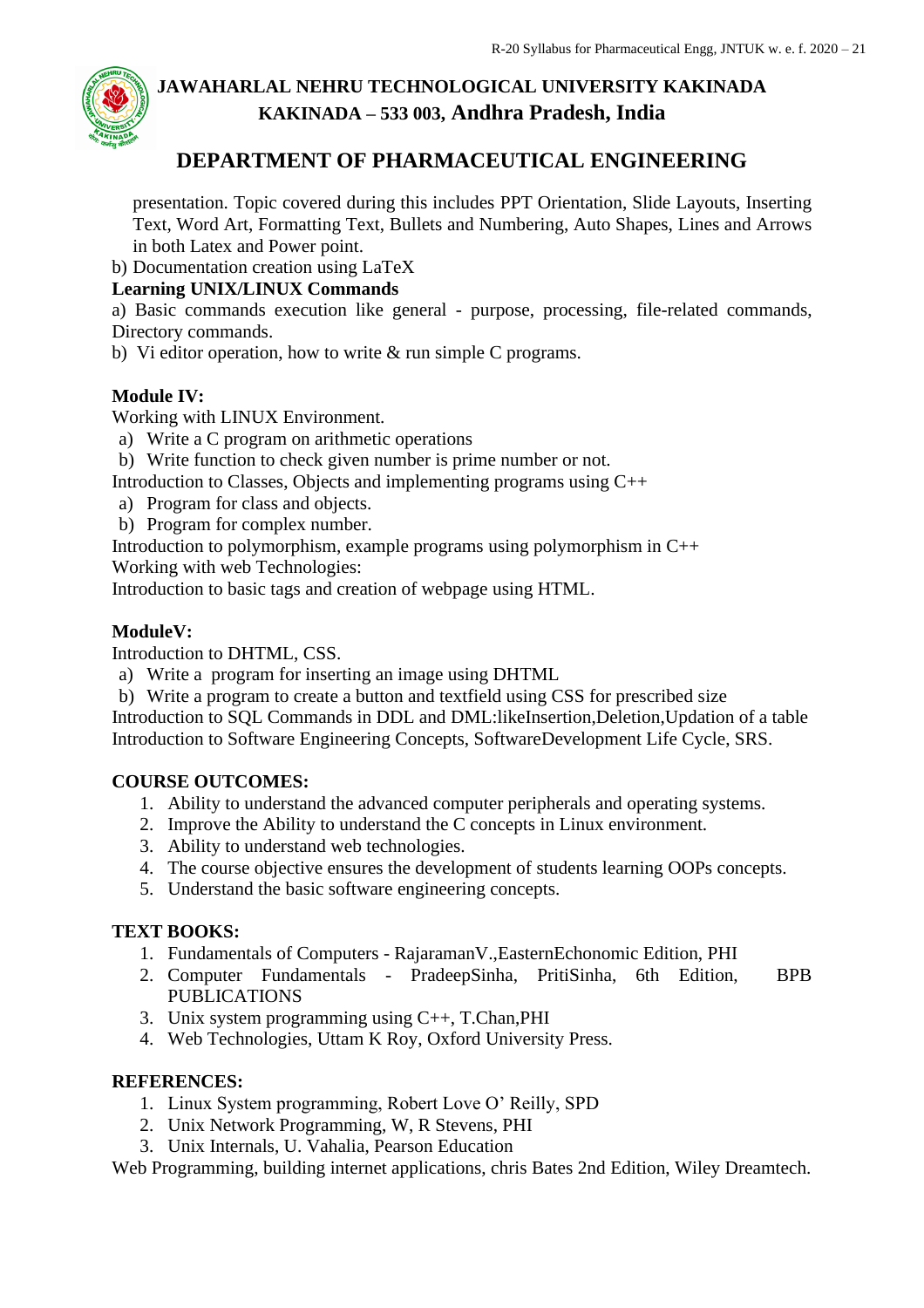## **DEPARTMENT OF PHARMACEUTICAL ENGINEERING**

| II Year -II Sem                                   |  |  | m |  |  |  |  |  |  |
|---------------------------------------------------|--|--|---|--|--|--|--|--|--|
|                                                   |  |  |   |  |  |  |  |  |  |
| <b>HEAT TRANSFER FOR PHARMACEUTICAL ENGINEERS</b> |  |  |   |  |  |  |  |  |  |

#### **PRE-REQUISITES:** Material and energy balance computations

**COURSE OBJECTIVES:** This course helps in making the student understand various modes of heat transfer, heat transfer with and without phase change, heat transfer equipment, and radiation.

#### **UNIT-I**

**Introduction:** Nature of heat flow, conduction, convection, natural and forced convection, radiation.

**Heat transfer by conduction in Solids:** Fourier's law, thermal conductivity, steady state conduction in plane wall & composite walls, compound resistances in series, heat flow through a cylinder, conduction in spheres

#### **UNIT-II**

**Principles of heat flow in fluids:** Typical heat exchange equipment, countercurrent and parallel current flows, energy balances, rate of heat transfer, overall heat transfer coefficient, electrical analogy, critical radius of insulation, logarithmic mean temperature difference, variable overall coefficient, multi-pass exchangers, individual heat transfer coefficients, resistance form of overall coefficient, fouling factors, classification of individual heat transfer coefficients, magnitudes of heat transfer coefficients, effective coefficients for unsteady-state heat transfer.

#### **UNIT-III**

**Heat Transfer to Fluids without Phase change:** Regimes of heat transfer in fluids, thermal boundary layer, heat transfer by forced convection in laminar flow, heat transfer by forced convection in turbulent flow, the transfer of heat by turbulent eddies and analogy between transfer of momentum and heat, heat transfer to liquid metals, heating and cooling of fluids in forced convection outside tubes.

**Natural convection:** Natural convection to air from vertical shapes and horizontal planes, effect of natural convection in laminar-flow heat transfer

#### **UNIT-IV**

**Heat Transfer to Fluids with Phase change:** heat transfer from condensing vapors, heat transfer to boiling liquids.

**Heat exchange equipment:** General design of heat exchange equipment, heat exchangers, condensers, boilers and calendrias, extended surface equipment, heat transfer in agitated vessels, scraped surface heat exchangers, heat transfer in packed beds, heat exchangers effectiveness (NTUmethod)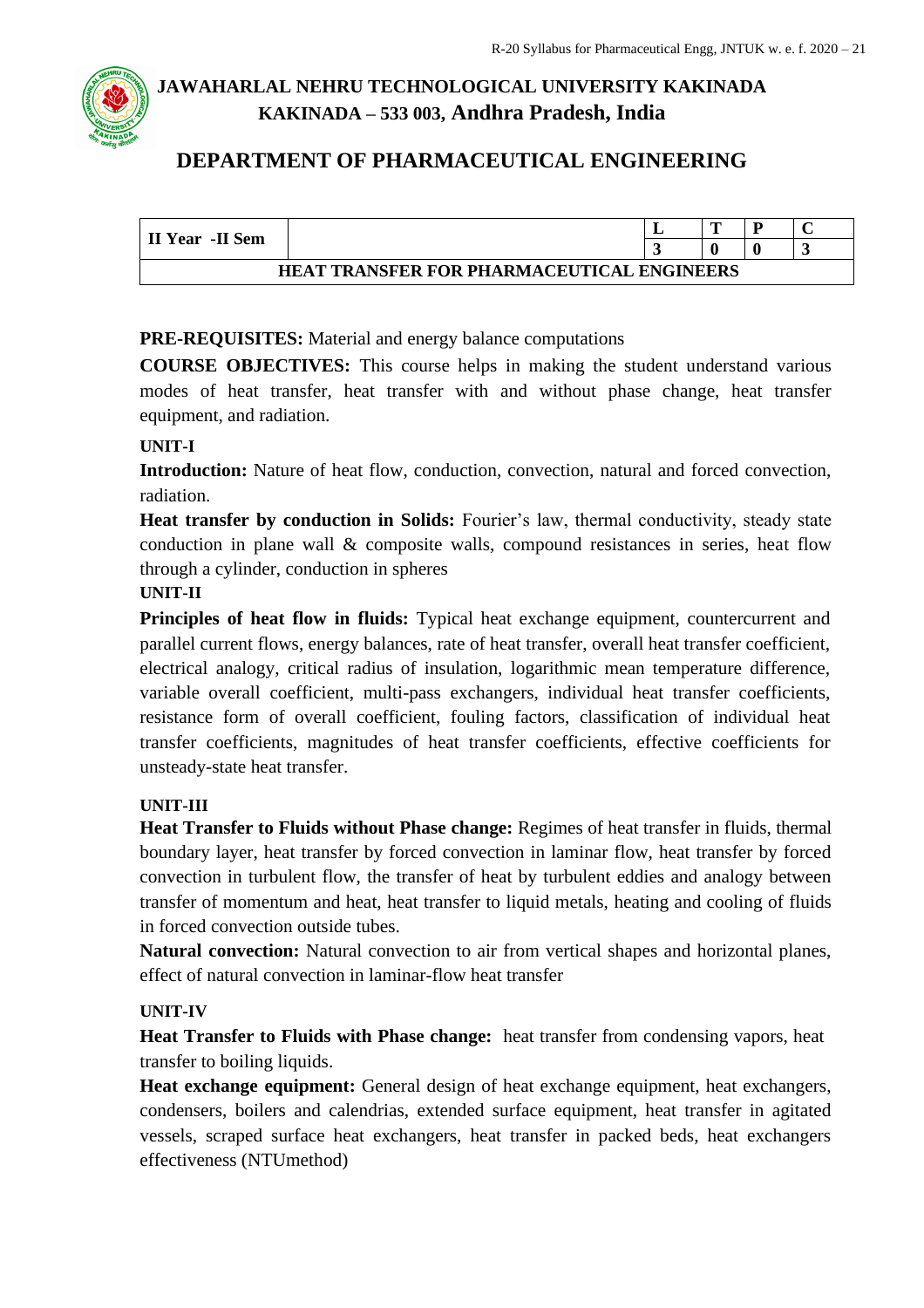## **DEPARTMENT OF PHARMACEUTICAL ENGINEERING**

#### **UNIT-V**

**Evaporators:** Evaporators, performance of tubular evaporators, capacity and economy single and multiple effect evaporator, method of feeding, vapors recompression.

**Radiation:** Radiation: Introduction, properties and definitions, black body radiation, real surfaces and the gray body, absorption of radiation by opaque solids, radiation between surfaces, radiation shielding, radiation to semitransparent materials, combined heat transferences by conduction, convection and radiation.

#### **COURSE OUTCOMES:** The student will be able to

- 1.Classify the modes of heat transfer
- 2.Identify the Natural Convection, Forced Convection and Radiation
- 3.Describe heat transfer laws for heat Exchangers
- 4.Differentiate the heat exchanger performance for co-current and counter –current flows
- 5.Explain Heat transfer Coefficients, efficiency of heat exchangers and the Heat Radiation in detail.
	- I. Classify the types of heat exchanger equipments and evaporator along with feeding methods

### **TEXT BOOKS:**

1. Unit Operations of Chemical Engineering, 6<sup>th</sup> ed., W.L. McCabe, J.C. Smith and P. Harriot, McGraw-Hill, New York, 2001

### **REFERENCES:**

- 1. Process Heat Transfer, D.Q. Kern, Tata McGraw-Hill, New Delhi, 1997.
- 2. Heat Transfer, J.P.Holman, 9th Edition, Tata McGraw-Hill, 2008
- 3. A Text Book on Heat Transfer, S.P. Sukhatme, 5th Edition, Universities Press (India) Pvt. Ltd., 2005.
- 4. Heat Transfer: Principles and Applications, Binay Dutta, K., 1st Edition, Phi Learning,  $2000$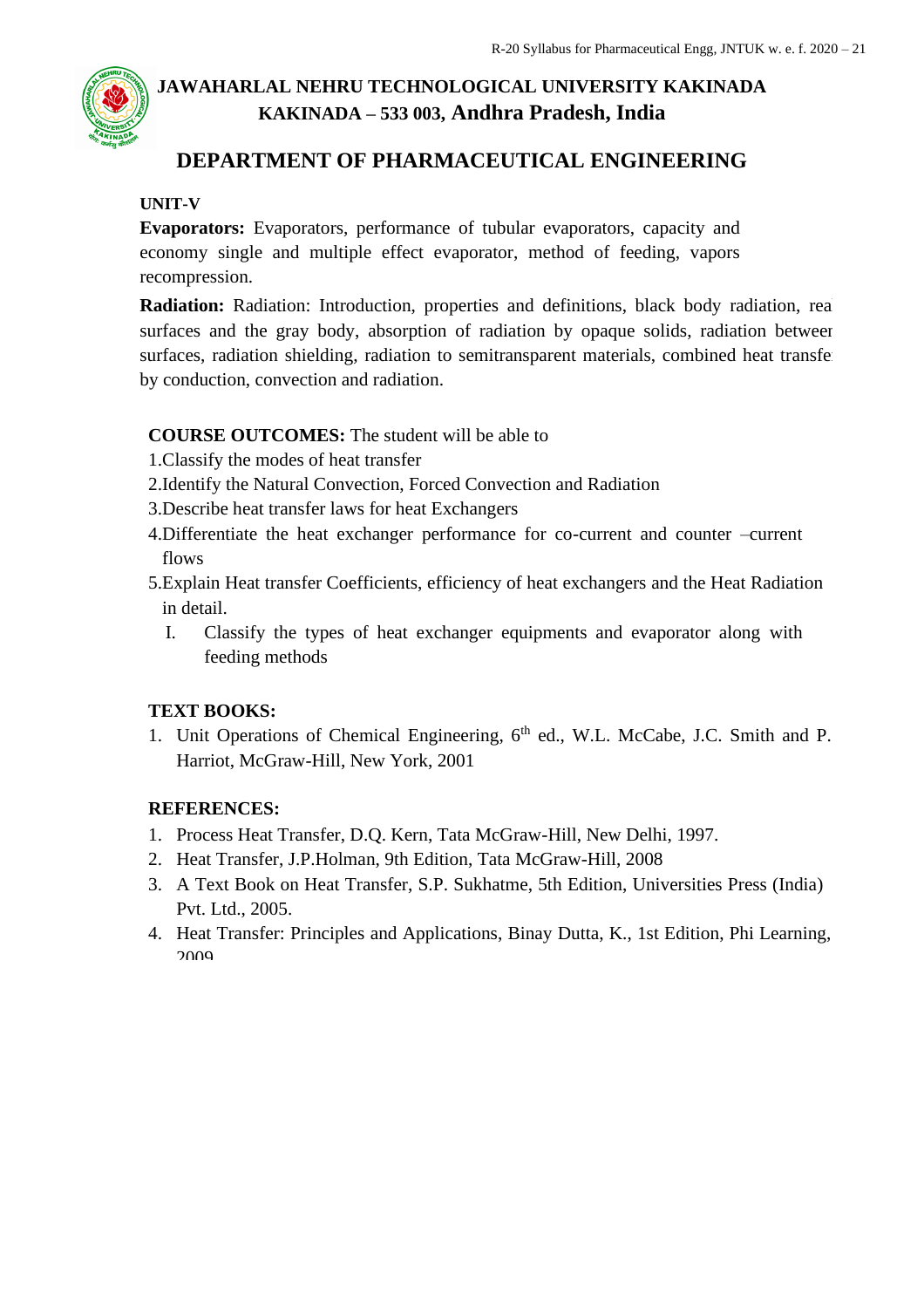## **DEPARTMENT OF PHARMACEUTICAL ENGINEERING**

| <b>II Year - II Sem</b> |                        | ┻ | m |  |
|-------------------------|------------------------|---|---|--|
|                         |                        |   |   |  |
|                         | PHYSICAL PHARMACEUTICS |   |   |  |

#### **PRE-REQUISITES:** Physics and Chemistry

**COURSE OBJECTIVES:**To know important physical properties of drug molecules, interfacial phenomenon, complexation, types of colloids and its properties, and micromeritics.

#### **UNIT-I**

Ionic Equilibria: Modern theories of acids and bases. Sorensen's pH scale, calculation of pH, acidity constants. Buffers and buffered isotonic systems. The buffer equation, buffer capacity, buffers in pharmaceuticals and biologics, buffered isotonic, methods of adjusting tonicity and pH.

#### **UNIT-II**

Solubility and distribution phenomenon: Solvent – solute interactions, factors influencing solubility of gases in liquids, solubility of solids in liquids and solubility of liquids in liquids, solids. Distribution coefficient: applications and limitations influence of molecular association and dissociation on partition coefficient, preservative action of weak acids in oilwater system.

#### **UNIT-III**

Interfacial phenomenon: Definition, method of determination. Significance in Pharmacy. Liquid interfaces, adsorption at liquid interfaces. Surface active agent's classification, properties, applications HLB. Adsorption at solid interfaces. Electric properties at interfaces – Zeta potential and its importance.

Complexation: Types of complexes, metal, organic and inclusion complexes, methods of analysis.

Colloids: classification, purification, protective colloid action, properties.

#### **UNIT-IV**

Coarse dispersions: Suspensions – interfacial properties of suspended particles, settling in suspensions. Formulation and evaluation, rheological properties of suspensions.

Emulsions: Theories of emulsification, physical stability of emulsions, preservation of emulsions, rheological properties of emulsions.

Semisolids: classification, properties.

Gels: classification, concept of syneresis and swelling.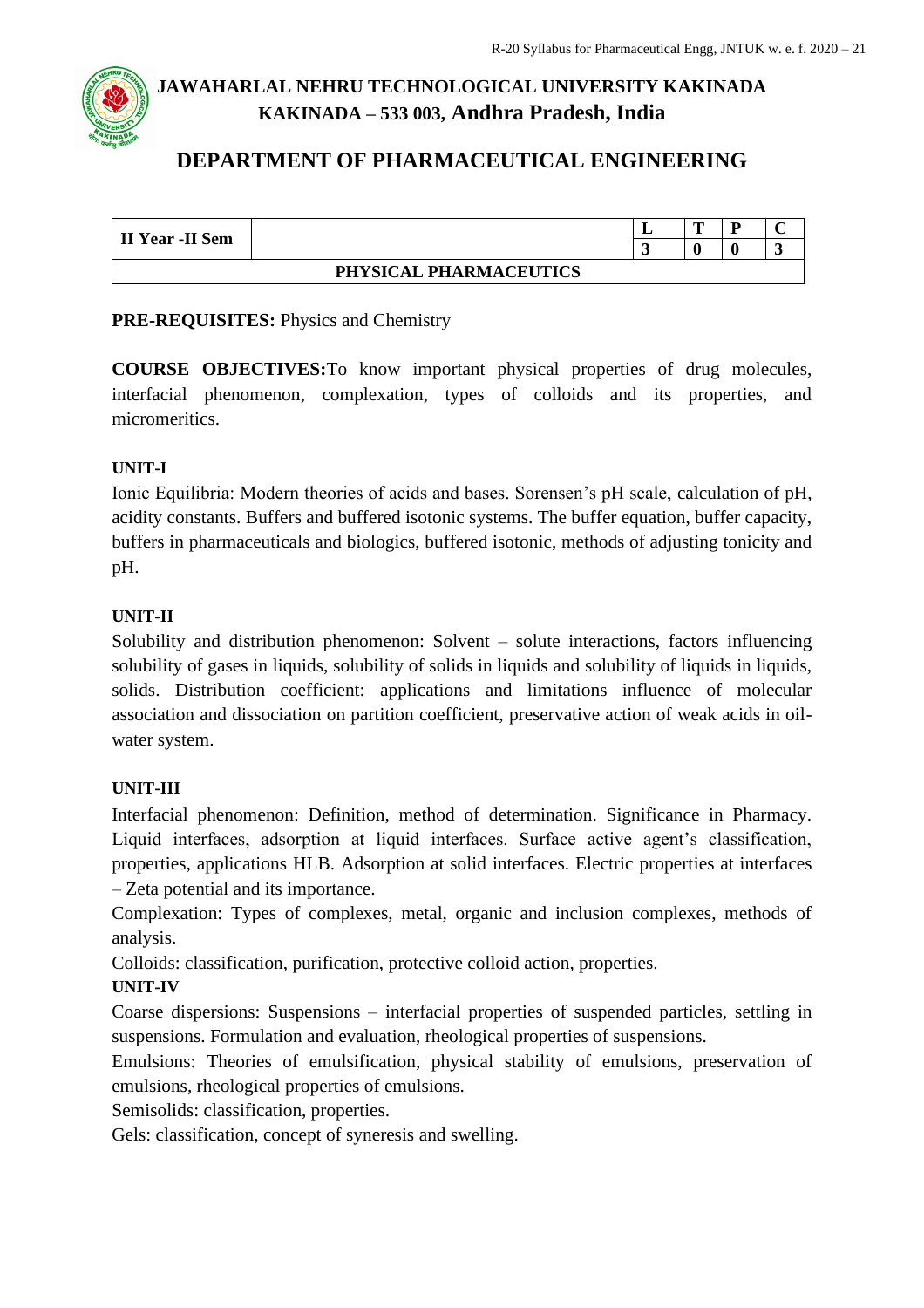

## **DEPARTMENT OF PHARMACEUTICAL ENGINEERING**

#### **UNIT-V**

Micromeritics: Particle size and size distribution, methods of determining particle size particle shape,particle number, surface area – methods of determining surface area, derived properties of powders – their significance.

#### **COURSE OUTCOMES:**To student will be able to

- 1. Illustrate the important physical properties of drug molecules, phase value & its importance.
- 2. Identify Different electrolytes and non-electrolyte solutions, importance of pH and drug research.
- 3. Analyze industrial phenomenon of liquids, rate &order of reactants.
- 4. Interpret micromeritics, and types of colloids and their properties.

#### **TEXT BOOKS:**

- 1. Essentials of physical pharmacy by CVS Subrahmanyam, 2nd Edition, 2017, publisher: vallabhprakashan.
- 2. Text book of physical pharmaceutics by CVS Subrahmanyam, 2nd Edition, 2000, publisher: vallabhprakashan.
- 3. Martin's Physical Pharmacy and Pharmaceutical Sciences edited by PJ Sinko; 6TH edition, 2006, publisher: Lippincott Williams &wilkins.
- 4. Tutorial Pharmacy by Cooper and Gunn, edited by S.J. Carter; 6<sup>th</sup> edition, Publisher: CBS Publishers.
- 5. Remington's The Science and Practice of Pharmacy, volume I and volume II, 22nd edition.

### **REFERENCES:**

- 1. Bentley's Textbook of Pharmaceutics by E.A. Rawlins, publisher: Bailliere Tindall, 1977.
- 2. Physical pharmacy Practical text by Guru Prasad Mohanta and Prabal Kumar Manna, Published by Pharma book syndicate.
- 3. Essentials of physical pharmacy by Derle D.V. published by pharma book syndicate.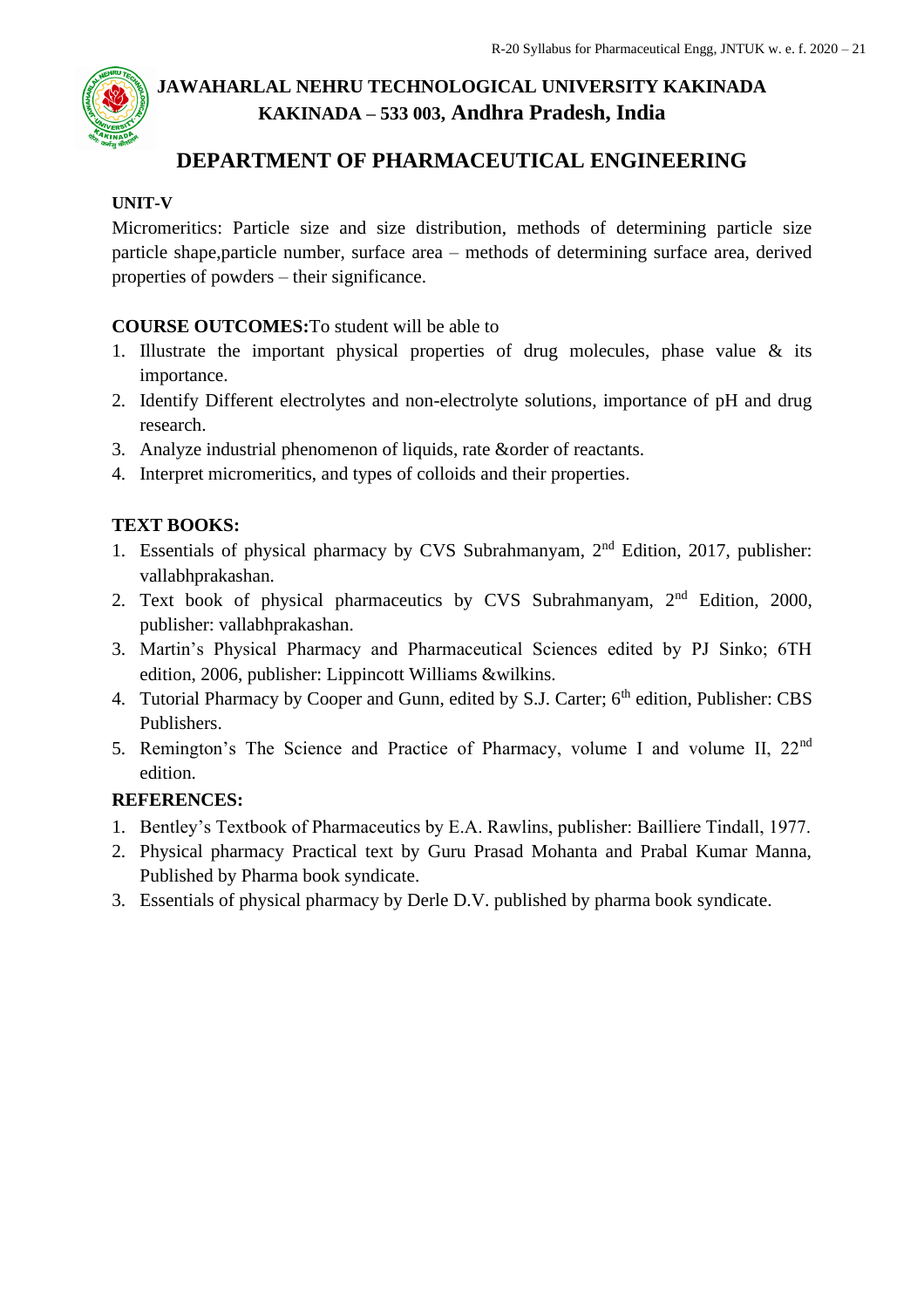## **DEPARTMENT OF PHARMACEUTICAL ENGINEERING**

| II Year -II Sem                                    |  | m |  |  |  |  |  |  |
|----------------------------------------------------|--|---|--|--|--|--|--|--|
|                                                    |  |   |  |  |  |  |  |  |
| <b>PRINCIPLES OF MICROBIOLOGY AND BIOCHEMISTRY</b> |  |   |  |  |  |  |  |  |

#### **PRE-REQUISITES:** Biology and Chemistry

**COURSE OBJECTIVES:** To deal with the various aspects of microorganisms their classification, morphology, cultivation, identification, sterility testing and to introduce students to biochemistry and biomolecules.

#### **UNIT-I**

**Introduction to Microbiology:** Origin, scope and discovery of microbiological world, Spontaneous generation theory. Pharmaceutical significance of protozoa, algae, fungi, bacteria and viruses. Characterization and identification of microorganisms.

**Nutrition and Growth of Microbes:** Nutritional requirements, Types of Nutrient media and growth Conditions and Nutritional types based on energy source. Isolation, cultivation (aerobic & anaerobic) and preservation of microorganisms, physiology of growth, bacterial growth curve, methods for determining bacterial numbers, mass and cell constituents

#### **UNIT -II**

**Control of Microorganisms:** General Concepts, Inhibition of growth and killing, sterilization and Disinfection, antisepsis and sanitation, mode of action application & limitation of physical agents (moist and dry heat, radiation and filtration), chemical agents. Various types of disinfectants, factors affecting sterilization and disinfection, evaluation of antimicrobial activity, chemotherapeutic agents, mode of action and applications, drug resistance. pharmaceuticals and bio safety measures

### **UNIT-III**

**Application of Microbes in Pharmaceutical Industry:**

**a. Microbiological Assays:** Principles and Methods involved in Assay of Antibiotics, Vitamins, Amino acids& Bio-Sensors in Analysis.

**b**. **Microbial Source & applications of various pharma products** like Antibiotics, vitamins. Amino acids, solvents, enzymes & genetic engineered products etc.

**C**. sampling of the air in clean house in classified areas.

### **UNIT-IV**

**Introduction to Biochemistry**: Biomembranes: Structure and molecular constituents of membrane, models proposed, function and properties of membrane, transport hypothesis: Active and Passive, facilitated transport,  $Na^+$ ,  $K^+$ ,  $H^+$  pumps. Glucose transport, osmoregulation.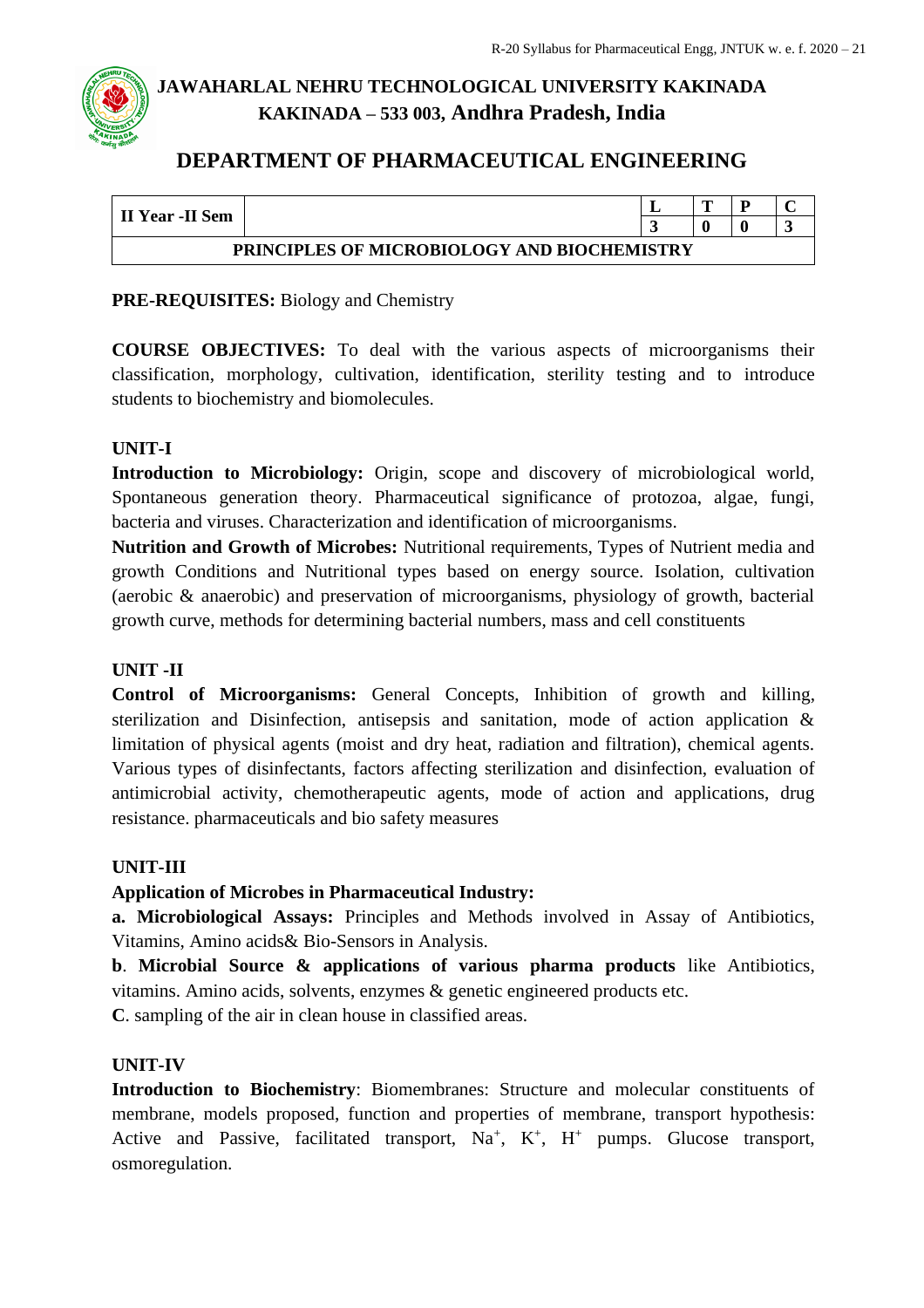

## **DEPARTMENT OF PHARMACEUTICAL ENGINEERING**

**Biomolecules & Metabolism:** Carbohydrates: Structure and classification & complex carbohydrates, biological role of carbohydrates. Metabolism: Glycolysis, glycogenolysis, gluconeogenesis, Kreb's cycle, uronic acid pathways.

**Proteins:** Introduction, functional classification. Amino acids: Classification, Physicochemical properties, optical activity, reaction with ninhydrin, formaldehyde, R-group amino acids. Essential, non-essential amino acids, deficiency. Metabolism: Urea cycle, deamination, Trans-amination, decarboxylation reactions of some important amino acids.

#### **UNIT-V**

**Enzymes:** Introduction, classification, (according to the reaction catalysis and sources) properties, mechanism of action, and structure of enzymes, co-factor, active sites, Factors active substrates, pH ionic strength, conc., temperature. Enzyme inhibition (Competitive, Non-competitive, irreversible). Therapeutic uses of enzymes

Lipids: Definition, Classification, Functions, Types of fatty acids and its biological role. Metabolism: Alpha, Beta, Gama & Omega oxidations of fatty acids, bio-synthesis of fatty acids, cholesterol.

Nucleic acids: Structure, classification, cell and biological functions, chemical composition, as genetic.

#### **COURSE OUTCOMES:** The student will be able to

- 1. Describe cultivation of microorganisms.
- 2. Describe sterilization of various pharmaceutical products, equipment, and culture media.
- 3. Illustrate sterility testing.
- 4. Explain biochemical organization in human system.

### **TEXT BOOKS:**

- **1.** Pelczar and Reid, Text Book of Microbiology, 3rd Edition, McGraw-Hill, 1971.
- 2. Anantha Narayan and Jayram Panikar, Text Book of Microbiology, Orient Longman, Delhi. N.K. Jain, Pharmaceutical Microbiology
- 3. Guyton, A.C. and Hall, J.E. "Textbook of Medical Physiology", 11th Edition, Saunders, 2006.
- 4. Ganong, W.F. "Review of Medical Physiology", 22nd Edition (A Lange Medical book series) McGraw – Hill (International Ed.) 2005.
- 5. Khurana, Indu "A Textbook of Medical Physiology" Elsevier, 2006.4. Johnson, L.R. "Essential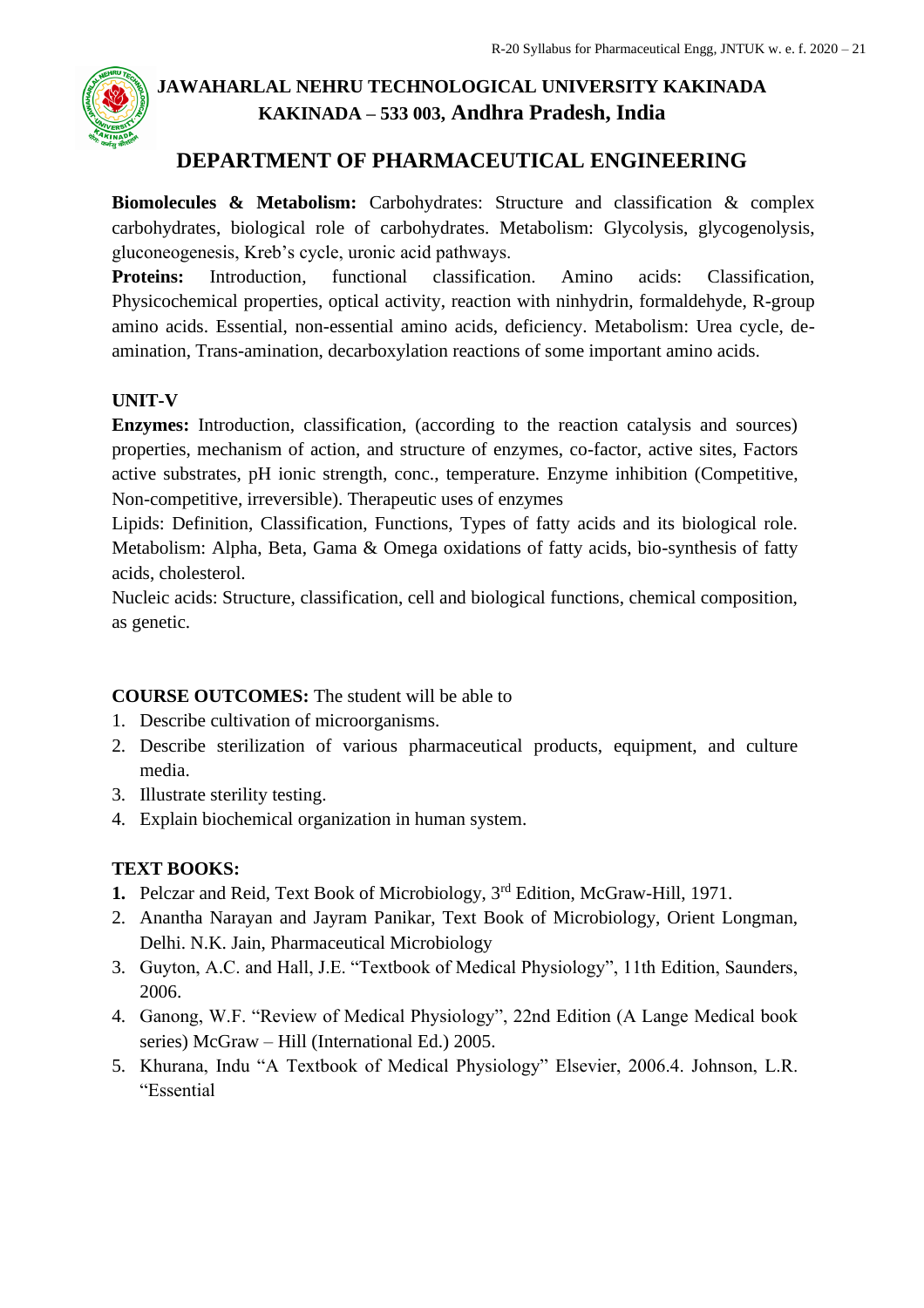## **DEPARTMENT OF PHARMACEUTICAL ENGINEERING**

### **References:**

- 1. Heritage, J Introductory Microbiology, published by the press syndicate of the university of Cambridge, 2000.
- 2. Nester, Anderson, Roberts, Pearsall, Microbiology, McGraw-Hill, 4<sup>th</sup> edition, McGraw HillPublisher.
- 3. Hugo, W B Pharmaceutical Microbiology, 8th edition, published: wiley-blackwell.
- 4. Waugh, Anne and Allison Grant "Ross and Wilson Anatomy and Physiology in Health and Illness", 10th Edition, Churchill – Livingstone / Elsevier), 2006.
- 5. Carola, R., J.P. Harley and C.R. Noback. "Human Anatomy & Physiology", 2nd Edition, McGraw – Hill, 1992.
- 6. Vander, A.J., J.H. Sherman and D.S. Luciano "Human Physiology: The Mechanisms of BodyFunction", 5th Edition, McGraw – Hill, 1990.
- 7. Lodish, Harvey etal., "Molecular Cell Biology," 6th Edition. W.H.Freeman, 2008.
- 8. Alberts, Bruce, "Molecular Biology of Cell", 5th Edition, Garland Science, 2008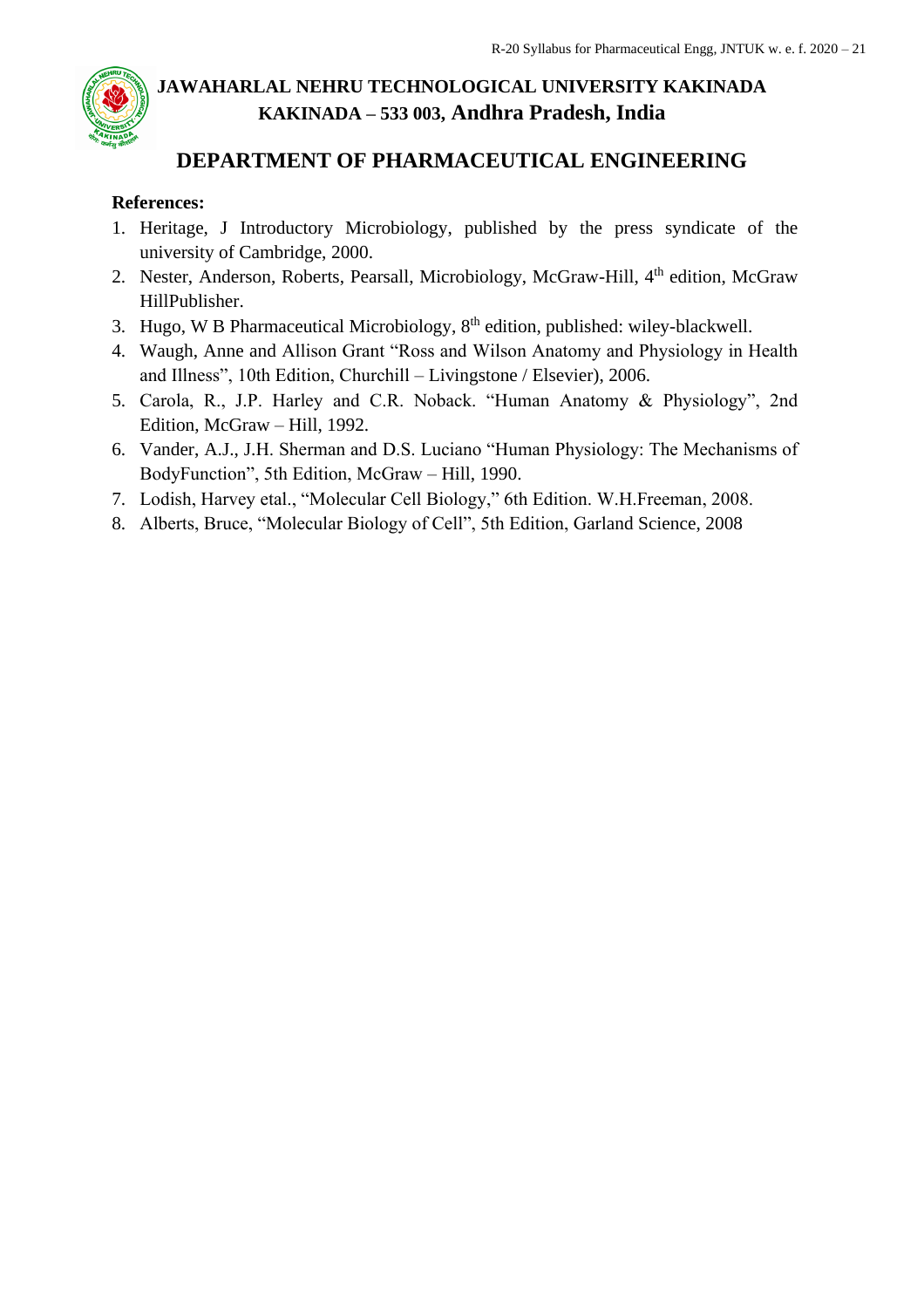## **DEPARTMENT OF PHARMACEUTICAL ENGINEERING**

| II Year - II Sem                                         |  |  |  |  |  |  |  |  |  |
|----------------------------------------------------------|--|--|--|--|--|--|--|--|--|
|                                                          |  |  |  |  |  |  |  |  |  |
| <b>REACTION ENGINEERING FOR PHARMACEUTICAL ENGINEERS</b> |  |  |  |  |  |  |  |  |  |

#### **PRE-REQUISITES:**Thermodynamics for pharmaceutical Engineers

**OBJECTIVE:**To provide a foundation on deriving rate expressions for series, parallel, reversible reactions, reactive design, non-ideal flow and catalysis.

#### **UNIT-I**

**Overview of chemical reaction engineering:** Classification of reactions, variables affecting the rate of reaction definition of reaction rate. Kinetics of homogenous reactions- concentration dependent term of rate equation, Temperature dependent term of rate equation, searching for a mechanism, predictability of reaction rate from theory. **Interpretation of batch reactor data**constant volume batch reactor: Analysis of total pressure data obtained in a constant-volume system, the conversion, Integral method of analysis of data–general procedure, irreversible unimolecular type first order reactions, irreversible bimolecular type second order reactions, irreversible trimolecular type third order reactions,

#### **UNIT-II**

**Constant volume batch reactor**: Empirical reactions of nth order, zero-order reactions, overall order of irreversible reactions from the half-life, fractional lifemethod, irreversible reactions in parallel, homogenous catalyzed reactions, autocatalytic reactions irreversible reactions in series Intrinsic empirical reactions of nth order, zero-order reactions, overall order of irreversible reactions from the half-life, fractional life method, irreversible reactions in parallel, homogenous catalyzed reactions, autocatalytic reactions, irreversible reactions in series.

**Constant volume batch reactor**– first order reversible reactions, second order reversible reactions, reversible reactions in general, integral method, Differential method of analysis of data. Varying volume batch reactor–differential method of analysis, integral method of analysis, zero order, first order, second order, nth order reactions, temperature and reaction rate, the search for a rate equation.

### **UNIT-III**

**Introduction to reactor design**- general discussion, temperature and pressure effects, symbols and relationship between  $C_A$  and  $X_A$ . Ideal reactors for a single reaction- Ideal batch reactor, Steady-state mixed flow reactor, Steady-state plug reactors.

**Temperature and Pressure effects**- Single reactions- heats of reaction from thermodynamics, heats of reaction and temperature, equilibrium constants from thermodynamics, equilibrium conversion, general graphical design procedure, optimum temperature progression, heat effects, adiabatic operations, non-adiabatic operations, comments and extensions. Exothermic reactions in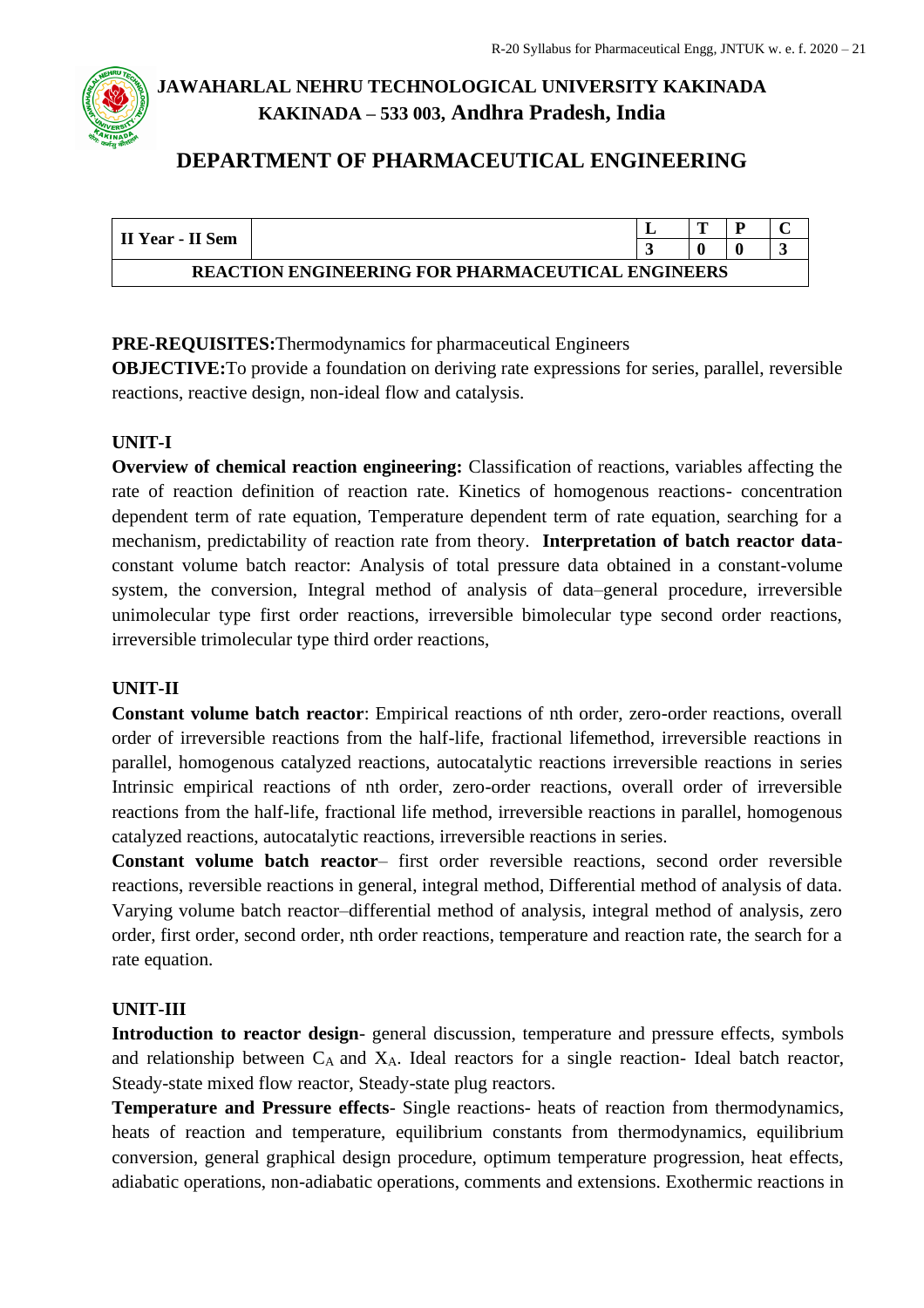

## **DEPARTMENT OF PHARMACEUTICAL ENGINEERING**

mixed flow reactors-A special problem, multiple reactions.

#### **UNIT-IV**

**Basics of non-ideal flow:** E, the exit age distribution function of fluid, the RTD, conversion in non-ideal flow reactors, diagnosing reactors (qualitative discussion only).

**The dispersion model**: axial dispersion, correlations for axial dispersion, chemical reaction and dispersion.

**Catalysis and Catalytic reactors:** Catalysts, steps in catalytic reactions, synthesizing a rate law, mechanism and rate limiting step.

**Heterogeneous reactions**: Introduction to Solid catalyzed reactions: The rate equation for Surface Kinetics-Pore diffusion resistance combined with surface kinetics, Porous catalyst particles, and heat effects during reaction, Performance equations for reactors containing porous catalyst particles.

#### **UNIT-V**

**Fluid-fluid reactions**: kinetics- the rate equation. **Fluid-particle reactions**: kineticsselection of a model, shrinking core model for spherical particles of unchanging size, rate of reaction for shrinking spherical particles, extensions, determination of rate controlling step.

**COURSE OUTCOMES:** The student will be able to

- 1. Deriving rate expressions for series, parallel, reversible reactions
- 2. Explain product distribution in multiple reactions; recycle reactors and auto catalytic reactions.
- 3. Estimate characteristic features of non- ideal flow and mixing of fluids in reaction vessels.
- 4. Explain introductory aspects of the design for heterogeneous reacting systems.

#### **TEXT BOOKS:**

1. Chemical Reaction Engineering, 3rd ed., O. Levenspiel, John Wiely& Sons, 1999

#### **REFERENCES:**

- 1. Elements of Chemical Reaction Engineering, 2nd ed., H.S. Fogler, PHI Learning Pvt. Ltd., New Delhi, 2010.
- 2. Chemical Engineering Kinetics, 3rd ed., J.M. Smith, McGraw-Hill, New York, 1981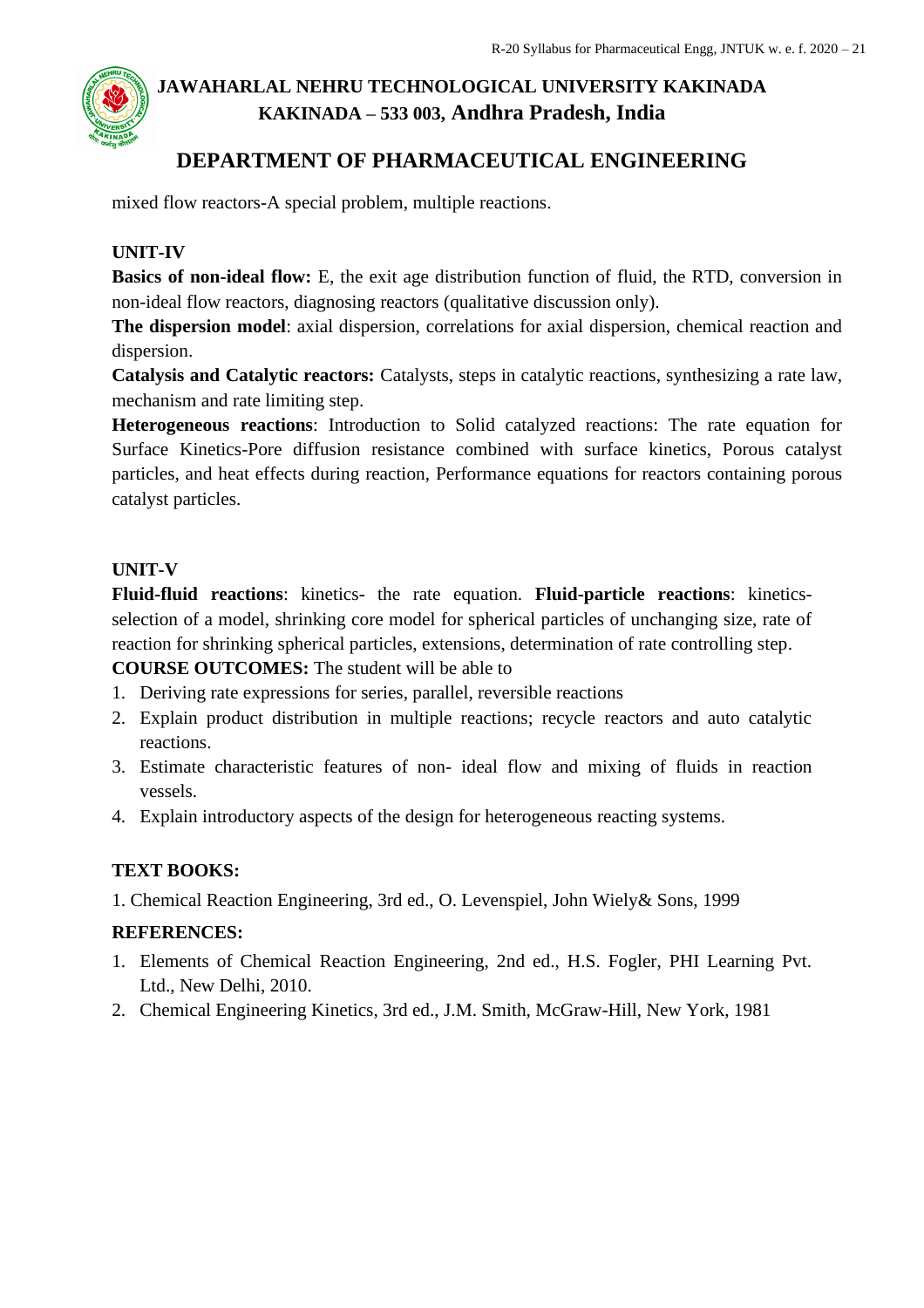## **DEPARTMENT OF PHARMACEUTICAL ENGINEERING**

| II Year - II Sem |                               | m |  |
|------------------|-------------------------------|---|--|
|                  |                               |   |  |
|                  | <b>ANATOMY AND PHYSIOLOGY</b> |   |  |

#### **PRE-REQUISITES:** Biology

**COURSE OBJECTIVES:** To make the student understand the anatomical terms used to refer the human body, structure and functioning of various systems of human body.

#### **UNIT I:**

**Introduction to Cell:** Structure and Function of Cell, Subcellular Organelles and Cell Division -Mitosis, Meiosis. Transport Across Cell Membrane: Passive and Active Transport, Ion channels, Ligand gated / voltage gated channels. Tissues-Anatomy and Physiology of various tissues, epithelial tissue, Connective tissue, Muscle tissue, Nervous tissue, Organ systems and Homeostasis.

#### **UNIT II:**

**Skeletal System & Respiratory System:** Structure, composition & functions of skeleton. Physiology

Of skeletal muscle contraction, Classification of joints, Types of joints. Anatomy & function of respiratory structures, Mechanism of respiration, regulation of respiration.

#### **UNIT III:**

**Cardiovascular System:** Composition, function of blood & its elements, erythropoiesis, blood groups, blood coagulation, Blood vessels Functional Anatomy of heart, conducting system of heart, Heart sounds, cardiac cycle, ECG. Blood pressure and its regulation.

#### **UNIT IV:**

**Digestive System and urinary system:** Parts of digestive system, their structure and functions. Various gastrointestinal secretions & their role.

Anatomy & physiology of urinary system. Physiology of urine formation, acid- base balance.

#### **UNIT-V:**

**Nervous System:** Functions of different parts of brain and spinal cord. Cranial nerves and functions. Neurohumoral transmission in the central nervous system, reflex action, specialized functions of the brain. Autonomic Nervous System: Physiology and functions of the autonomic nervous system. Sense Organs: Basic anatomy and physiology of the eye, ear, taste buds, nose, and skin.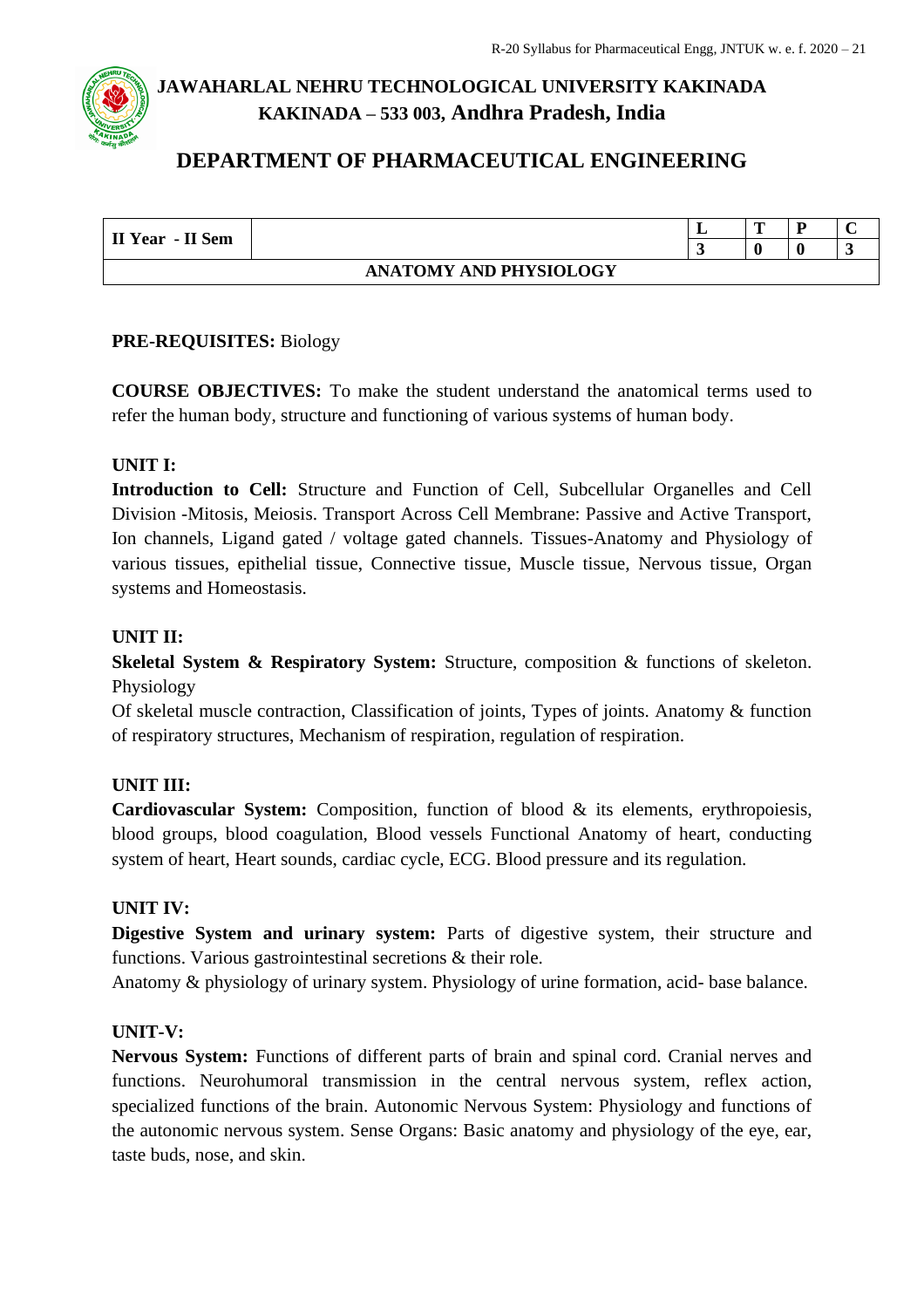

## **DEPARTMENT OF PHARMACEUTICAL ENGINEERING**

**Endocrine System & Reproductive System:** Anatomy & Physiology of pituitary, thyroid, parathyroid, adrenal, pancreas, control of hormone secretion. Male & Female reproductive system, Menstruation.

### **COURSE OUTCOMES:** The student will be able

- 1. Identify the anatomical terms related to the human body.
- 2. Illustrate the anatomical location of the systems and explain their function.
- 3. Explain the Physiology of all the major systems within the human body.
- 4. Describes the structure and functions of various organs of the human body and mechanisms in the maintenance of normal functioning and disease state are knows.

### **TEXT BOOKS:**

- 1. Guyton, A.C. and Hall, J.E. "Textbook of Medical Physiology", 11th Edition, Saunders, 2006.
- 2. Ganong, W.F. "Review of Medical Physiology", 22nd Edition (A Lange Medical book series)

McGraw – Hill (International Ed.) 2005.

- 3. Khurana, Indu "A Textbook of Medical Physiology" Elsevier, 2006.4. Johnson, L.R. "Essential
- 4. Medical Physiology", 3rd Edition, Academic Press / Elsevier), 2003.
- 5. Tortora GJ, &Anagnodokos NP, Principles of Anatomy & Physiology, Harper & Rave

Publishers, New Delhi.

- 6. Shalya Subhash, Human Physiology, CBS Publishers & Distributors.
- 7. Keele, C.A., Niel, E and Joels N, Samson Wright's Applied Physiology, Oxford University Press.

#### **References:**

- 1. Waugh, Anne and Allison Grant "Ross and Wilson Anatomy and Physiology in Health and Illness", 10th Edition, Churchill – Livingstone / Elsevier), 2006.
- 2. Carola, R., J.P. Harley and C.R. Noback. "Human Anatomy & Physiology", 2nd Edition,McGraw – Hill, 1992.
- 3. Vander, A.J., J.H. Sherman and D.S. Luciano "Human Physiology: The Mechanisms of BodyFunction", 5th Edition, McGraw – Hill, 1990.
- 4. Lodish, Harvey etal., " Molecular Cell Biology," 6th Edition. W.H.Freeman, 2008.
- 5. Alberts, Bruce, "Molecular Biology of Cell", 5th Edition, Garland Science, 2008.
- 6. Cooper,G.M. "The Cell: A Molecular Approach, 4th Edition, ASM Press, 2007.
- **7.** Alberts, Bruce etal., "Essential Cell Biology", 2nd Edition, Garland Science, 2004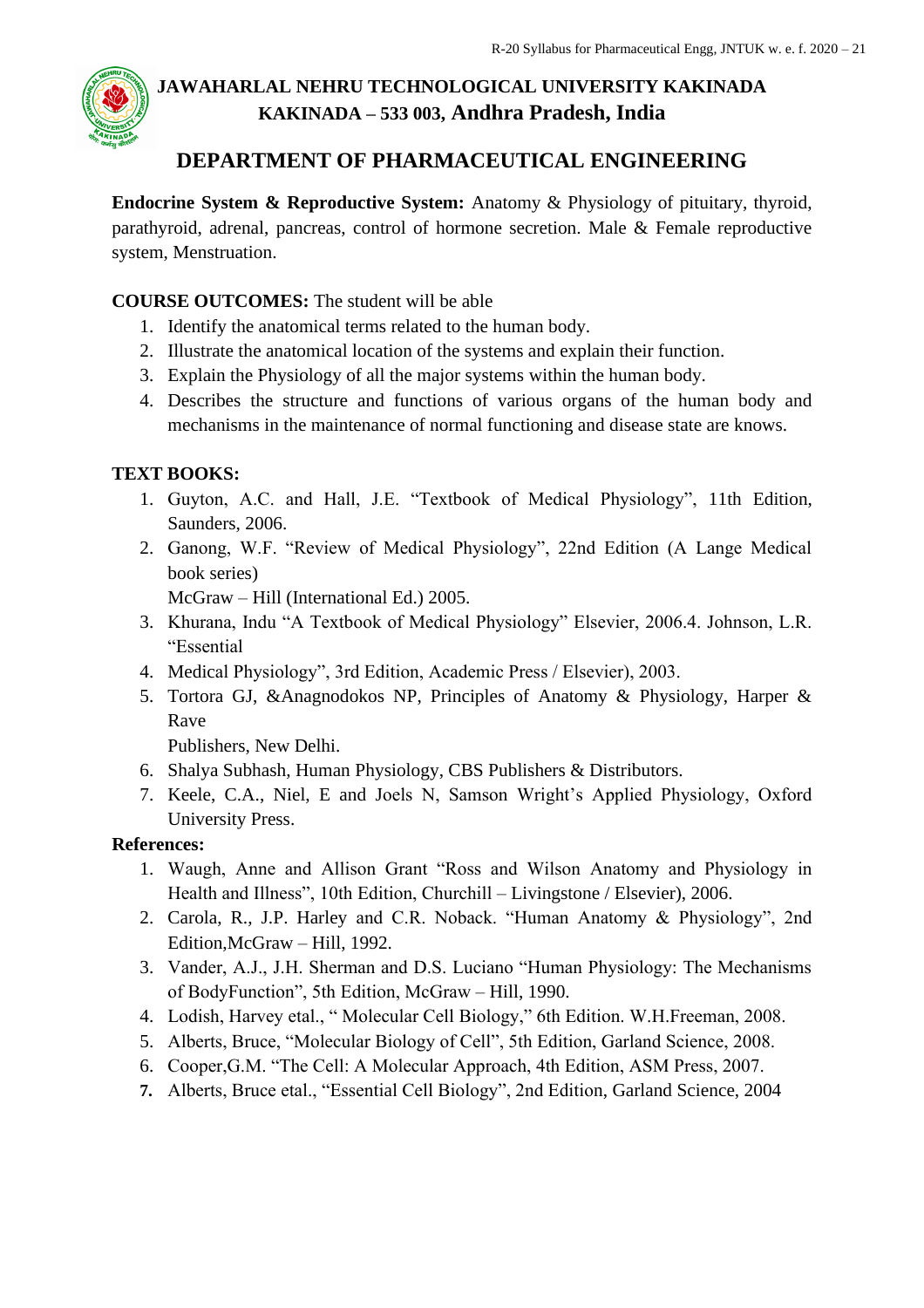## **DEPARTMENT OF PHARMACEUTICAL ENGINEERING**

| II Year -II Sem            |  | - | m |  |     |
|----------------------------|--|---|---|--|-----|
|                            |  |   |   |  | ⊥∙∾ |
| PHYSICAL PHARMACEUTICS LAB |  |   |   |  |     |

### **PRE-REQUISITES**: Physical Pharmaceutics

**COURSE OBJECTIVES:** To impart pertinent concepts pH solubility, flow properties of powders, fluid properties.

#### **Lab Experiments Hours: 36**

- 1. Phase diagram of phenol-water system.
- 2. Determination of flow properties of powders.
- 3. Determination of bulk density, true density and % porosity of powders.
- 4. Determination of angle of repose.
- 5. Preparation of selected buffers and determination of buffer capacity of acetate buffer.
- 6. Determination of partition coefficient of benzoic acid in benzene and water.
- 7. Study of complexation of copper and glycine by pH titration method.
- 8. Determination of surface tension of liquids.
- 9. Determination of CMC by drop count method.
- 10. Influence of additives (glycerol in aqueous phase) on the partition coefficient.
- 11. Determination of HLB of a surfactant.
- 12. Determination particle size by gravity sedimentation Anderson's apparatus.
- 13. Determination of Hausner's ratio.

#### **COURSE OUTCOMES:**

- 1. Discuss the relation between pH and Solubility, and factors influencing the pH of buffer solutions.
- 2. Describe the factors influencing the solubility phenomenon and could be able to identify the types of complexes.
- 3. Explain how particles can be characterized and why these methods are important in pharmaceutical industry.
- 4. Analyze the different physical properties and influence of these particle characteristics in formulation of pharmaceutical products.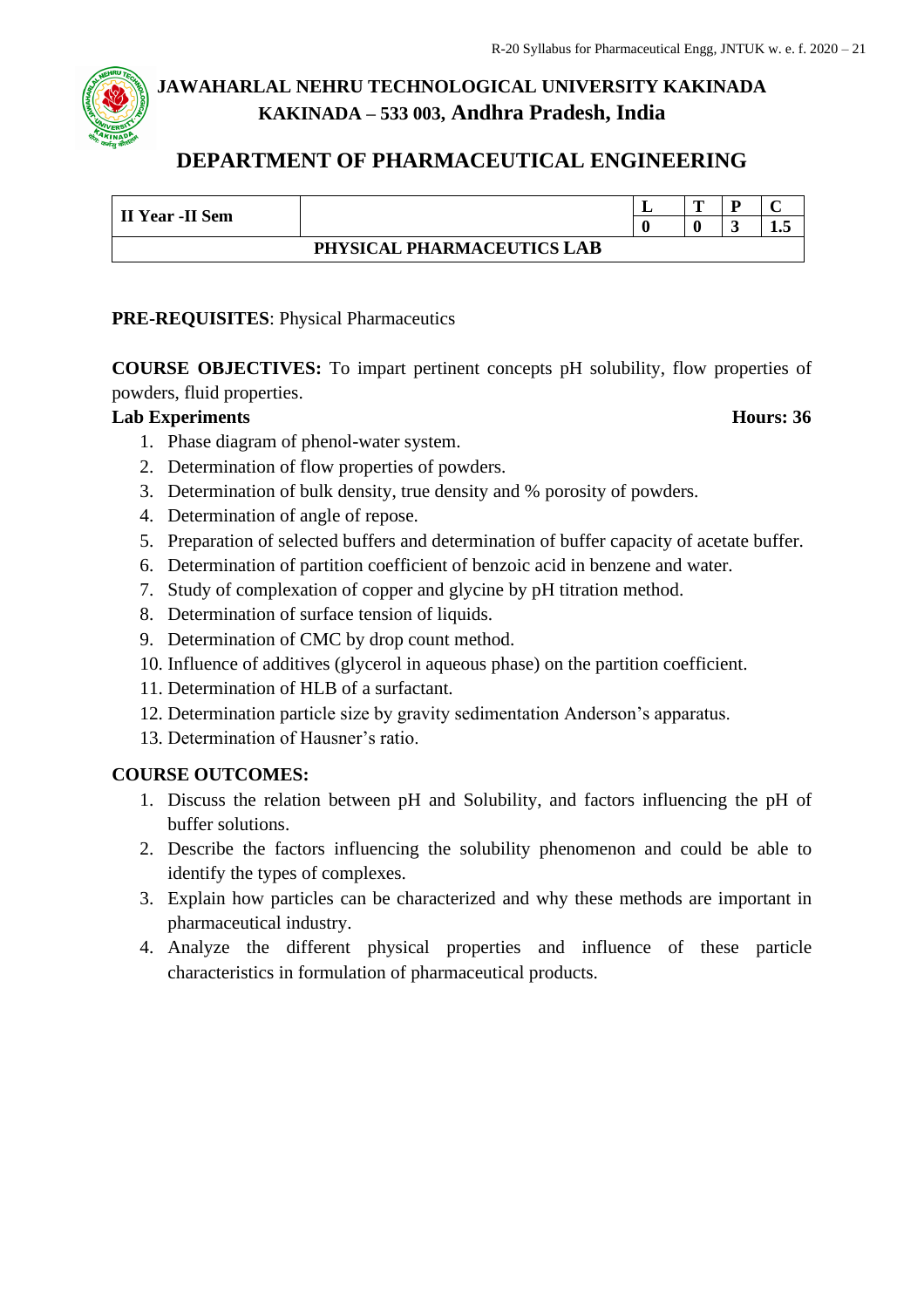## **DEPARTMENT OF PHARMACEUTICAL ENGINEERING**

| II Year -II Sem         |  | ≖ | m |  |    |
|-------------------------|--|---|---|--|----|
|                         |  |   |   |  | ┸╍ |
| <b>MICROBIOLOGY LAB</b> |  |   |   |  |    |

**PRE-REQUISITES:** Principles of Microbiology and Biochemistry

**COURSE OBJECTIVES**: To impart the basic concepts of morphology of microbes, preparation of culture media, characterization of microbes and assay of compounds

#### **Lab Experiments Hours: 36**

- 1. Microscopy; Scientific Inquiry; Mounting Microorganism and Study morphology and structure of different microbes.
- 2. Perform all physical sterilization Techniques mandated in Biosafety class-II laboratory
- 3. Preparation of various culture media
- 4. Cultivation of microbes and observation of colonycharacteristics.
- 5. Characterization of microbes by Gram staining technique
- 6. Characterization of microbes by Acid fast staining technique
- 7. Characterization of microbes through Indole, Methyl Redtest
- 8. Characterization of microbes through Voges Proskauer test, Starch hydrolysis test
- 9. Evaluation of Commercial disinfectant by phenol-coefficient test
- 10. Assay of antibiotic
- 11. Assay of Vitamins
- 12. Assay of amino acids

### **COURSE OUTCOMES:**The student

- **1.** Can be able to differentiate Microorganisms
- **2.** Can be able to perform sterilization techniques in labs, Hospitals etc
- **3.** Can be able to Characterize Microorganisms
- **4.** Can be able Evaluate Potency of commercial Antibiotics, vitamins, amino acids

### **TEXT BOOKS:**

- 1. Microbiology: A Laboratory Manual, [James G. Cappuccino](https://www.amazon.in/James-G.-Cappuccino/e/B001KHSFKE/ref=dp_byline_cont_book_1)
- 2. Microbiology: An Introduction, 12th Edition, Gerard J. Tortora, Berdell R. Funke and Christine

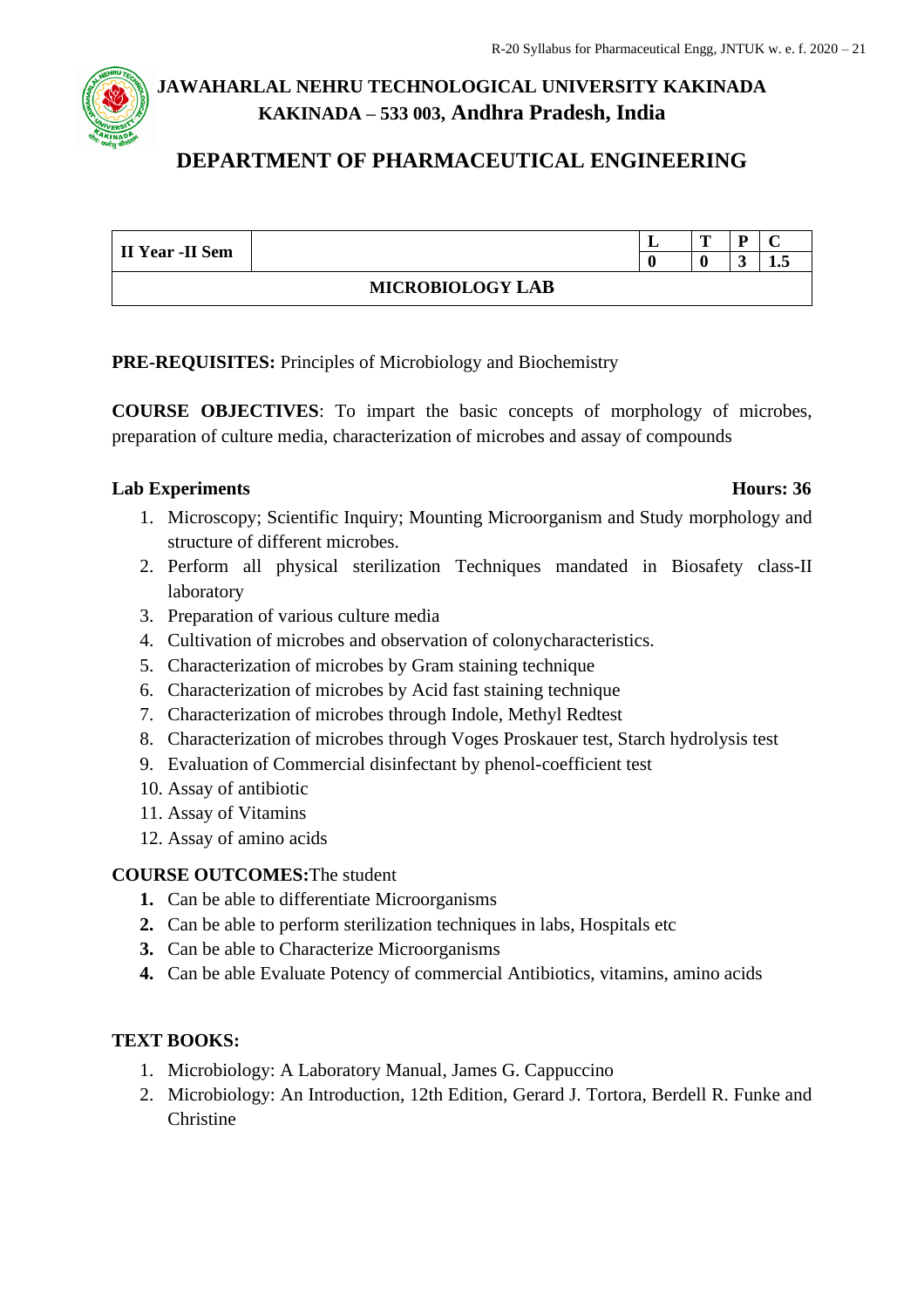## **DEPARTMENT OF PHARMACEUTICAL ENGINEERING**

| II Year -II Sem |                             | . . | m |  |
|-----------------|-----------------------------|-----|---|--|
|                 |                             |     |   |  |
|                 | <b>GENDER SENSITIZATION</b> |     |   |  |

#### **COURSE OBJECTIVES:**

- 1. To develop students' sensibility with regard to issues of gender in contemporary India.
- 2. To provide a critical perspective on the socialization of men and women.
- 3. To introduce students to information about some key biological aspects of genders.
- 4. To expose the students to debates on the politics and economics of work.
- 5. To help students reflect critically on gender violence.
- 6. To expose students to more egalitarian interactions between men and women.

#### **Unit I: UNDERSTANDING GENDER:**

Gender: Why should we study It?(Towards a world of Equals: Unit-1)

Socialization: Making Women, making Men(Towards a world of Equals:Unit-2)

Introduction. Preparing for Womanhood. Growing up male, First lessons in /caste, Different Masculinities. Just Relationships: Being Together as Equals(Towards a World of Equals:Unit-12)

Mary Kom and Onler, Love and Acid just do not Mix, Love Letters, Mothers and Fathers, Further Reading: Rosa Parks-The Brave Heart.

#### **Unit II: GENDER AND BIOLOGY:**

Missing Women: Sex Selection and its Consequences (Towards a World of Equals: Unit-4) Declining Sex Ratio, Demographic Consequences. Gender Spectrum: Beyond the Binary(Towards a World of Equals: Unit-10) Two or Many? Struggles with Discrimination Additional Reading: Our Bodies, Our Bodies, Our Health(Towards a World of Equals: Unit-13)

#### **Unit III: GENDER AND LABOUR:**

Housework: the Invisible Labour(Towards a World of Equals: Unit-3)

" My Mother doesn't Work." " Share the Load" Women's Work: Its Politics and Economics(Towards a World of Equals: Unit-7)

Fact and Fiction Unrecognized and Unaccounted work. Further Reading: Wages and Conditions of Work.

#### **Unit IV: ISSUES OF VIOLENCE:**

Sexual Harassment: Say No! (Towards a World of Equals: Unit-6)

Sexual Harassment,not-eve-teasing-coping with everyday harassment-further Reading: " Chupulu". Domestic Violence: Speaking Out (Towards a World of Equals: Unit-8)

#### **GENDER STUDIES:**

Knowledge: Through the Lens of Gender (Towards a World of Equals: Unit-5)

Point of View, Gender and the Structure of Knowledge. Further Reading :Unacknowledged Women Artists of Telangana. Whose History? Questions for Historians and others (Towards a World of Equals: Unit-9) Reclaiming a Past. Writing other Histories. Further Reading: Missing Pages from Modern Telangana History.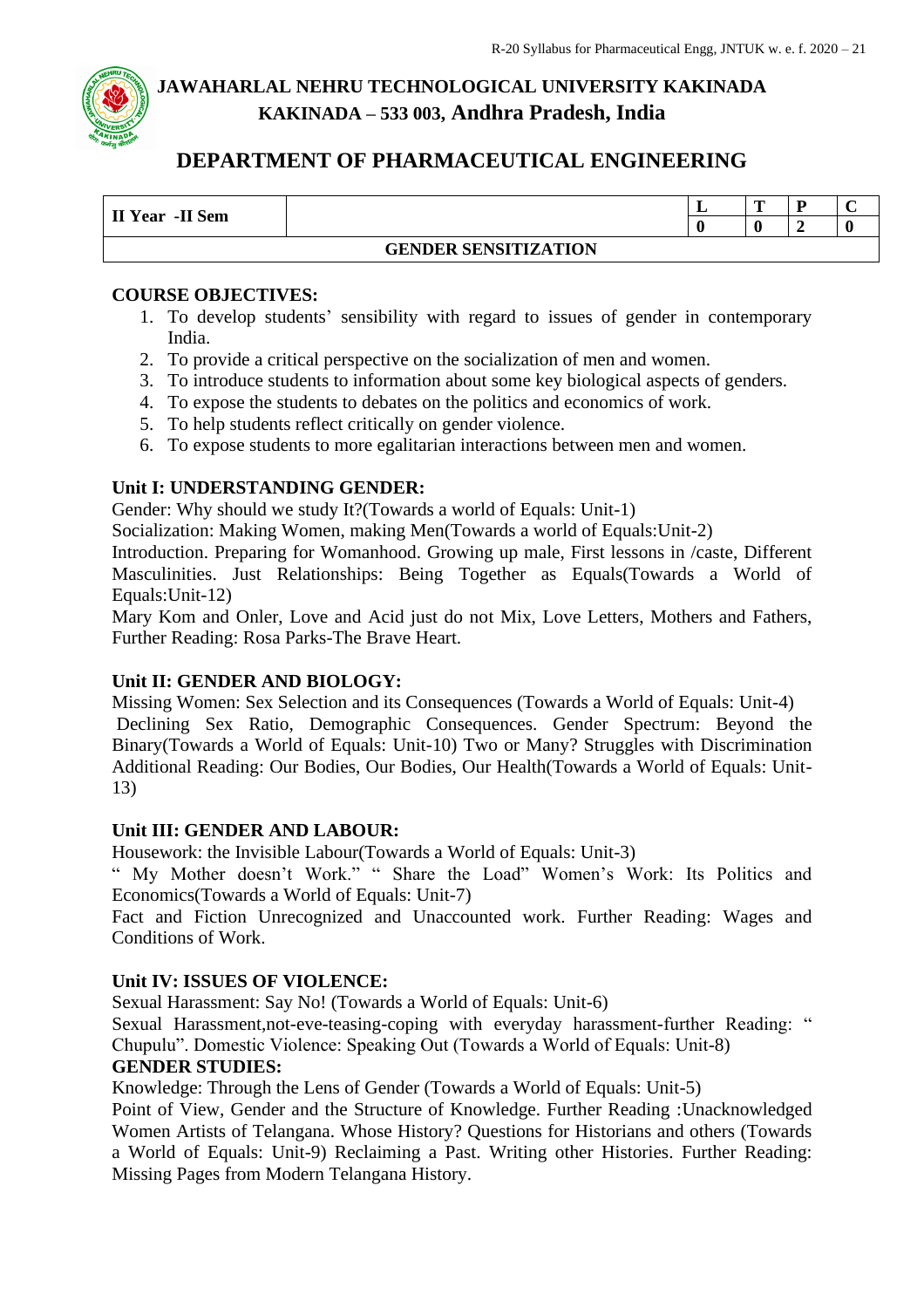## **DEPARTMENT OF PHARMACEUTICAL ENGINEERING**

**Unit V:** Is Home a safe Place?-When Women Unite(Film). Rebuilding Lives. Further Reading: New Forums for Justice. Thinking about Sexual Violence (Towards a World of Equals: Unit-11)

Blaming the Victim-"I fought for my Life…"- Further Reading: The Caste Face of Violence Essential Reading : All The Units in the Textbook, "Towards a World of Equals: A Bilingual Textbook on Gender" written by A. Suneetha, Uma Bhrugubanda, DuggiralaVasanta, Rama Melkote, Vasudha Nagaraj, Asma Rasheed, GoguShyamala, Deepa Sreenivas and Susie Tharu.

Note: Since it is interdisciplinary Course, Resource Persons can be drawn from the fields of English Literature or Sociology or Political Science or any other qualified faculty who has expertise in this field.

#### **COURSE OUTCOMES:**

- 1. Students will have developed a better understanding of important issues related to gender in contemporary India.
- 2. Students will be sensitized to basic dimensions of the biological, sociological, psychological and legal aspects of gender. This will be achieved through discussion of materials derived from research, facts, everyday life, literature and film.
- 3. Students will attain a finer grasp of how gender discrimination works in our society and how to counter it.
- 4. Students will acquire insight into the gendered division of labour and its relation to politics and economics.
- 5. Men and Women students and professionals will be better equipped to work and live together as equals.
- 6. Students will develop a sense of appreciation of women in all walks of life.
- 7. Through providing accounts of studies and movements as well as the new laws that provide protection and relief to women the course will empower students to understand and respond to gender violence.

#### **References:**

- 1. Sen, Amartya, " More than One Million Women are Missing," New York Review of Books 37.20(20 December 1990) Print ' We were Making History…' Life Stories of Women in Telangana Peoples Struggle , New Delhi: Kali for Women,1989.
- 2. TriptiLahiri " By the Numbers: Where Indian Women Work " Womens Studies Journal (14 November 2012) Available Online at: [http://blogs,wsj.com/India real](http://blogs,wsj.com/India%20real%20time/2012/11/14/by-%20the%20numbers-where-Indian-women-work/)  time/2012/11/14/by- the [numbers-where-Indian-women-work/>](http://blogs,wsj.com/India%20real%20time/2012/11/14/by-%20the%20numbers-where-Indian-women-work/)
- 3. K. Satyanarayana and Susie Tharu(Ed) Steel Nibs are Sprouting: New Dalit Writing from South India, Dossier 2: Telugu And Kannada http://harpercollins.co.in/BookDetail.asp?Book Code-3732
- 4. Vimala 'Vantillu( The Kitchen)" Women Writing in India:600 BC to the Present Volume II: The 20th Century.Ed.SusieTharu and K. Lalita Delhi: Oxford University Press,1995 559-601
- 5. Shatrughuna, Veena et al Womens Work and its Impact on child Health and Nutitution, Hydeabad, National Institute of Nutrition, India Council of Medical Research,1993.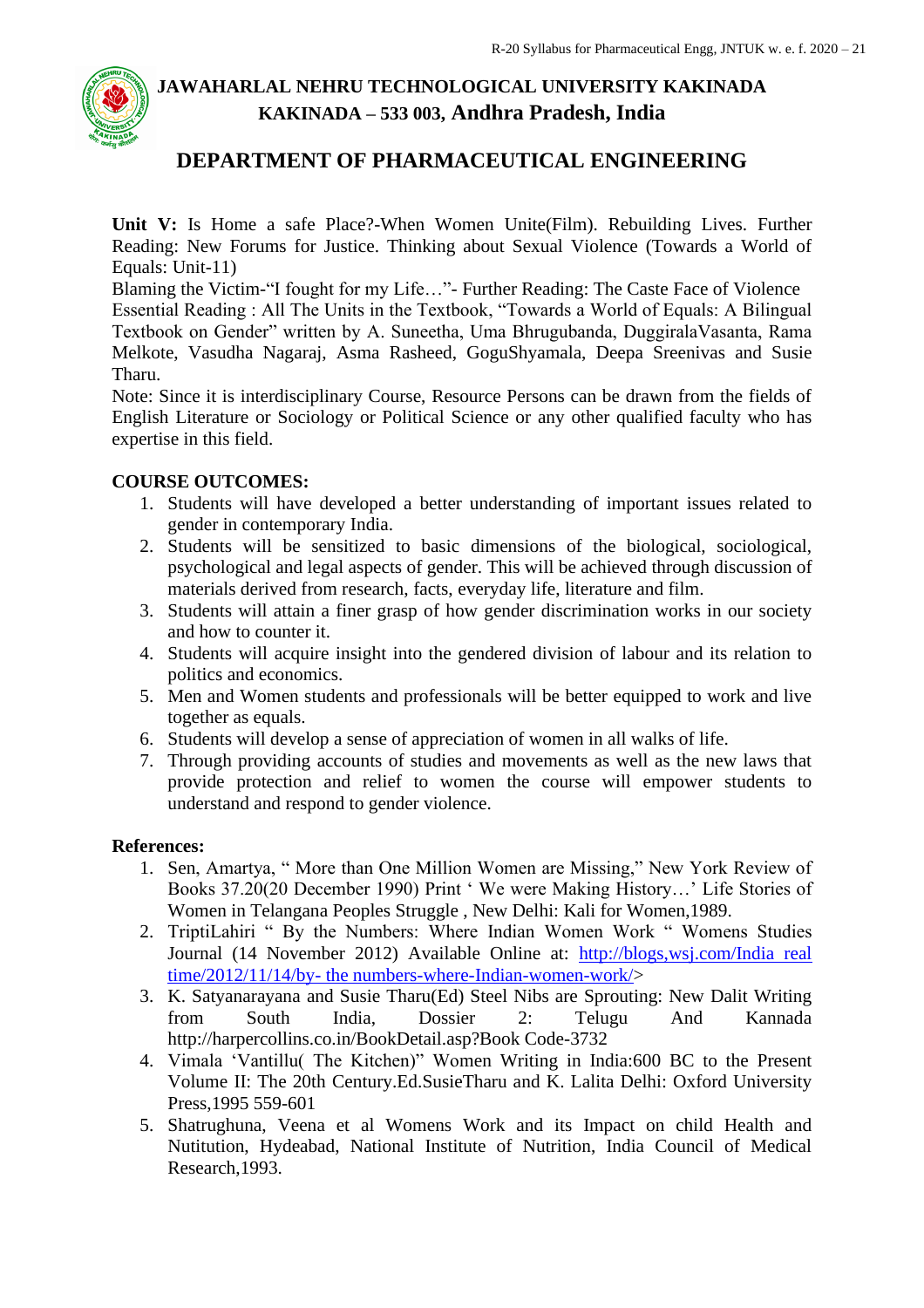

## **DEPARTMENT OF PHARMACEUTICAL ENGINEERING**

- 2. Stree Shakti Sanghatana "We were making history…' Life Life Stories of Women in Telangana Peoples Struggle , New Delhi: Kali for Women,1989.
- 3. Menon, Nivedita Seeing like a feminist, New Delhi: Zubaan-Penguin Books,2012.
- 4. Jayaprabha, A. 'Chupulu(stares), Women Writing in India:600 BC to the Present Volume II: The 20th Century.Ed.SusieTharu and K. Lalita Delhi: Oxford University Press,1995 596-697
- 5. Javeed, Shayan and Anupam Manuhaar" Women and Wage Discrimination in India: A Critical Analysis"International Journal of Humanities and social science Invention2.4(2013)
- 6. Gautam, Liela and Gita Ramaswamy " A Conversation between a Daughter and a mother" Broardsheet on Contemporary Politics, Special Issue on Sexuality and Harassment : Gender Politics on Campus Today Ed Madhumeeta Sinha and Asma Rasheed Hyderabad: Anveshi Research Center for Women's Studies 2014
- 7. Abdulali Sohaila "I fought for my life and Won" Available online at [:http://www.thealterative.in/lifestyle/i-fought-for-my-lifeand-won-sohaila-abdulal/](http://www.thealterative.in/lifestyle/i-fought-for-my-lifeand-won-sohaila-abdulal/)
- 8. JeganathanPradeep,Partha Chatterjee (ED) " CommUnity, Gender and Violence Subaltern Studies Xf Permanent Black and Ravi Dayal Publishers, New Delhi,2000.
- 9. K. Kapadia, The Violence of Development: The Politics of Identity, Gender and Social Inequalities in India London: Zed Books,2002
- 10. S. Benhabib, Situating the Self: Gender, CommUnity and Post modernism in contemporary Ethics, London: Routledge,1992
- 11. Virginia Woolf, A Room of One's own Oxford: Black Swan 1992
- 12. T. Banuri and M. Mahmood , Just Development: Beyond Adjustment with a Human Face, Karachi: Oxford University Press,1997.